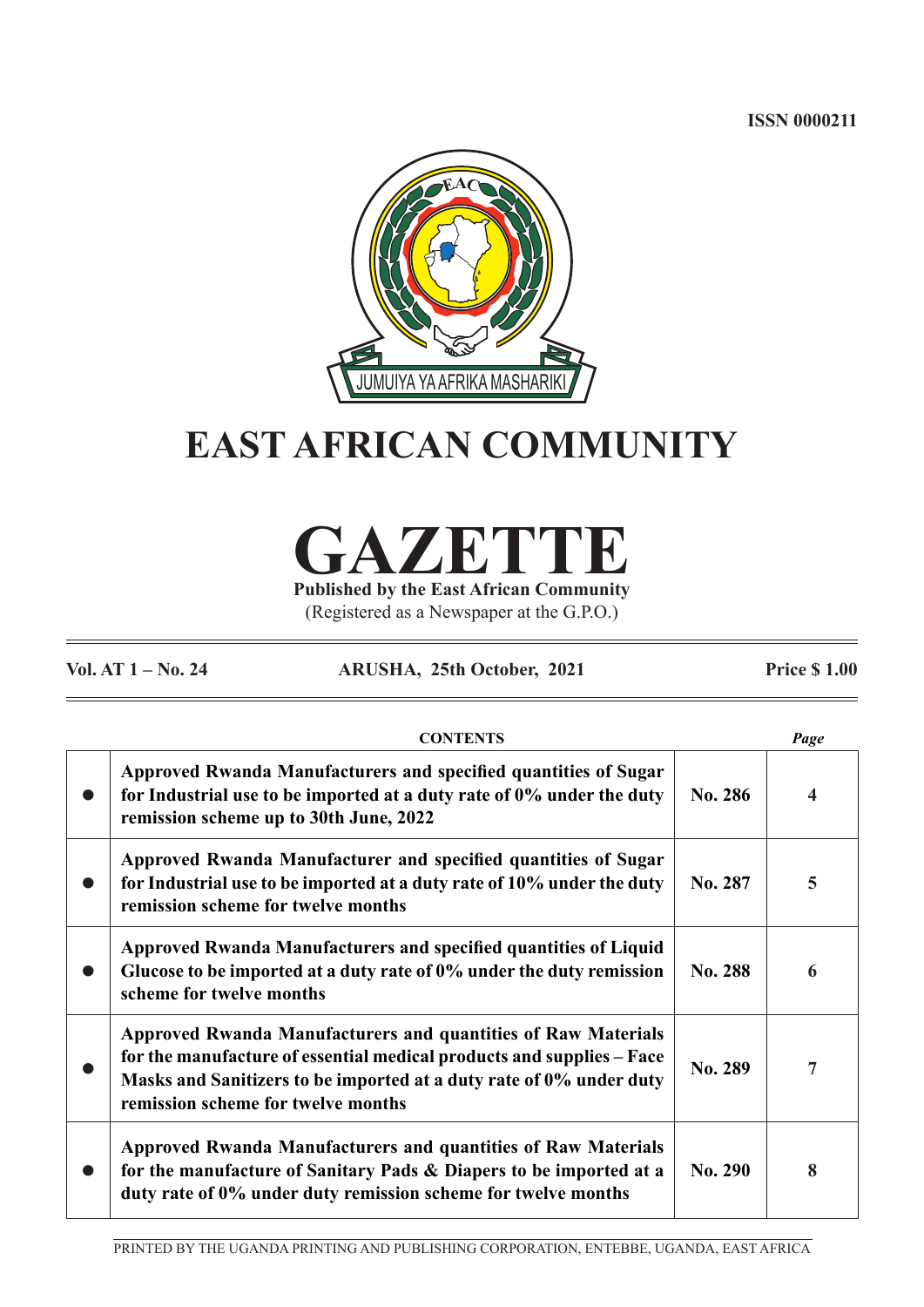|           | Approved Rwanda Manufacturers and quantities of Duplex Board<br>and Paper for manufacture of text and exercise books to be imported<br>at a duty rate of 0% under the duty remission scheme for twelve<br>months                   | No. 291        | 9  |
|-----------|------------------------------------------------------------------------------------------------------------------------------------------------------------------------------------------------------------------------------------|----------------|----|
|           | <b>Approved Rwanda Manufacturers and quantities of Raw Materials</b><br>for the manufacture of Goods to be imported at a duty rate of 0%<br>under the duty remission scheme up to 30th June, 2022                                  | No. 292        | 13 |
|           | Approved Rwanda Manufacturers and specified quantities of<br>Completely Knocked Down Motorcycles Kits for assembly of<br>Motorcycles to be imported at a duty rate of 10% under the duty<br>remission scheme up to 30th June, 2022 | No. 293        | 16 |
|           | Approved Rwanda Manufacturer and specified quantities of Raw<br>Materials for the manufacture of LED Bulbs to be imported at a duty<br>rate of 0% under duty remission scheme up to 30th June, 2022                                | No. 294        | 17 |
|           | Approved Rwanda Manufacturer and specified quantities of Raw<br>Materials for the manufacture of Smartphonnes to be imported at a<br>duty rate of 0% under duty remission scheme up to 30th June, 2022                             | No. 295        | 19 |
|           | Approved Rwanda Manufacturers and quantities of inputs for the<br>manufacture of Textile and Garments to be imported at a duty rate of<br>0% under the duty remission scheme up to 30th June, 2022                                 | No. 296        | 21 |
| $\bullet$ | Approved Rwanda Manufacturers and quantities of inputs for the<br>manufacture of Footwear to be imported at a duty rate of 0% under<br>the duty remission scheme up to 30th June, 2022                                             | No. 297        | 44 |
| ●         | Approved Rwanda Manufacturers and quantities of inputs for the<br>manufacture of Packaging Material to be imported at a duty rate of<br>0% under the duty remission scheme up to 30th June, 2022                                   | No. 298        | 46 |
|           | Approved Rwanda Manufacturers and quantities of inputs for<br>the manufacture of items used in the Construction Industry to be<br>imported at a duty rate of 0% under the duty remission scheme up to<br>30th June, 2022           | No. 299        | 47 |
|           | Approved Rwanda Manufacturers and quantities of inputs for the<br>manufacture of Paint to be imported at a duty rate of 0% under the<br>duty remission scheme up to 30th June, 2022                                                | <b>No. 300</b> | 49 |
|           | Approved Rwanda Manufacturers and quantities of inputs for the<br>manufacture of Furniture to be imported at a duty rate of 0% under<br>the duty remission scheme up to 30th June, 2022                                            | No. 301        | 51 |
|           | Approved Rwanda Manufacturers and quantities of inputs for the<br>manufacture of Beverage & Confectionary to be imported at a duty<br>rate of 0% under the duty remission scheme up to 30th June, 2022                             | No. 302        | 52 |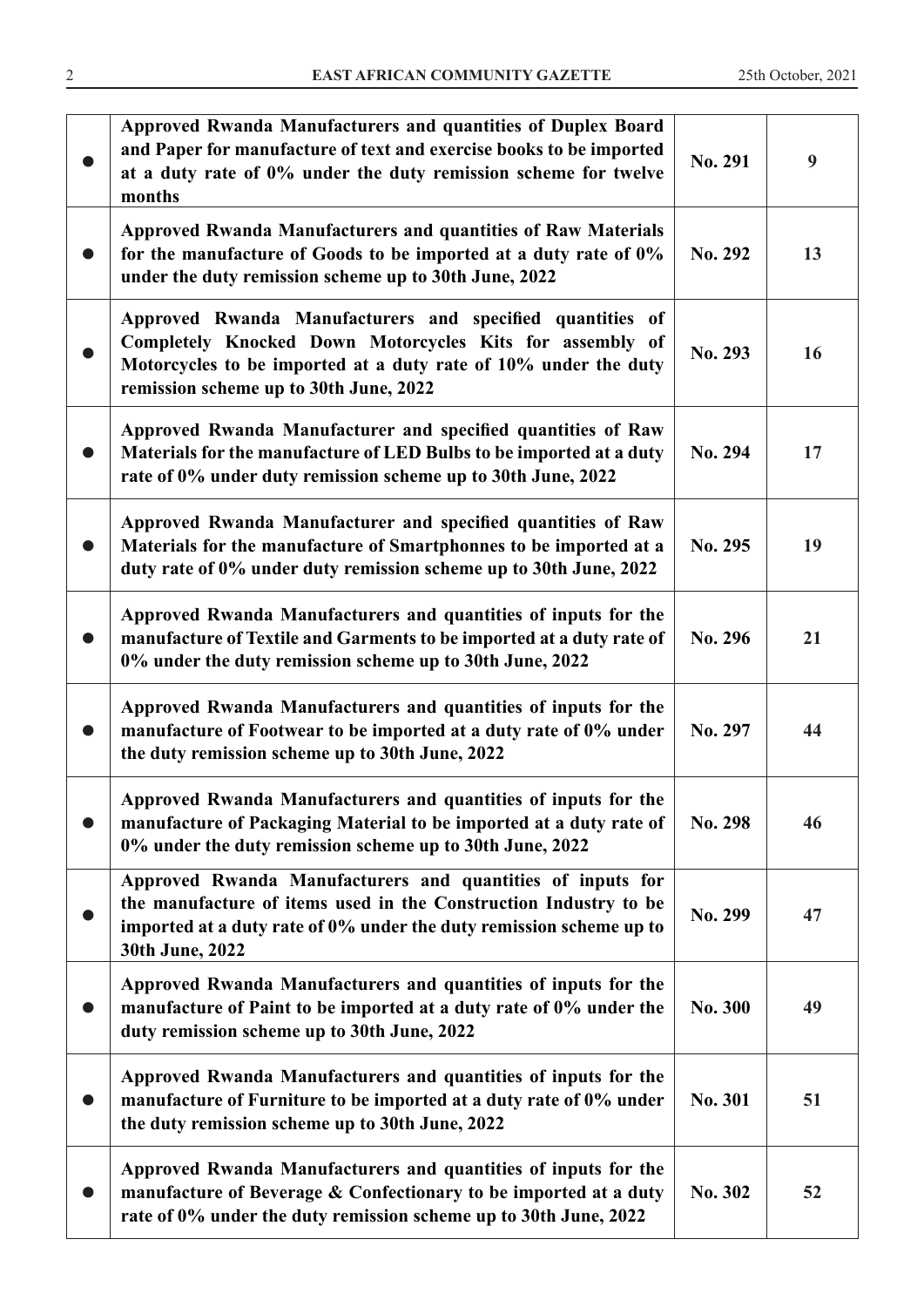| œ         | Approved Tanzania Manufacturers and specified quantities of Sugar<br>for Industrial use to be imported at a duty rate of 10% under the duty<br>remission scheme for twelve months | No. 303 | 59 |
|-----------|-----------------------------------------------------------------------------------------------------------------------------------------------------------------------------------|---------|----|
| o         | Approved Tanzania Manufacturers and specified quantities of Liquid<br>Glucose to be imported at a duty rate of 10% under the duty remission<br>scheme for twelve months           | No. 304 | 60 |
| $\bullet$ | Amendments to EAC Gazette Vol. AT. 1 – No. 18 dated 1st July, 2021                                                                                                                | No. 305 | 61 |
|           | Amendments to EAC Gazette Vol. AT. 1 - No. 23 dated 16th September,<br>2021                                                                                                       | No. 306 | 62 |
|           | Amendments to EAC Gazette Vol. AT. 1 – No. 19 dated 1st July, 2021                                                                                                                | No. 307 | 63 |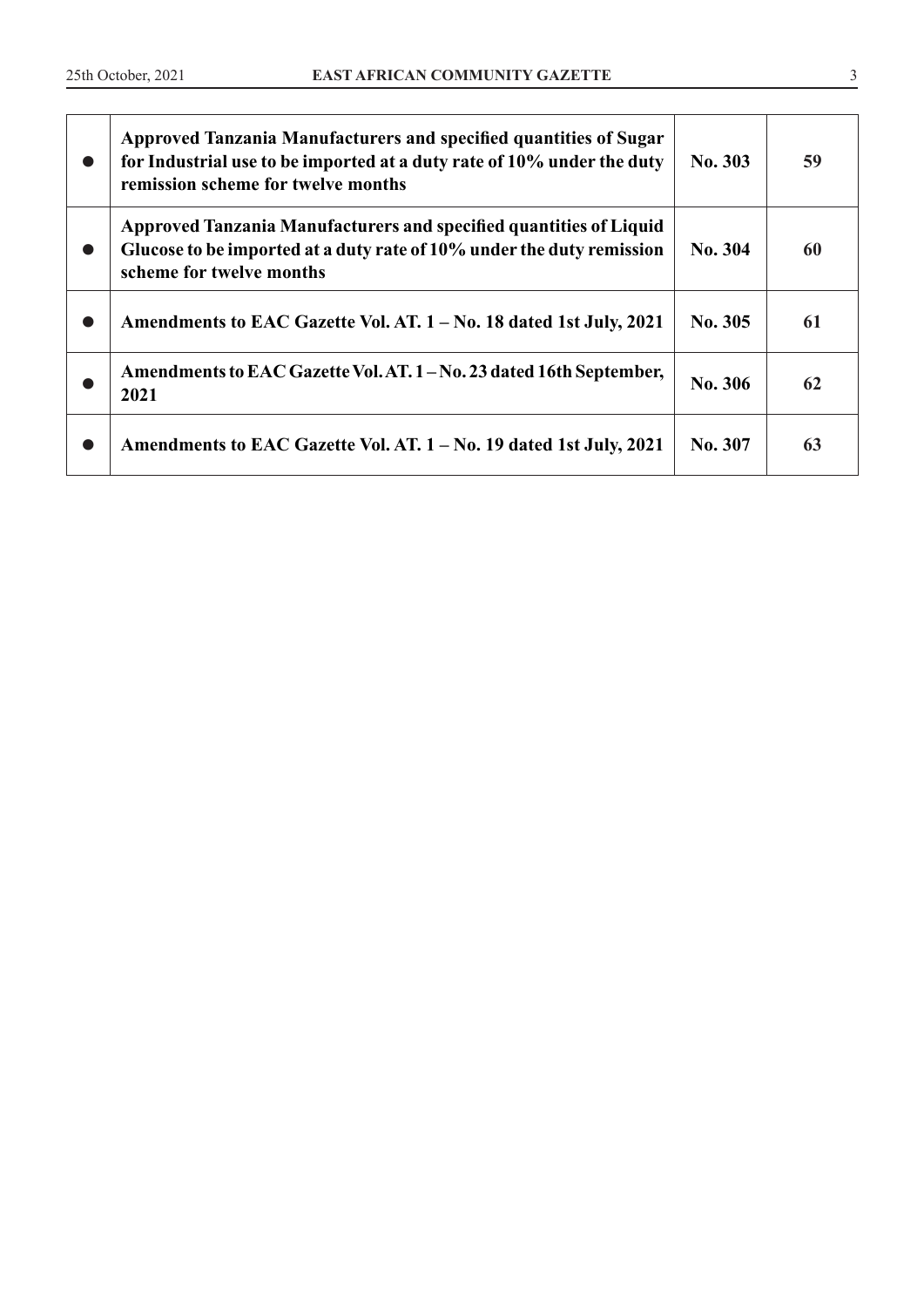Legal Notice No. EAC/286/2021

#### **THE EAST AFRICAN COMMUNITY CUSTOMS MANAGEMENT ACT 2004**

#### **LEGAL NOTICE**

IN EXERCISE of the powers conferred upon the Council of Ministers by section 140 of the East African Community Customs Management Act 2004, the Council of Ministers has approved the following Manufacturers to import specified quantities of Sugar for Industrial use under the Duty Remission Scheme.

#### **APPROVED RWANDA MANUFACTURERS AND QUANTITIES OF SUGAR FOR INDUSTRIAL USE TO BE IM-PORTED AT A DUTY RATE OF 0% UP TO 30TH JUNE, 2022**

| No.          | Company                                                       | <b>HS</b> Code | <b>HSC</b> Description   | <b>Quantity</b><br><b>Allocated in</b><br><b>Metric Tons</b><br>(MT) | <b>Finished product</b>          |
|--------------|---------------------------------------------------------------|----------------|--------------------------|----------------------------------------------------------------------|----------------------------------|
| $\mathbf{1}$ | GISAGARA AGRO<br><b>BUSINESS INDUSTRIES</b><br>LTD (GABI LTD) | 1701.99.10     | Sugar for industrial use | 320                                                                  | Beer, Juice and<br>Liquor        |
| 2            | <b>RUGALI</b><br><b>AGROPROCESSING</b><br><b>COOPERATIVE</b>  | 1701.99.10     | Sugar for industrial use | 178.8                                                                | Beer, Gin and<br>Mineral Water   |
| 3            | AKEZA KIWACU No.1                                             | 1701.99.10     | Sugar for industrial use | 1,500                                                                | <b>Beer</b>                      |
| 4            | COPROVIBA GISIZA LTD                                          | 1701.99.10     | Sugar for industrial use | 178.8                                                                | Beer & Gin                       |
| 5            | AFRICA IMPROVED FOODS<br><b>RWANDA LTD</b>                    | 1701.99.10     | Sugar for industrial use | 20,000                                                               | Complimentary<br>fortified foods |
| 6            | <b>BOURBON COFFEE</b>                                         | 1701.99.10     | Sugar for industrial use | 25                                                                   | Bakery & Pastry                  |
| 7            | <b>ISHYO FOODS LTD</b>                                        | 1701.99.10     | Sugar for industrial use | 10                                                                   | Yoghurt & Jam                    |
| 8            | <b>SKY DROP INDUSTRIES</b><br><b>LTD</b>                      | 1701.99.10     | Sugar for industrial use | 1,500                                                                | Whisky, Rum,<br>Banana beer      |

**The sale of the above finished products shall be subject to the following condition:**

**In the event that such goods are sold in the United Republic of Tanzania, Republic of Kenya and the Republic of Uganda, such goods shall attract duties, levies and other charges provided in the EAC Common External Tariff.**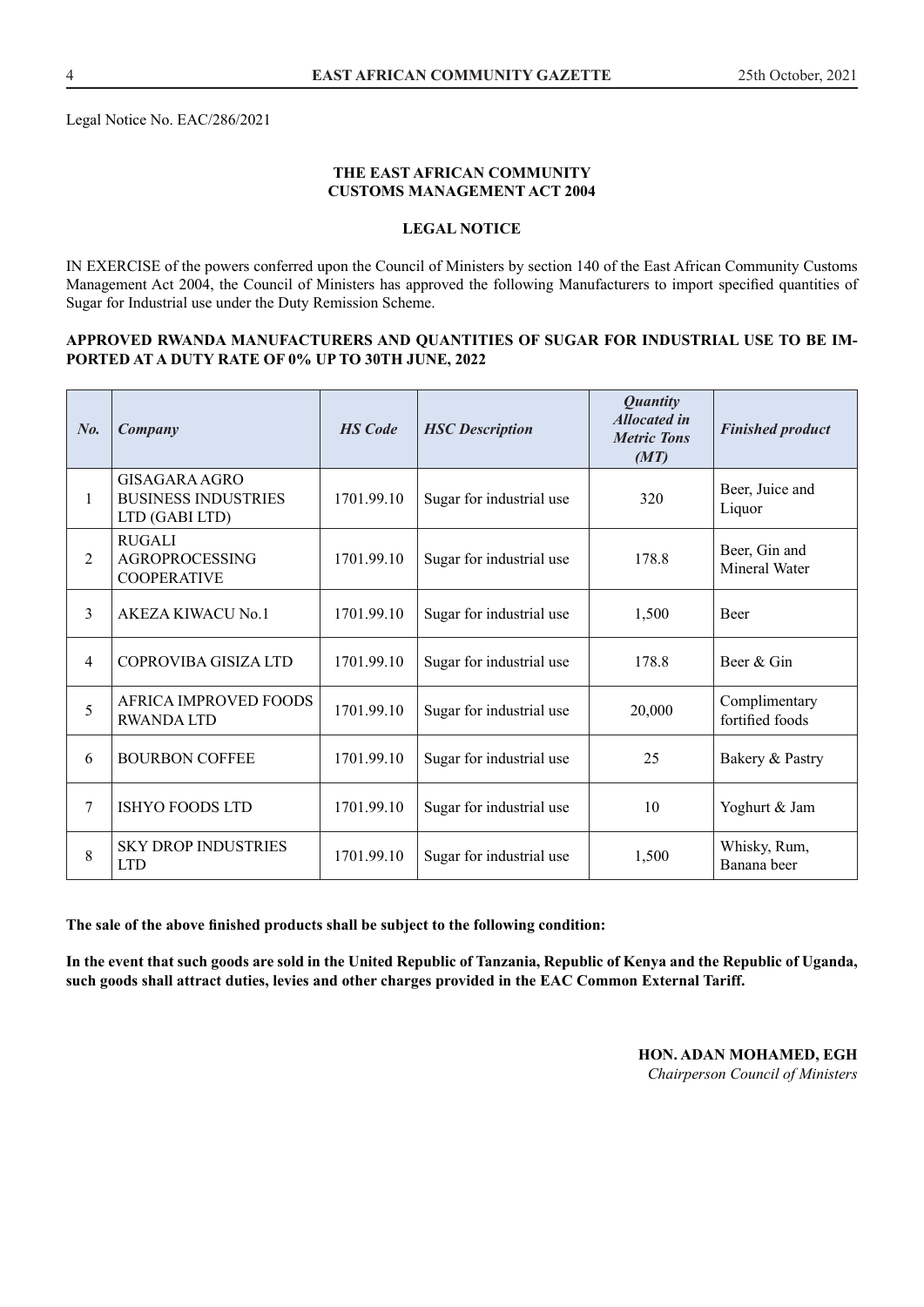Legal Notice No. EAC/287/2021

#### **THE EAST AFRICAN COMMUNITY CUSTOMS MANAGEMENT ACT 2004**

## **LEGAL NOTICE**

IN EXERCISE of the powers conferred upon the Council of Ministers by section 140 of the East African Community Customs Management Act 2004, the Council of Ministers has approved the following Manufacturer to import specified quantities of Sugar for Industrial use under the Duty Remission Scheme.

#### **APPROVED RWANDA MANUFACTURER AND QUANTITIES OF SUGAR FOR INDUSTRIAL USE TO BE IM-PORTED AT A DUTY RATE OF 10% FOR TWELVE MONTHS**

| No. | Company                                           | <b>HS</b> Code | <b>HSC</b> Description   | <b>Quantity Allocated in</b><br><b>Metric Tons (MT)</b> | <b>Finished product</b>          |
|-----|---------------------------------------------------|----------------|--------------------------|---------------------------------------------------------|----------------------------------|
|     | <b>AFRICA IMPROVED</b><br><b>FOODS RWANDA LTD</b> | 1701.99.10     | Sugar for industrial use | 15,000                                                  | Complimentary<br>fortified foods |

#### **HON. ADAN MOHAMED, EGH**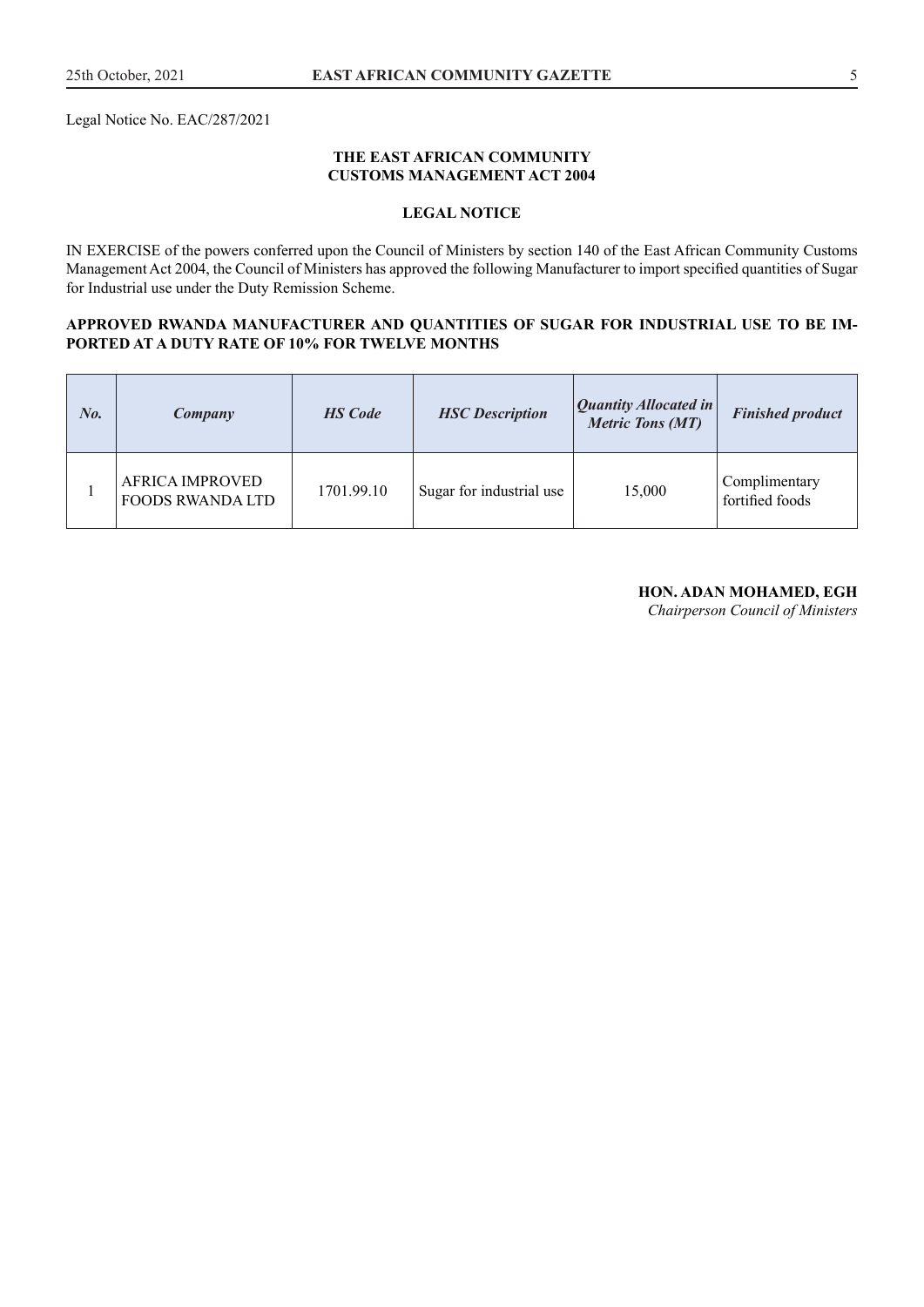Legal Notice No. EAC/288/2021

#### **THE EAST AFRICAN COMMUNITY CUSTOMS MANAGEMENT ACT 2004**

## **LEGAL NOTICE**

IN EXERCISE of the powers conferred upon the Council of Ministers by section 140 of the East African Community Customs Management Act 2004, the Council of Ministers has approved the following Manufacturers to import specified quantities of Liquid Glucose under the Duty Remission Scheme.

#### **APPROVED RWANDA MANUFACTURERS AND QUANTITIES OF LIQUID GLUCOSE TO BE IMPORTED AT A DUTY RATE OF 0% FOR TWELVE MONTHS**

| No. | Company                | <b>HS</b> Code | <b>HSC</b> Description | <b>Quantity Allocated in</b><br><b>Metric Tons (MT)</b> | <b>Finished product</b> |
|-----|------------------------|----------------|------------------------|---------------------------------------------------------|-------------------------|
|     | Bourbon coffee         | 1702.30.00     | Glycose Syrup          |                                                         | Bakery & pastry         |
| 2   | <b>BORA SWEETS LTD</b> | 1702.30.00     | Glucose syrup          | 360                                                     | Lollipops sweets        |

#### **HON. ADAN MOHAMED, EGH**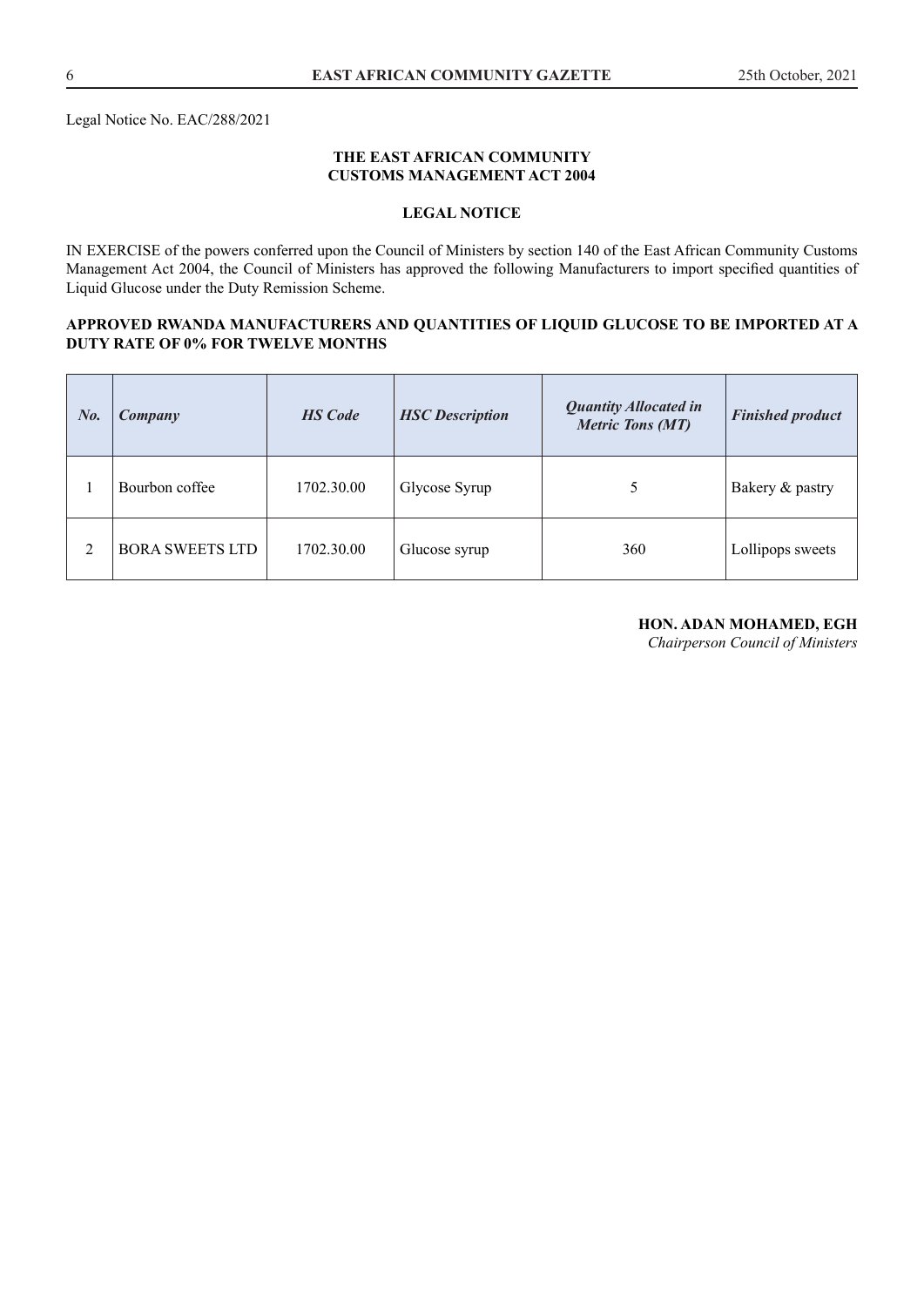#### **THE EAST AFRICAN COMMUNITY CUSTOMS MANAGEMENT ACT 2004**

#### **LEGAL NOTICE**

IN EXERCISE of the powers conferred upon the Council of Ministers by section 140 of the East African Community Customs Management Act 2004, the Council of Ministers has approved the following Manufacturers to import the specified quantities of raw materials for the manufacture of essential medical products and supplies – Sanitizer and Face Masks under the Duty Remission Scheme.

#### **APPROVED RWANDA MANUFACTURERS AND QUANTITIES OF RAW MATERIALS FOR THE MANUFACTURE OF ESSENTIAL MEDICAL PRODUCTS AND SUPPLIES – SANITIZER AND FACE MASKS AT DUTY RATE OF 0% FOR TWELVE MONTHS**

| $N_{0}$       | Company                              | <b>HS</b> Code | <b>HSC</b> Description                     | <b>Quantity Allocated</b><br>in Metric Tons (MT) | <b>Finished product</b>              |
|---------------|--------------------------------------|----------------|--------------------------------------------|--------------------------------------------------|--------------------------------------|
| PHARMALAB LTD | 9612.10.00                           | <b>Ribbons</b> | 5                                          | Face masks                                       |                                      |
|               |                                      | 5603.91.00     | Weighing not more than 25<br>$g/m^2$       | 25                                               |                                      |
| 2             | <b>MASTER BEAUTY</b><br>PRODUCTS LTD | 3906.90.00     | Other acrylic polymers in<br>primary forms | 4                                                | Hand sanitizer and<br>toilet cleaner |

**HON. ADAN MOHAMED, EGH**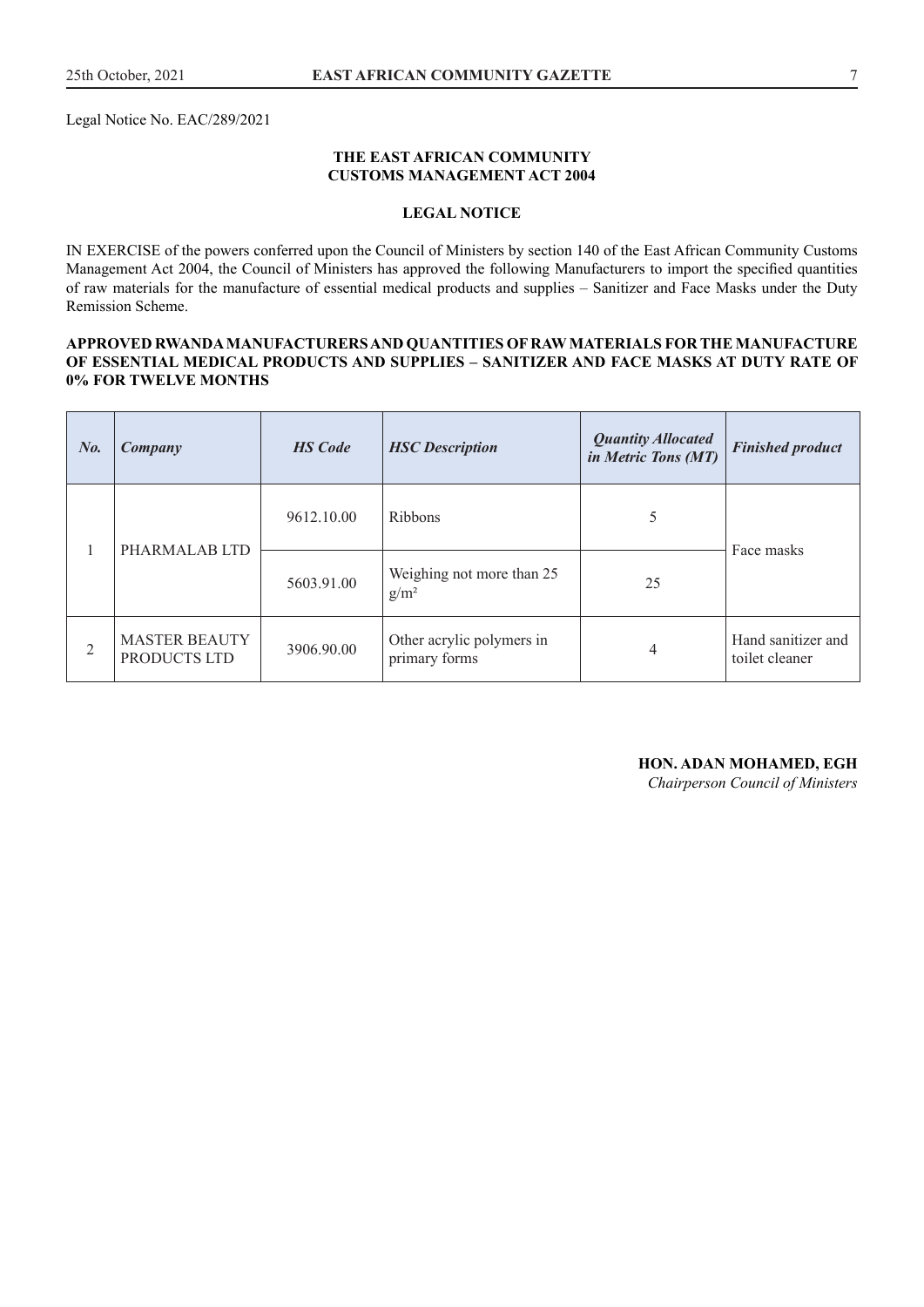Legal Notice No. EAC/290/2021

#### **THE EAST AFRICAN COMMUNITY CUSTOMS MANAGEMENT ACT 2004**

#### **LEGAL NOTICE**

IN EXERCISE of the powers conferred upon the Council of Ministers by Section 140 of the East African Community Customs Management Act 2004, the Council of Ministers has approved the following Manufacturers to import specified quantities of Raw Materials used for the manufacture of Sanitary Pads & Diapers to be imported under the Duty Remission Scheme.

#### **APPROVED RWANDA MANUFACTURERS AND QUANTITIES OF RAW MATERIALS USED FOR THE MANUFACTURE OF SANITARY PADS & DIAPERS TO BE IMPORTED AT DUTY RATE OF 0% FOR TWELVE MONTHS**

| No.            | Company                                        | <b>HS</b> Code | <b>HSC</b> Description                                                                 | <b>Quantity</b><br><b>Allocated in</b><br><b>Metric Tons</b><br>(MT) | <b>Finished</b><br>product |
|----------------|------------------------------------------------|----------------|----------------------------------------------------------------------------------------|----------------------------------------------------------------------|----------------------------|
| $\mathbf{1}$   | <b>BEIJING PAPER</b><br><b>CORPORATION LTD</b> | 3906.90.00     | Other acrylic polymers in primary<br>forms                                             | 36                                                                   | <b>Sanitary Pads</b>       |
|                |                                                | 3923.29.00     | Sacks and bags (including cones) of<br>other plastics (polythene bags)                 | 3,800                                                                |                            |
|                |                                                | 4803.00.00     | Toilet or facial tissue stock, towel or<br>napkin stock and similar                    | 374                                                                  |                            |
|                | <b>BEIJING PAPER</b><br><b>CORPORATION LTD</b> | 5602.90.00     | Non-woven                                                                              | 82                                                                   |                            |
| $\overline{2}$ |                                                | 3920           | Other plates, sheets, film, foil and<br>strip, of plastics, non-cellular               | 2.5                                                                  | <b>Sanitary Pads</b>       |
|                |                                                | 4705.00.00     | Wood pulp obtained by a combi-<br>nation of mechanical and chemical<br>pulping process | 600                                                                  |                            |
|                |                                                | 4804.11.00     | unbleached kraft liner, uncoated, in<br>rolls or sheets                                | 300                                                                  |                            |
|                |                                                | 3506.91.00     | Adhesives based on polymers                                                            | 55                                                                   |                            |
|                |                                                | 3923.90.90     | Other articles for the conveyance or<br>packing of goods of plastics;                  | 63                                                                   |                            |
| 3              | <b>AFROTURK SANI-</b>                          | 3919.90.90     | Other self-adhesive plates of plastic                                                  | 11.23                                                                | <b>Baby Diapers</b>        |
|                | <b>TARY</b>                                    | 3923.21.00     | Packaging bags                                                                         | 207                                                                  | and wet wipes              |
|                |                                                | 3926.90.90     | Other articles of plastics and articles<br>of other materials                          | 117.56                                                               |                            |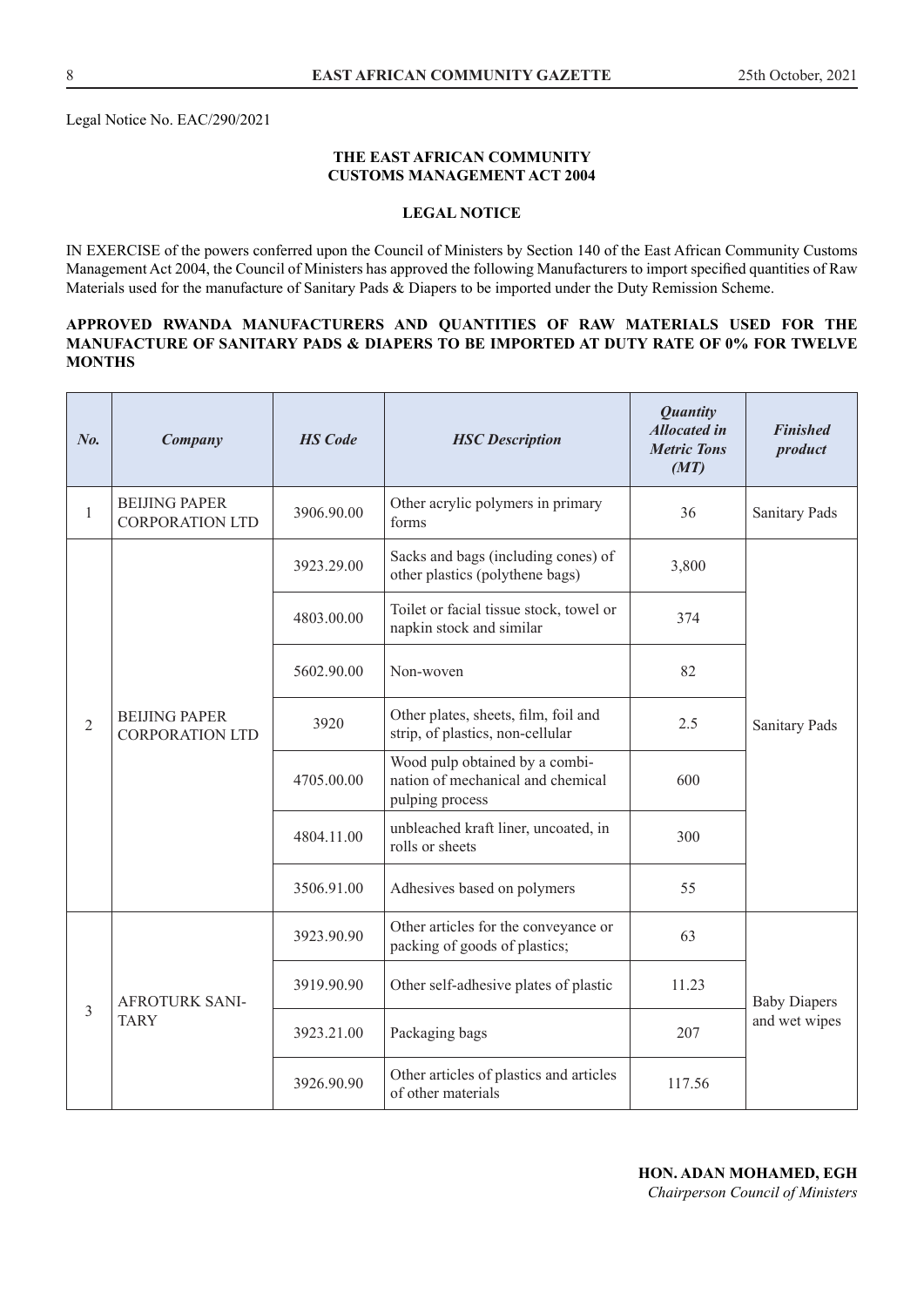Legal Notice No. EAC/291/2021

#### **THE EAST AFRICAN COMMUNITY CUSTOMS MANAGEMENT ACT 2004**

#### **LEGAL NOTICE**

IN EXERCISE of the powers conferred upon the Council of Ministers by section 140 of the East African Community Customs Management Act 2004, the Council of Ministers has approved the following Manufacturers to import specified quantities of Duplex Board and Paper for the manufacture of Exercise and Text Books under the Duty Remission Scheme.

#### **APPROVED RWANDA MANUFACTURERS AND QUANTITIES OF DUPLEX BOARD AND PAPER FOR THE MANUFACTURE OF EXERCISE AND TEXT BOOKS TO BE IMPORTED AT A DUTY RATE OF 0% FOR TWELVE MONTHS**

| No. | Company                     | <b>HS</b> Code | <b>HSC</b> Description                                                           | <b>Quantity</b><br><b>Allocated in</b><br><b>Metric Tons</b><br>(MT) | <b>Finished</b><br>product |
|-----|-----------------------------|----------------|----------------------------------------------------------------------------------|----------------------------------------------------------------------|----------------------------|
|     |                             | 4802.55.00     | Other paper weighing 40 $g/m$ or more but not more<br>than 150 $g/m$ , in rolls. | 1,800                                                                |                            |
|     |                             | 4802.57.00     | Other paper, weighing 40 $g/m$ or more but not more<br>than 150 $g/m$            | 2,000                                                                |                            |
|     |                             | 4802.58.00     | Other paper weighing more than 150 $g/m$ , printing,<br>writing or               | 25                                                                   |                            |
|     |                             | 3215.11.00     | Black printing ink, whether or not concentrated or<br>solid                      | 15                                                                   |                            |
|     |                             | 3215.19.00     | Other Printing Ink                                                               | 15                                                                   |                            |
|     | ALPHA ME-<br><b>DIA LTD</b> | 3920           | Other plates, sheets, film, foil and strip, of plastics,<br>non-cellular         | 35                                                                   | Text books                 |
|     |                             | 4804.11.00     | unbleached Kraft liner, uncoated, in rolls or sheets                             | 300                                                                  |                            |
| 1   |                             | 3921           | Other plates, sheets, film, foil and strip, of plastics.                         | 5                                                                    | and printed<br>Material    |
|     |                             | 4804.29.00     | Other sack kraft paper                                                           | 1,800                                                                |                            |
|     |                             | 4806.20.00     | Greaseproof papers                                                               | 100                                                                  |                            |
|     |                             | 4804.39.00     | Kraft paper (excl. unbleached), weighing <150g/<br>m2                            | 200                                                                  |                            |
|     |                             | 4810.13.00     | Paper and paperboard                                                             | 400                                                                  |                            |
|     |                             | 4811.60.90     | Paper and paperboard, coated, impregnated or cov-<br>ered with wax, Paraffin     | 400                                                                  |                            |
|     |                             | 4810.99.00     | Other paper and paperboard coated with mica pow-<br>der                          | 25                                                                   |                            |
|     |                             | 4805.30.00     | Sulphite Wrapping paper                                                          | 2,000                                                                |                            |
|     | <b>IMPRIMERIE</b>           | 3215.11.00     | Black printing ink, whether or not concentrated or<br>solid                      | 0.264                                                                |                            |
| 2   | DE KABGAYI<br><b>LTD</b>    | 3926.90.90     | Other articles of plastics and articles of other mate-<br>rials                  | 0.1                                                                  | Printed<br>Material        |
|     |                             | 3707.90.00     | Other Chemical preparations for photographic use                                 | 0.42                                                                 |                            |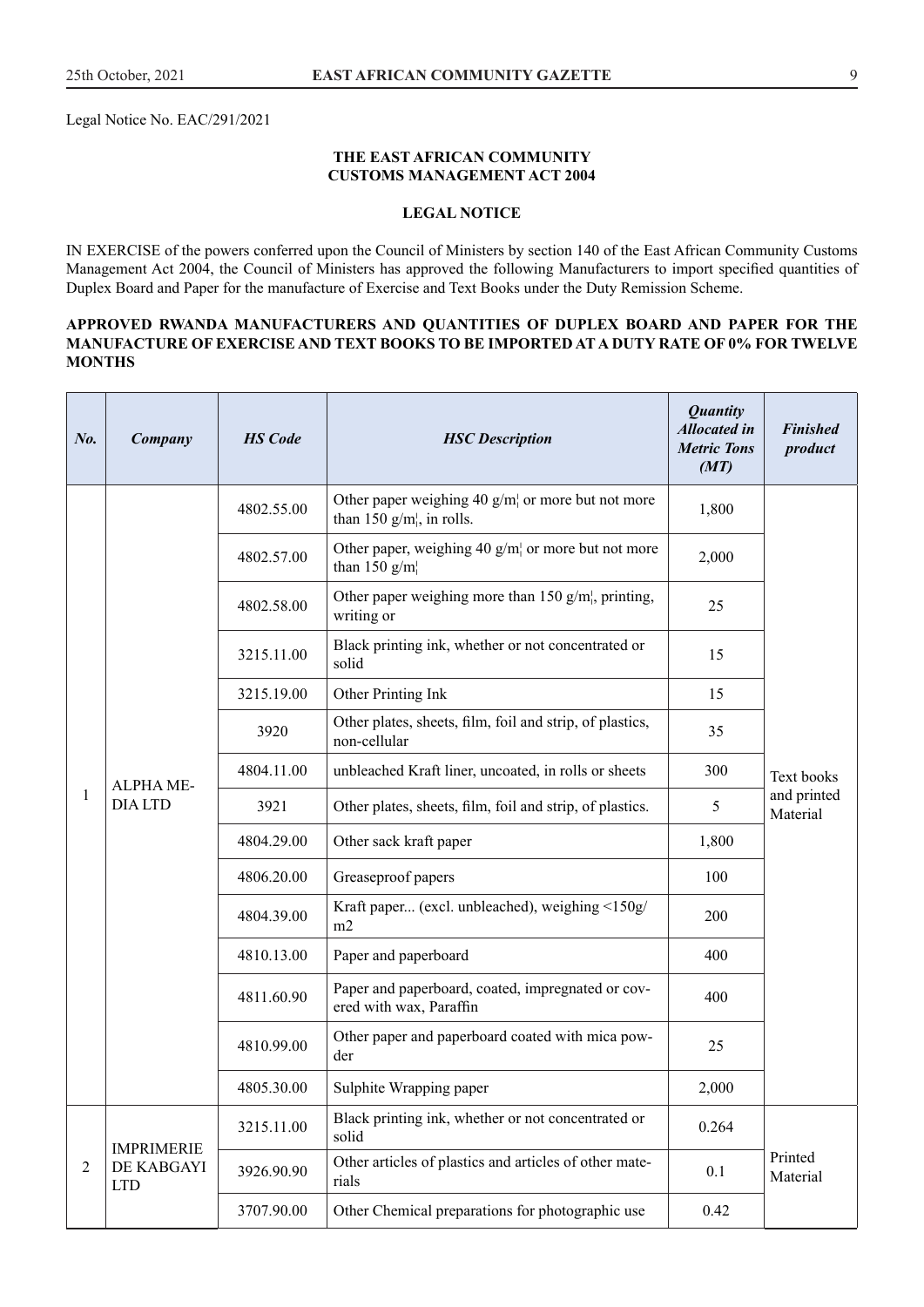| No. | Company          | <b>HS</b> Code | <b>HSC</b> Description                                                           | <b>Quantity</b><br><b>Allocated in</b><br><b>Metric Tons</b><br>(MT) | <b>Finished</b><br>product       |
|-----|------------------|----------------|----------------------------------------------------------------------------------|----------------------------------------------------------------------|----------------------------------|
|     |                  | 3701.99.00     | Other Photographic plates and film, in the flat (excl.<br>for colour), unexposed | 0.1                                                                  |                                  |
|     |                  | 4809.20.00     | Self-copy paper                                                                  | 82.1                                                                 |                                  |
|     |                  | 4810.19.00     | Other paper and paperboard                                                       | 9.113                                                                |                                  |
|     | <b>PRINTWELL</b> | 4801.00.90     | Newsprint's paper                                                                | 120                                                                  | Printed                          |
| 3   | <b>LTD</b>       | 4802.58.00     | Other paper weighing more than 150gm printing<br>writing                         | 20                                                                   | Material                         |
|     |                  | 4810.19.00     | Other paper and paperboard                                                       | 100                                                                  |                                  |
|     |                  | 4802.57.00     | Other paper, weighing 40 $g/m$ or more but not more<br>than 150 $g/m$            | 30                                                                   |                                  |
|     | <b>IMPRISCO</b>  | 4802.58.00     | Other paper weighing more than 150 $g/m$ , printing,<br>writing or               | 200                                                                  |                                  |
|     |                  | 4801.00.90     | Newsprint's paper                                                                | 400                                                                  |                                  |
|     |                  | 4810.13.00     | Paper and paperboard                                                             | 600                                                                  |                                  |
|     |                  | 4804.39.00     | Kraft paper (excl. unbleached), weighing <150g/<br>m2                            | 400                                                                  |                                  |
|     |                  | 4802.58.00     | Other paper weighing more than 150 $g/m$ , printing,<br>writing or               | 1,000                                                                |                                  |
| 4   |                  | 4803.00.00     | Toilet or facial tissue stock, towel or napkin stock<br>and similar              | 100                                                                  | Exercise<br>Books,<br>Registers, |
|     | PLUS LTD         | 4802.55.00     | Other paper weighing 40 $g/m$ or more but not more<br>than 150 $g/m$ , in rolls, | 1,000                                                                | printed<br>material              |
|     |                  | 7217.90.00     | Other wire of iron or non-alloy steel                                            | 1,000                                                                |                                  |
|     |                  | 3919.90.90     | Other self-adhesive plates of plastic                                            | 100                                                                  |                                  |
|     |                  | 3920           | Other plates, sheets, film, foil and strip, of plastics,<br>non-cellular         | 6                                                                    |                                  |
|     |                  | 7217.10.00     | Wire of iron or non-alloy steel not plated or coated,<br>whether or              | 5                                                                    |                                  |
|     |                  | 3215.19.00     | Other Printing Ink                                                               | 10                                                                   |                                  |
|     |                  | 3926.90.90     | Other articles of plastics                                                       | $\overline{2}$                                                       |                                  |
|     |                  | 3701.99.00     | Other Photographic plates and film, in the flat (excl.<br>for colour), unexposed | 0.15                                                                 |                                  |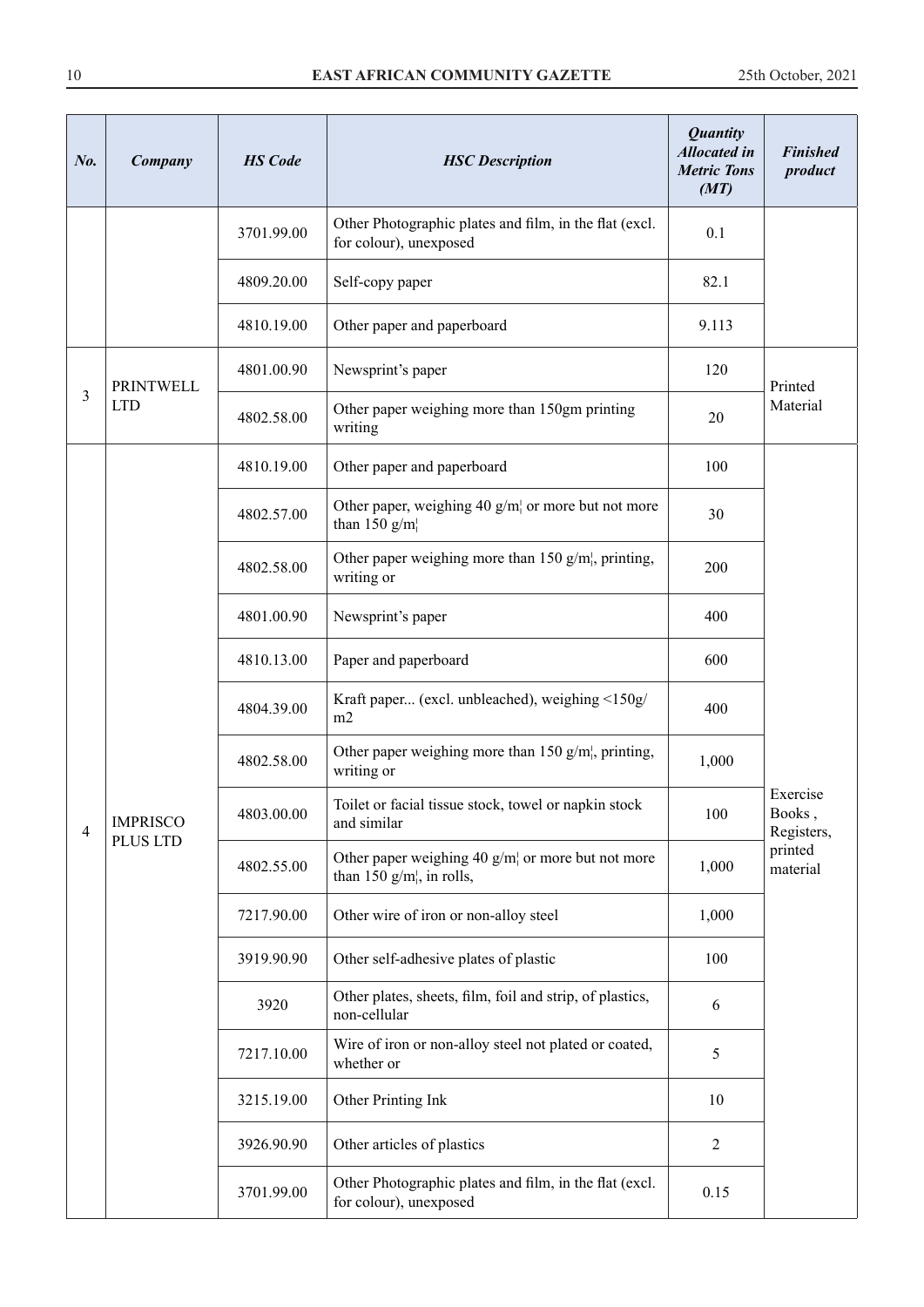| N <sub>0</sub> | Company                     | <b>HS</b> Code | <b>HSC</b> Description                                                                                 | <b>Quantity</b><br><b>Allocated in</b><br><b>Metric Tons</b><br>(MT) | <b>Finished</b><br>product |
|----------------|-----------------------------|----------------|--------------------------------------------------------------------------------------------------------|----------------------------------------------------------------------|----------------------------|
|                |                             | 4804.29.00     | Other sack kraft paper                                                                                 | 1,200                                                                |                            |
|                |                             | 4805.30.00     | Sulphite wrapping paper                                                                                | 500                                                                  |                            |
|                |                             | 4806.20.00     | Greaseproof papers                                                                                     | 100                                                                  |                            |
|                |                             | 4802.55.00     | Other paper weighing 40 $g/m$ or more but not more<br>than 150 $g/m$ , in rolls,                       | 2,000                                                                |                            |
|                |                             | 4802.57.00     | Other paper, weighing 40 $g/m$ or more but not more<br>than 150 $g/m$                                  | 200                                                                  |                            |
|                |                             | 4802.58.00     | Other paper weighing more than 150 $g/m$ , printing,<br>writing or                                     | 500                                                                  |                            |
|                |                             | 4822.90.00     | Other bobbins, Spools, cops and similar supports of<br>paper or paperboard                             | 80                                                                   |                            |
| 5              | <b>CRANE PA-</b><br>PER LTD | 3705.00.00     | Photographic plates, exposed and developed, for<br>offset reproduction                                 | 5                                                                    | Printed<br>Material        |
|                |                             | 3215.11.00     | Black printing ink, whether or not concentrated or<br>solid                                            | 5                                                                    |                            |
|                |                             | 3506.10.00     | Products suitable for use As Glues or adhesives, put<br>up for retail                                  | 15                                                                   |                            |
|                |                             | 5607.90.00     | Other (twine, cordage, ropes and cables)                                                               | 20                                                                   |                            |
|                |                             | 3215.19.00     | Other Printing Ink                                                                                     | 5                                                                    |                            |
|                |                             | 4804.39.00     | Kraft paper (excl. unbleached), weighing <150g/<br>m2                                                  | 100                                                                  |                            |
|                |                             | 4804.11.00     | unbleached kraft liner, uncoated, in rolls or sheets                                                   | 100                                                                  |                            |
|                |                             | 4811.60.90     | Paper and paperboard, coated, impregnated or cov-<br>ered with wax, Paraffin                           | 100                                                                  |                            |
|                |                             | 4810.13.00     | Paper and paperboard in rolls                                                                          | 100                                                                  |                            |
|                |                             | 3215.11.00     | Black printing ink, whether or not concentrated or<br>solid                                            | 5                                                                    |                            |
|                |                             | 3215.19.00     | other printing ink (excl. Black printing ink)                                                          | 20                                                                   |                            |
|                |                             | 3707.90.00     | Other chemical preparations for photographic use                                                       | 14                                                                   | Books and                  |
| 6              | <b>CITY PRESS</b><br>Ltd    | 3920           | Other plates, sheets, film, foil and strip, of plastics,<br>non-cellular and not reinforced, laminated | 30                                                                   | other printed<br>materials |
|                |                             | 3921           | Other plates, sheets, film, foil and strip, of plastics.                                               | 75                                                                   |                            |
|                |                             | 4801.00.90     | Other newsprint, in rolls or sheets.                                                                   | 104                                                                  |                            |
|                |                             | 4802.55.00     | Other paper weighing 40 $g/m$ or more but not more<br>than 150 $g/m_l$ , in rolls,                     | 255                                                                  |                            |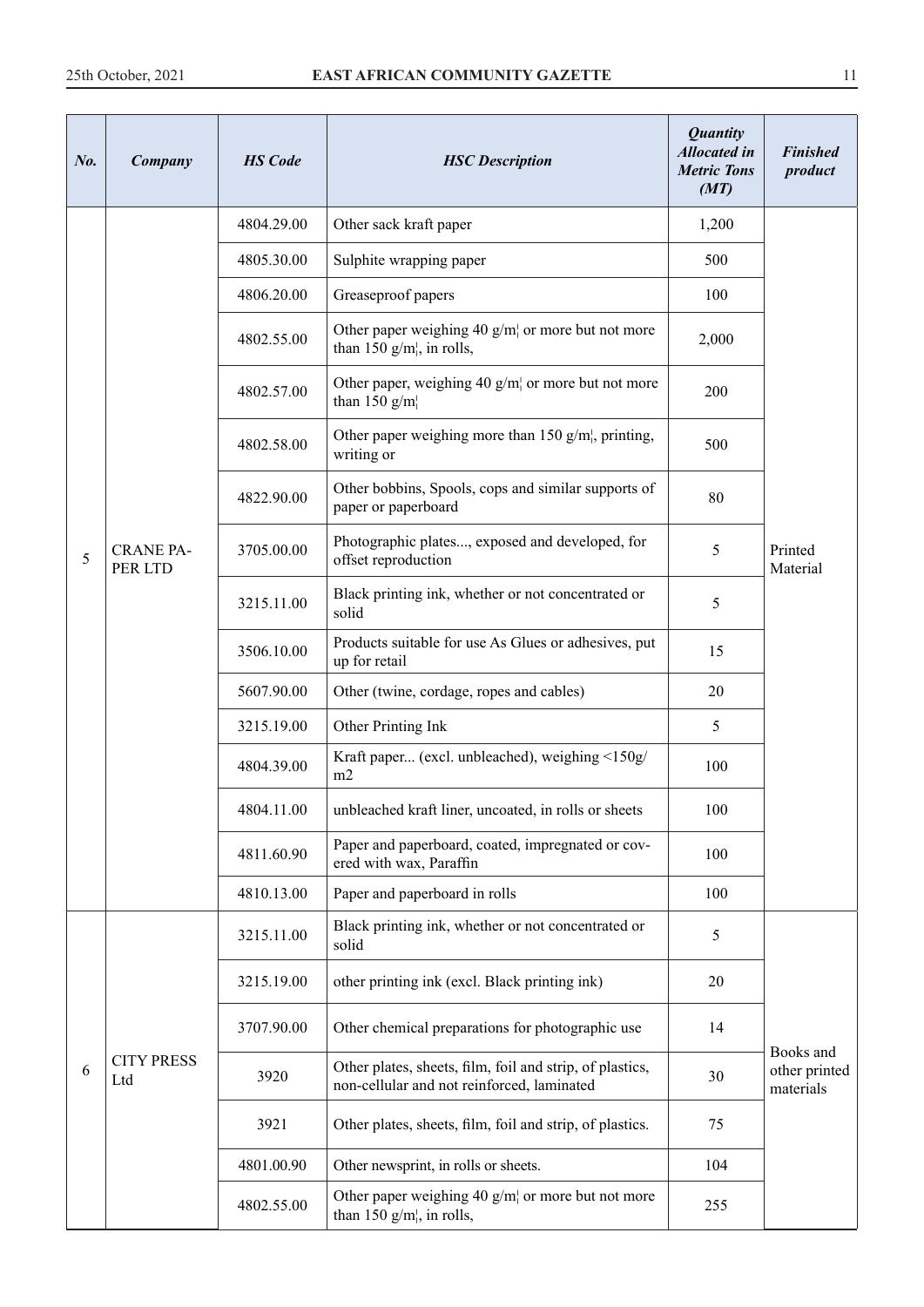| No. | Company                                                                       | <b>HS</b> Code | <b>HSC</b> Description                                                                                                                                               | <b>Quantity</b><br><b>Allocated in</b><br><b>Metric Tons</b><br>(MT) | <b>Finished</b><br>product |
|-----|-------------------------------------------------------------------------------|----------------|----------------------------------------------------------------------------------------------------------------------------------------------------------------------|----------------------------------------------------------------------|----------------------------|
|     |                                                                               | 4802.57.00     | Other paper, weighing 40 $g/m$ or more but not more<br>than 150 $g/m$                                                                                                | 500                                                                  |                            |
|     |                                                                               | 4802.58.00     | Other paper weighing more than 150 $g/m$ , printing,<br>writing or                                                                                                   | 350                                                                  |                            |
|     |                                                                               | 4804.59.00     | Other Kraft paper                                                                                                                                                    | 25                                                                   |                            |
|     |                                                                               | 4805.11.00     | Semi-Chemical fluting paper                                                                                                                                          | 100                                                                  |                            |
|     |                                                                               | 4805.19.00     | Other fluting paper                                                                                                                                                  | 304                                                                  |                            |
|     |                                                                               | 4809.20.00     | Self-copy paper in roll or in sheets                                                                                                                                 | 50                                                                   |                            |
|     |                                                                               | 4809.90.00     | Other copying or transfer papers (including coated<br>or impregnated paper for duplicator stencils or offset<br>plates), whether or not printed, in rolls or sheets. | 50                                                                   |                            |
|     |                                                                               | 4810.13.00     | Paper and paperboard, coated on one or both sides, in<br>rolls                                                                                                       | 300                                                                  |                            |
|     |                                                                               | 4810.14.00     | Paper and paperboard, coated on one or both sides, in<br>sheets with one side                                                                                        | 600                                                                  |                            |
|     |                                                                               | 4810.19.00     | Other paper and paperboard, coated on one or both<br>sides                                                                                                           | 948                                                                  |                            |
|     |                                                                               | 4811.49.00     | Gummed papers                                                                                                                                                        | 50                                                                   |                            |
|     |                                                                               | 7326.90.90     | other articles of iron or steel (spiral binding wire)                                                                                                                | 20                                                                   |                            |
| 7   | <b>MUTARA</b><br>MANUFAC-<br><b>TURERS</b><br><b>INDUSTRIES</b><br><b>LTD</b> | 4802.55.00     | Other paper weighing 40 $g/m$ or more but not more<br>than 150 $g/m_i$ , in rolls,                                                                                   | 150                                                                  | Printing<br>paper          |

## **HON. ADAN MOHAMED, EGH**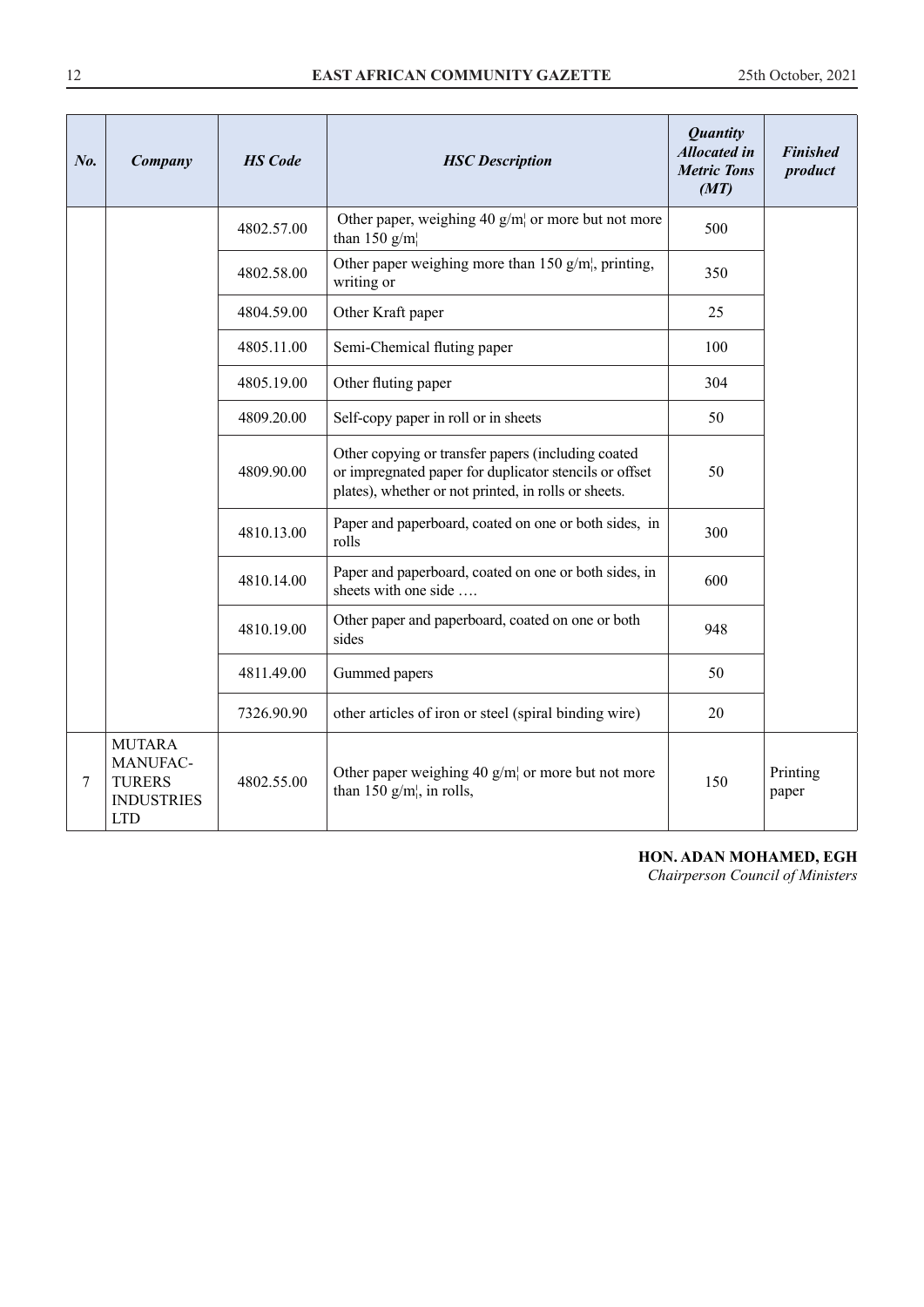Legal Notice No. EAC/292/2021

#### **THE EAST AFRICAN COMMUNITY CUSTOMS MANAGEMENT ACT 2004**

## **LEGAL NOTICE**

IN EXERCISE of the powers conferred upon the Council of Ministers by section 140 of the East African Community Customs Management Act 2004, the Council of Ministers has approved the following Manufacturers to import specified quantities of raw materials for manufacture of goods for export under the Duty Remission Scheme.

#### **APPROVED RWANDA MANUFACTURERS AND QUANTITIES OF RAW MATERIALS FOR THE MANUFAC-TURE OF GOODS TO BE IMPORTED AT A DUTY RATE OF 0% UP TO 30TH JUNE, 2022**

| No.            | Company                           | <b>HS</b> Code | <b>HSC</b> Description                                                                   | <b>Quantity</b><br><b>Allocated</b> in<br><b>Metric Tons (MT)</b> | <b>Finished</b><br>product      |
|----------------|-----------------------------------|----------------|------------------------------------------------------------------------------------------|-------------------------------------------------------------------|---------------------------------|
|                |                                   | 3923.29.00     | Sacks and bags                                                                           | $\sqrt{5}$                                                        |                                 |
|                |                                   | 4911.99.90     | Other printed matter                                                                     | 5                                                                 |                                 |
| 1              | <b>SOFT GOLD LTD</b>              | 4016.99.00     | Other articles of vulcanized rubber                                                      | 5                                                                 | <b>Braids</b>                   |
|                |                                   | 5406.00.00     | Man-made filament yarn                                                                   | 0.2                                                               |                                 |
|                |                                   | 7319.90.00     | Sewing needles, knitting needles, bod-<br>kins, crochet hooksof iron/steel)              | 0.1                                                               |                                 |
| $\overline{2}$ | <b>ALYVO RWANDA</b><br><b>LTD</b> | 3923.90.90     | Other articles for the conveyance or<br>packing of goods, of plastics;                   | 7                                                                 | Toilet paper,<br>Table napkins. |
| 3              | <b>NBG LTD</b>                    | 4823.90.10     | Straw wrappers                                                                           | 300                                                               | Drinking<br><b>Straws</b>       |
|                |                                   | 5407.61.00     | Other woven fabrics cont 85% or more<br>by weight of non-textured polyester<br>filaments | 24                                                                |                                 |
|                |                                   | 5407.73.00     | Coloured woven fabric, >=85% synthet-<br>ic filaments                                    | 12                                                                |                                 |
|                |                                   | 5603.91.00     | Weighing not more than 25 $g/m^2$                                                        | 5                                                                 |                                 |
|                | <b>FLEXI FOAMS</b>                | 3815.90.00     | Other reaction initiators, accelerators<br>and catalytic preparations                    | 5                                                                 |                                 |
| 4              | <b>LTD</b>                        | 4808.40.00     | Kraft paper, creped or crinkled, whether<br>or not embossed or perforated                | 20                                                                | Mattresses                      |
|                |                                   | 9404.10.00     | Mattress supports                                                                        | 20                                                                |                                 |
|                |                                   | 3506.10.00     | Products suitable for use As Glues or<br>adhesives, put up for retail                    | $\overline{2}$                                                    |                                 |
|                |                                   | 6006           | Other knitted or crocheted fabrics                                                       | $\overline{2}$                                                    |                                 |
|                |                                   | 5508.10.00     | Sewing thread.  of synthetic staple<br>fibres                                            | 1                                                                 |                                 |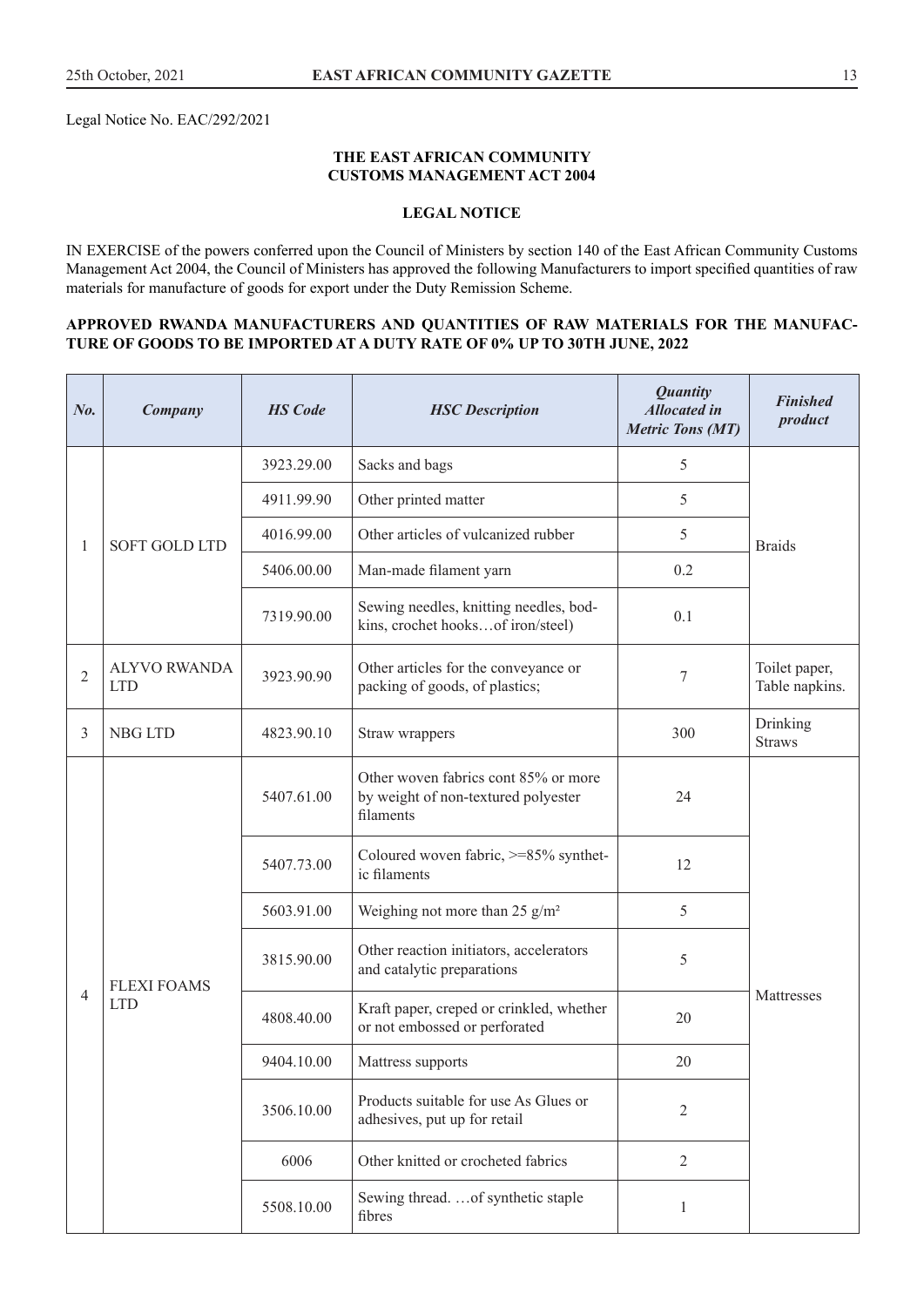| $N0$ . | Company                                                               | <b>HS</b> Code | <b>HSC</b> Description                                                       | <b>Quantity</b><br><b>Allocated in</b><br><b>Metric Tons (MT)</b> | <b>Finished</b><br>product           |
|--------|-----------------------------------------------------------------------|----------------|------------------------------------------------------------------------------|-------------------------------------------------------------------|--------------------------------------|
|        |                                                                       | 3923.90.90     | Other articles for the conveyance or<br>packing of goods, of plastics;       | 1                                                                 |                                      |
|        |                                                                       | 3919.90.90     | Other self-adhesive plates of plastic                                        | $\mathbf{1}$                                                      |                                      |
| 5      | YONGXIN AUTO                                                          | 3506.10.00     | Products suitable for use As Glues or<br>adhesives, put up for retail        | 1                                                                 | Air filter,<br>mould remov-          |
|        | PARTS LTD                                                             | 3923.50.10     | Stoppers, lids, caps and other closures<br>and inserts                       | 5                                                                 | er, auto filter                      |
|        |                                                                       | 4016.99.00     | Other articles of vulcanized rubber                                          | 3                                                                 |                                      |
|        |                                                                       | 4911.99.90     | Other printed matter                                                         | 4                                                                 |                                      |
|        |                                                                       | 2833.22.00     | Other sulphates of aluminium                                                 | 200                                                               |                                      |
|        | <b>MASTER BEAU-</b>                                                   | 3402.19.00     | other organic surface-Active agents                                          | 5                                                                 | Sanitizer and                        |
|        | TY PRODUCTS<br>6<br><b>LTD</b>                                        | 3402.12.00     | Cationic organic surface-Active agents                                       | 10                                                                | Toilet cleaner                       |
|        |                                                                       | 3402.11.00     | Anionic organic surface-Active agents                                        | 100                                                               |                                      |
| 7      | <b>KIGALI STEEL</b><br>& ALUMINI-<br><b>UM WORKS</b><br>(K.S.A.W) Ltd | 7606.11.00     | Rectangular (incl. square) plates of<br>aluminium, not alloyed >0.2mm        | 200                                                               | Saucepans<br>and Kitchen<br>articles |
|        |                                                                       | 2710.19.59     | Other basic constituents of the prepara-<br>tions, other than waste          | 2,100,000 Ltrs                                                    |                                      |
|        |                                                                       | 3811.21.00     | Additives for lubricating oils containing<br>Petroleum oils or oils obtained | 275                                                               |                                      |
|        |                                                                       | 3923.30.00     | Carboys, bottles, flasks and similar<br>articles                             | 50                                                                |                                      |
|        | <b>LUBRICATING</b>                                                    | 3923.40.00     | Spools, cops, bobbins and similar sup-<br>ports                              | 1.2                                                               |                                      |
| 8      | OIL BLENDING<br>PLANT(LOBP) Ltd                                       | 3920           | Other plates, sheets, film, foil and strip,<br>of plastics, non-cellular     | 0.4                                                               | Hydraulic Oil                        |
|        |                                                                       | 7326.90.90     | Other articles of iron or steel                                              | 1,200                                                             |                                      |
|        |                                                                       | 3919.90.90     | Other self-adhesive plates of plastic                                        | $\mathbf{1}$                                                      |                                      |
|        |                                                                       | 3923.50.90     | Other Stoppers, lids, caps and other<br>closures and inserts                 | 1                                                                 |                                      |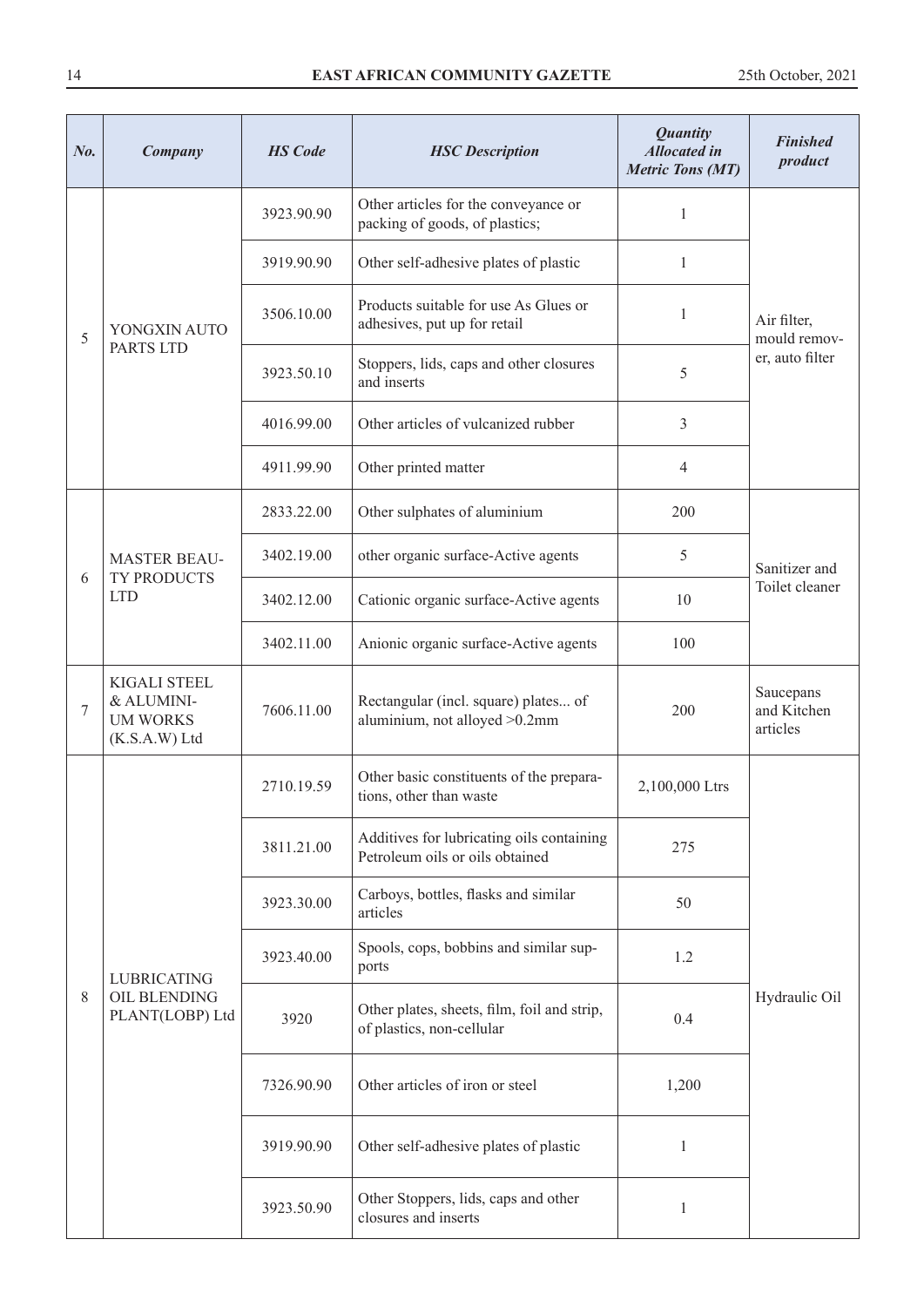| No. | Company              | <b>HS</b> Code | <b>HSC</b> Description                                                   | <b>Quantity</b><br><b>Allocated in</b><br><b>Metric Tons (MT)</b> | <b>Finished</b><br>product   |
|-----|----------------------|----------------|--------------------------------------------------------------------------|-------------------------------------------------------------------|------------------------------|
| 9   | <b>DREAM MANU-</b>   | 3707.90.00     | Other Chemical preparations for photo-<br>graphic use                    | 1.3                                                               | Printer car-                 |
|     | <b>FACTURING LTD</b> | 3923.90.90     | Other articles for the conveyance or<br>packing of goods, of plastics; a | 1.5                                                               | tridge                       |
|     |                      | 2207.10.00     | Ethyl alcohol                                                            | 528,000 Ltrs                                                      |                              |
|     |                      | 2207.20.00     | Ethyl alcohol and other spirits, dena-<br>tured of any strength          | 264,000 Ltrs                                                      |                              |
|     |                      | 2833.22.00     | Other sulphates of aluminium                                             | 178.2                                                             |                              |
| 10  | <b>DIVINE HOPE</b>   | 3402.11.00     | Anionic organic surface-Active agents                                    | 1140                                                              | Soap, liquid<br>detergent,   |
|     | <b>COMPANY LTD</b>   | 3402.12.00     | Cationic organic surface-Active agents                                   | 84.4                                                              | hand sanitizer,<br>glycerine |
|     |                      | 3923.50.10     | Stoppers, lids, caps and other closures<br>and inserts                   | 68                                                                |                              |
|     |                      | 3923.50.90     | Other Stoppers, lids, caps and other<br>closures and inserts             | 24                                                                |                              |
|     |                      | 3923.90.90     | Other articles for the conveyance or<br>packing of goods, of plastics; a | 111                                                               |                              |

**In the event that such goods are sold in the United Republic of Tanzania, Republic of Kenya, Republic of Burundi and the Republic of Uganda, such goods shall attract duties, levies and other charges provided in the EAC Common External Tariff.**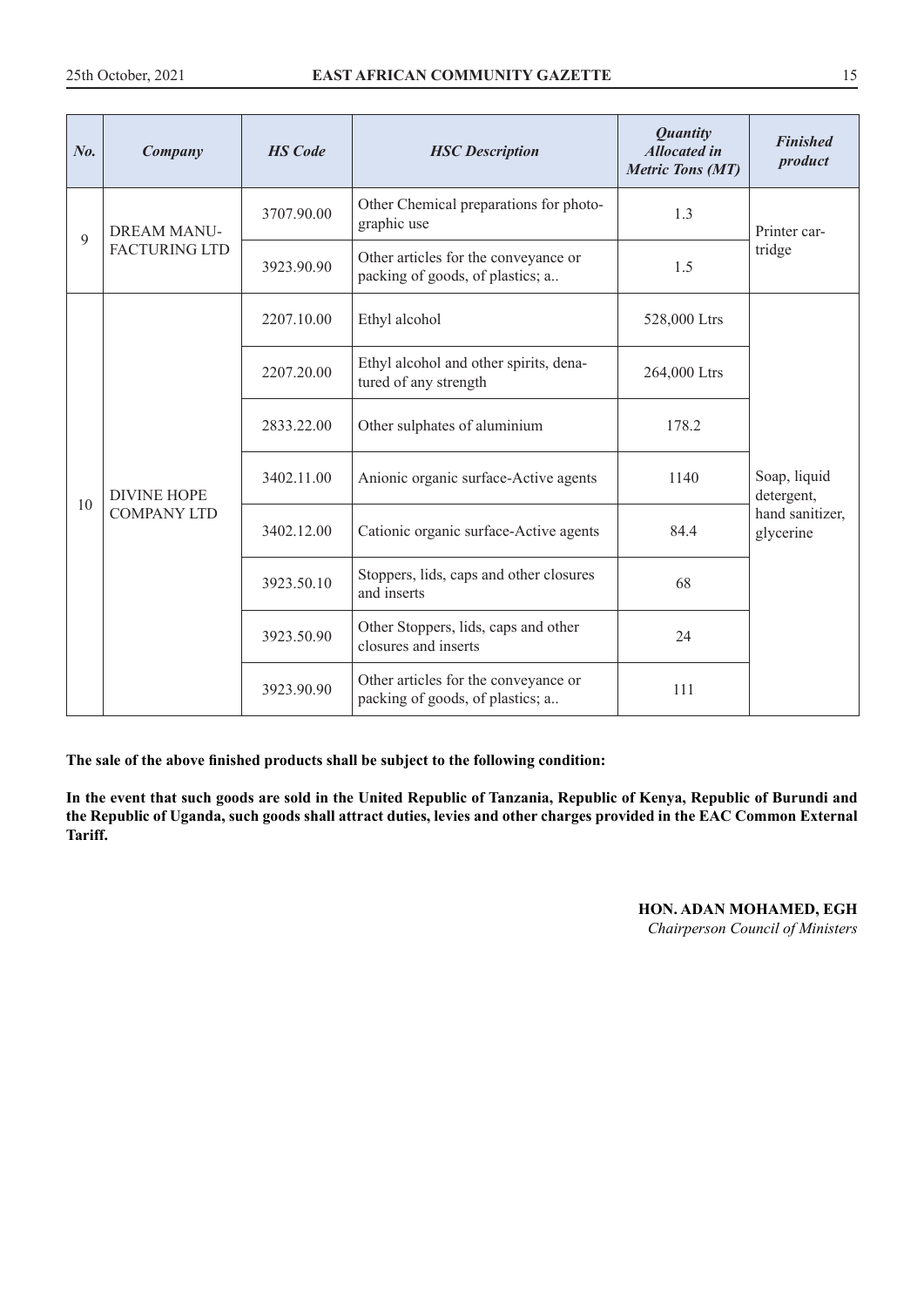Legal Notice No. EAC/293/2021

#### **THE EAST AFRICAN COMMUNITY CUSTOMS MANAGEMENT ACT 2004**

#### **LEGAL NOTICE**

IN EXERCISE of the powers conferred upon the Council of Ministers by section 140 of the East African Community Customs Management Act 2004, the Council of Ministers has approved the following Manufacturers to import specified quantities of Completely Knocked Down Motorcycle Kits for assembly of Motorcycles under the Duty Remission Scheme.

#### **APPROVED RWANDA MANUFACTURERS AND QUANTITIES OF COMPLETELY KNOCKED DOWN MOTORCYCLE KITS FOR THE ASSEMBLY OF MOTORCYCLES TO BE IMPORTED AT A DUTY RATE OF 10% UP TO 30TH JUNE, 2022**

| $N_{0}$ . | <b>Company</b>                                         | <b>HS</b> Code | <b>HSC</b> Description                         | <b>Quantity</b><br><b>Allocated in</b><br><b><i>Units</i></b> | <b>Finished</b><br>product |
|-----------|--------------------------------------------------------|----------------|------------------------------------------------|---------------------------------------------------------------|----------------------------|
|           | <b>GLOBAL</b><br><b>ELECTRIC</b><br><b>VEHICLE LTD</b> | 8711.60.00     | With electric motor for propulsion             | 300                                                           | Electric<br>Motorcycles    |
|           |                                                        | 8711.20.90     | Motorcycles in completely knocked down<br>form | 500                                                           |                            |
|           |                                                        | 8711.10.90     | Motorcycles in completely knocked down<br>form | 350                                                           |                            |
| 1         |                                                        | 8711.30.90     | Motorcycles in completely knocked down<br>form | 300                                                           |                            |
|           |                                                        | 8711.40.90     | Motorcycles in completely knocked down<br>form | 200                                                           | Motorcycles                |
|           |                                                        | 8711.50.90     | Motorcycles in completely knocked down<br>form | 150                                                           |                            |
| 2         | <b>RWANDA</b><br>MOTORCYCLE<br><b>COMPANY</b>          | 8711.20.90     | Motorcycles in completely knocked down<br>form | 1,400                                                         |                            |

#### **HON. ADAN MOHAMED, EGH**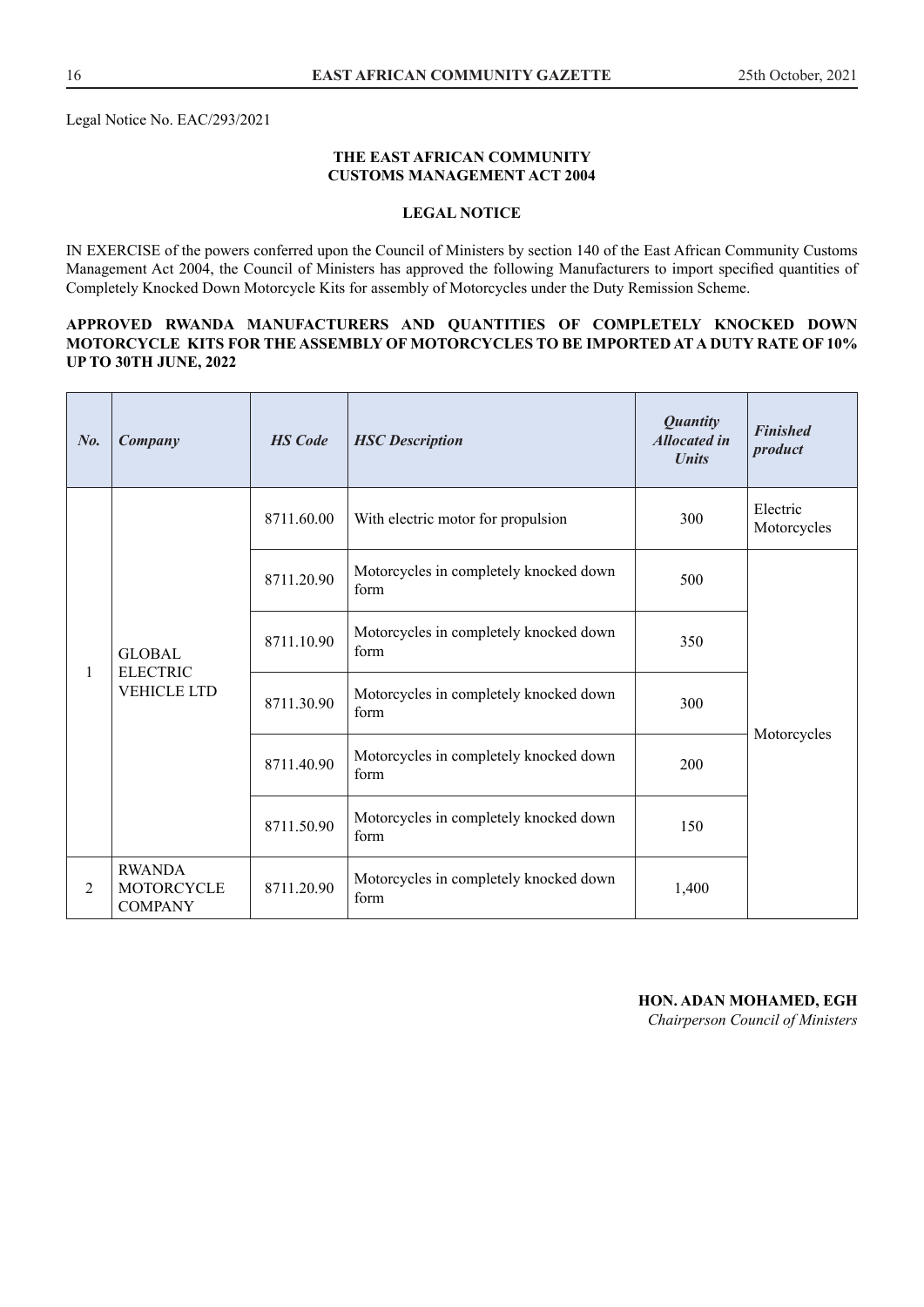Legal Notice No. EAC/294/2021

#### **THE EAST AFRICAN COMMUNITY CUSTOMS MANAGEMENT ACT 2004**

#### **LEGAL NOTICE**

IN EXERCISE of the powers conferred upon the Council of Ministers by section 140 of the East African Community Customs Management Act 2004, the Council of Ministers has approved the following Manufacturer to import specified quantities of Raw Materials for manufacture of LED Bulbs under the Duty Remission Scheme.

#### **APPROVED RWANDA MANUFACTURER AND QUANTITIES OF RAW MATERIALS FOR MANUFACTURE OF LED BULBS TO BE IMPORTED AT A DUTY RATE OF 0% UP TO 30TH JUNE, 2022**

| No. | Company                                                       | <b>HS</b> Code | <b>HSC</b> Description                                                  | <b>Quantity</b><br><b>Allocated in</b><br><b>Metric Tons</b><br>(MT)                                                 | <b>Finished</b><br>product |                         |
|-----|---------------------------------------------------------------|----------------|-------------------------------------------------------------------------|----------------------------------------------------------------------------------------------------------------------|----------------------------|-------------------------|
|     |                                                               | 7604.10.00     | Aluminium bars, rods and profiles of<br>aluminium, not alloyed          | 25                                                                                                                   |                            |                         |
|     |                                                               | 7604.29.00     | Other, Of aluminium alloys:                                             | 4                                                                                                                    |                            |                         |
|     |                                                               | 7606.11.00     | Rectangular (incl. square) plates of<br>aluminium, not alloyed >0.2mm   | 4                                                                                                                    |                            |                         |
|     |                                                               | 8529.90.00     | Other                                                                   | 0.5                                                                                                                  |                            |                         |
|     |                                                               | 3923.10.00     | Boxes, cases, crates and similar articles                               | $\mathbf{1}$                                                                                                         |                            |                         |
|     |                                                               | 8539.90.00     | Parts                                                                   | 8                                                                                                                    |                            |                         |
|     |                                                               | 7318.13.00     | Screw hooks and screw rings                                             | $\overline{2}$                                                                                                       |                            |                         |
|     | <b>SAHASRA</b><br><b>ELECTRONICS</b><br><b>RWANDA Pvt Ltd</b> |                | 8544.19.00                                                              | Other insulated cables                                                                                               | 0.5                        |                         |
|     |                                                               |                | 3926.90.90                                                              | Other articles of plastics and articles of other<br>materials                                                        | 2.5                        |                         |
| 1   |                                                               |                | 8534.00.00                                                              | Printed circuits                                                                                                     | $\overline{2}$             | Led bulbs<br>and Street |
|     |                                                               |                | 8542.31.00                                                              | Electric Integrated Circuits (Processors and<br>controllers)                                                         | 5,000 UNITS                | lights                  |
|     |                                                               | 8532.22.00     | Aluminium electrolytic                                                  | 0.5                                                                                                                  |                            |                         |
|     |                                                               | 8532.24.00     | Ceramic dielectric, multilayer                                          | 0.2                                                                                                                  |                            |                         |
|     |                                                               | 8532.29.00     | Other                                                                   | 0.1                                                                                                                  |                            |                         |
|     |                                                               | 8533.10.00     | Fixed carbon resistors, composition or film<br>types                    | 0.05                                                                                                                 |                            |                         |
|     |                                                               | 8533.29.00     | Electrical resistors                                                    | 0.2                                                                                                                  |                            |                         |
|     |                                                               |                | 8504.31.00                                                              | Electrical transformers, static converters and<br>inductors. Having a power handling capacity<br>not exceeding 1 kVA | 25,000 UNITS               |                         |
|     |                                                               | 8506.50.00     | Lithium                                                                 | 25,000 UNITS                                                                                                         |                            |                         |
|     |                                                               | 8536.69.00     | Electrical apparatus for switching or<br>protecting electrical circuits | 0.5                                                                                                                  |                            |                         |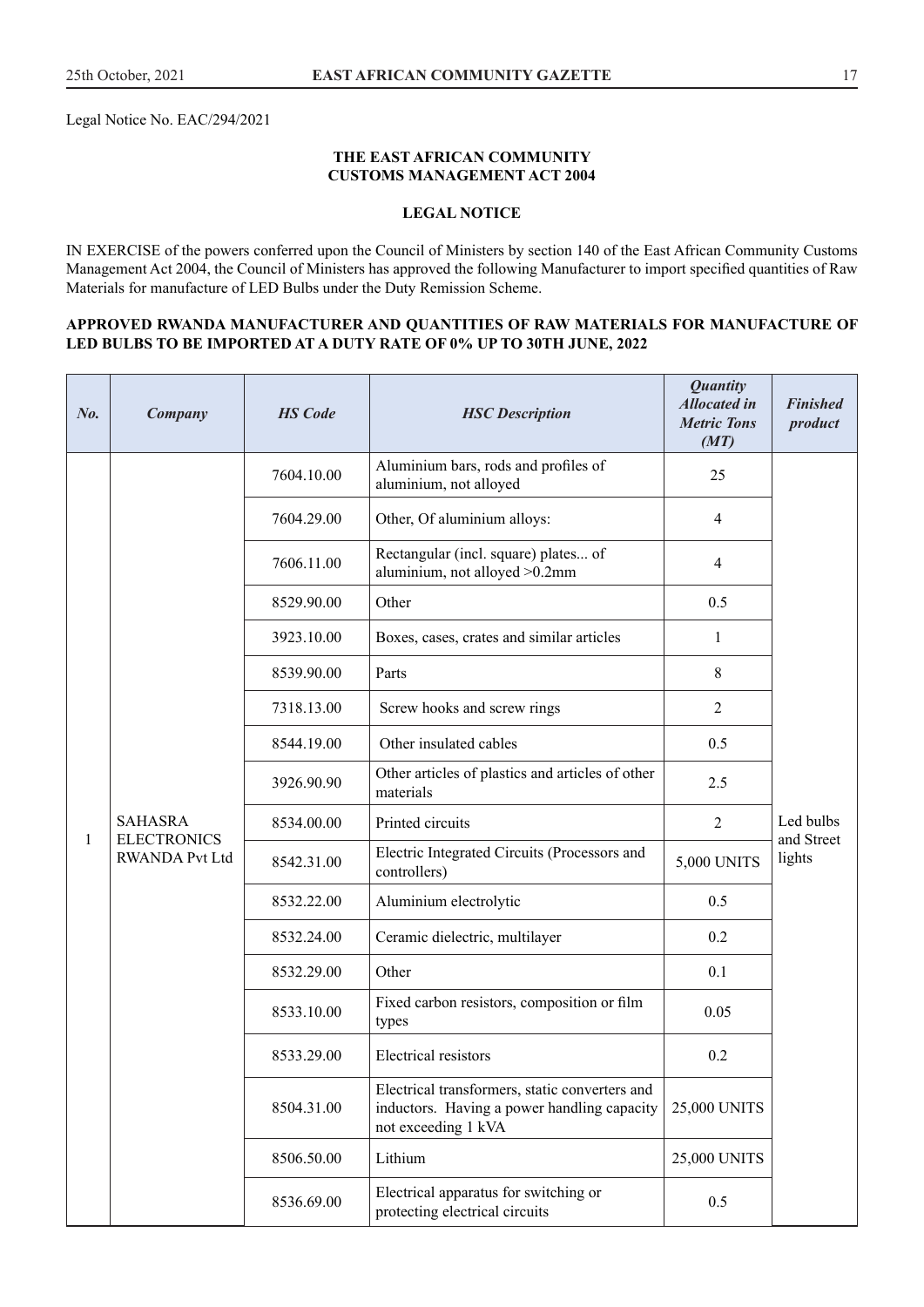| No. | Company | <b>HS</b> Code | <b>HSC</b> Description                                                                    | <b>Quantity</b><br><b>Allocated in</b><br><b>Metric Tons</b><br>(MT) | <b>Finished</b><br>product |
|-----|---------|----------------|-------------------------------------------------------------------------------------------|----------------------------------------------------------------------|----------------------------|
|     |         | 3919.90.90     | Other Adhesive plates, tape, strip, foil etc of<br>plastics                               | 0.5                                                                  |                            |
|     |         | 3919.10.00     | Self-adhesive plates, sheets, film, foil, tape,<br>in rolls of a width not exceeding 20cm | 0.1                                                                  |                            |
|     |         | 2207.20.00     | ethyl alcohol and other spirits, denatured, of<br>any strength                            | 200                                                                  |                            |
|     |         | 3810.10.00     | Pickling preparations for metal surfaces;                                                 | 0.06                                                                 |                            |
|     |         | 3215.19.00     | Other printing ink (excl. Black printing ink)                                             | 0.02                                                                 |                            |
|     |         | 4817.10.00     | Envelopes                                                                                 | 0.2                                                                  |                            |
|     |         | 4817.30.00     | Boxes, pouches, wallets                                                                   | 0.5                                                                  |                            |

**In the event that such goods are sold in the United Republic of Tanzania, Republic of Kenya, Republic of Burundi and the Republic of Uganda, such goods shall attract duties, levies and other charges provided in the EAC Common External Tariff.**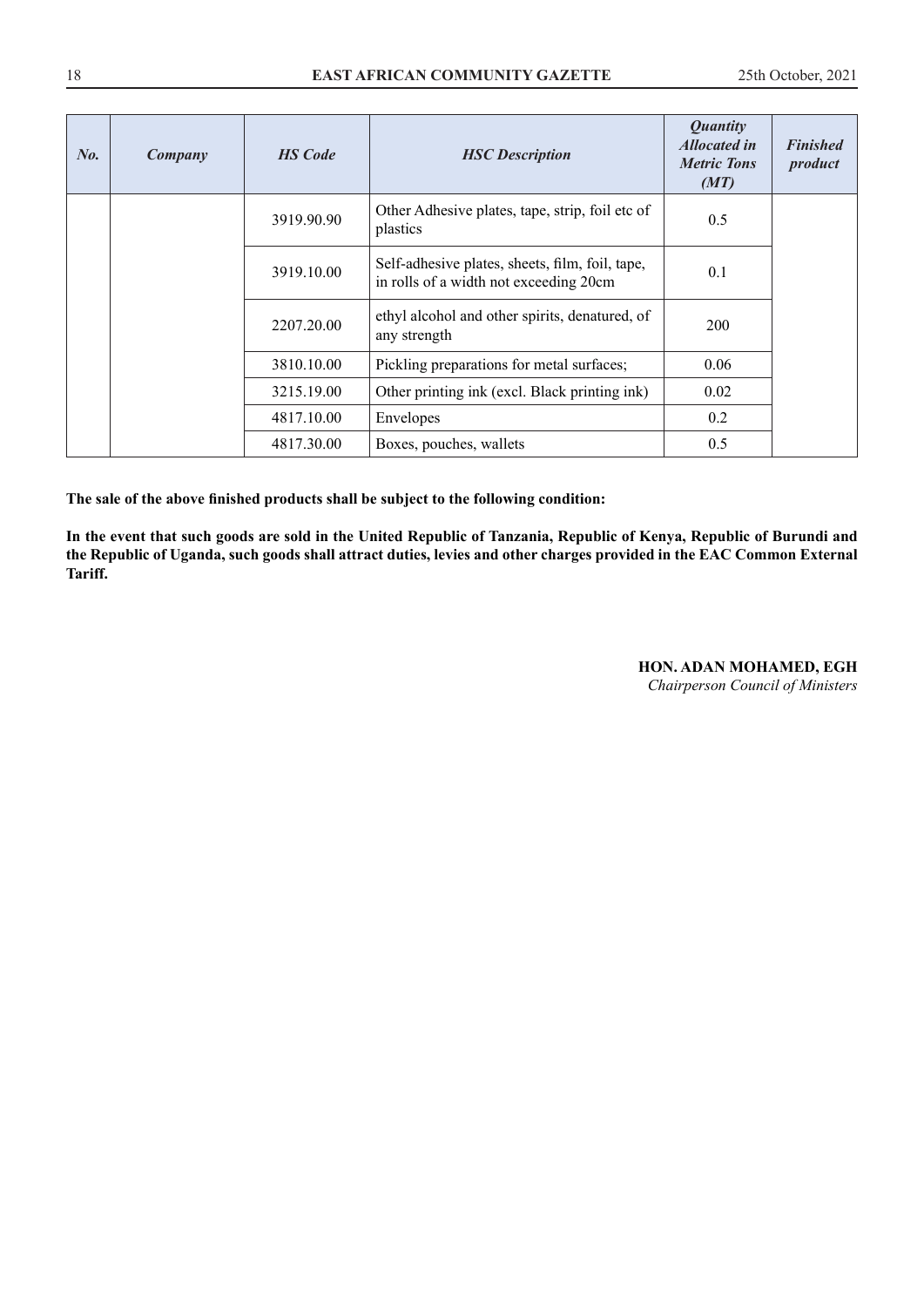Legal Notice No. EAC/295/2021

#### **THE EAST AFRICAN COMMUNITY CUSTOMS MANAGEMENT ACT 2004**

#### **LEGAL NOTICE**

IN EXERCISE of the powers conferred upon the Council of Ministers by section 140 of the East African Community Customs Management Act 2004, the Council of Ministers has approved the following Manufacturer to import specified quantities of Raw Materials for manufacture of Smartphones under the Duty Remission Scheme.

#### **APPROVED RWANDA MANUFACTURER AND QUANTITIES OF RAW MATERIALS FOR MANUFACTURE OF SMARTPHONES TO BE IMPORTED AT A DUTY RATE OF 0% UP TO 30TH JUNE, 2022**

| No. | Company                                | <b>HS</b> Code | <b>HSC</b> Description                                                    | <b>Quantity</b><br><b>Allocated</b> in<br><b>Metric Tons</b><br>(MT) | <b>Finished</b><br>product |
|-----|----------------------------------------|----------------|---------------------------------------------------------------------------|----------------------------------------------------------------------|----------------------------|
|     |                                        | 8511.10.00     | Sparking plugs                                                            | 20,000 UNITS                                                         |                            |
|     |                                        | 8534.00.00     | Printed circuits                                                          | 500                                                                  |                            |
|     |                                        | 8542.39.00     | Other electronic integrated circuits                                      | 200,000<br><b>UNITS</b>                                              |                            |
|     |                                        | 3923.21.00     | Of polymers of ethylene                                                   | 45                                                                   |                            |
|     |                                        | 3926.90.10     | Floats for fishing nets                                                   | 45                                                                   |                            |
|     |                                        | 4821.10.10     | For labelling dry cell batteries                                          | 50                                                                   |                            |
|     |                                        | 4821.90.00     | Other Paper and Paperboard labels of all kinds                            | 50                                                                   |                            |
|     |                                        | 7318.22.00     | Other washers                                                             | 13                                                                   |                            |
|     |                                        | 7419.99.00     | Other Articles of copper                                                  | 10                                                                   |                            |
|     |                                        |                | 8507.10.00                                                                | Lead-acid, of a kind used for starting piston<br>engines             | 10                         |
| 1   | <b>MARA PHONES</b><br><b>RWANDALTD</b> | 8517.70.00     | Parts (Telecom spares etc)                                                | 10                                                                   | Smart<br>phones            |
|     |                                        | 8518.29.00     | Microphones and stands therefor                                           | 500 UNITS                                                            |                            |
|     |                                        | 8518.30.00     | Headphones and earphones                                                  | 800 UNITS                                                            |                            |
|     |                                        | 8529.10.00     | Aerials and aerial reflectors of all kinds                                | 0.5                                                                  |                            |
|     |                                        | 8532.24.00     | Ceramic dielectric, multilayer                                            | 0.5                                                                  |                            |
|     |                                        | 8533.21.00     | For a power handling capacity not exceeding<br>20 W                       | 200                                                                  |                            |
|     |                                        | 8533.40.00     | Other variable resistors, including rheostats<br>and potentiometers       | 100                                                                  |                            |
|     |                                        | 8536.69.00     | Electrical apparatus for switching or protect-<br>ing electrical circuits | $\mathbf{1}$                                                         |                            |
|     |                                        | 8536.90.00     | Other apparatus                                                           | $\mathbf{1}$                                                         |                            |
|     |                                        | 8542.31.00     | Processors and controllers                                                | 3,000 UNITS                                                          |                            |
|     |                                        | 8542.32.00     | Memories                                                                  | 2,500 UNITS                                                          |                            |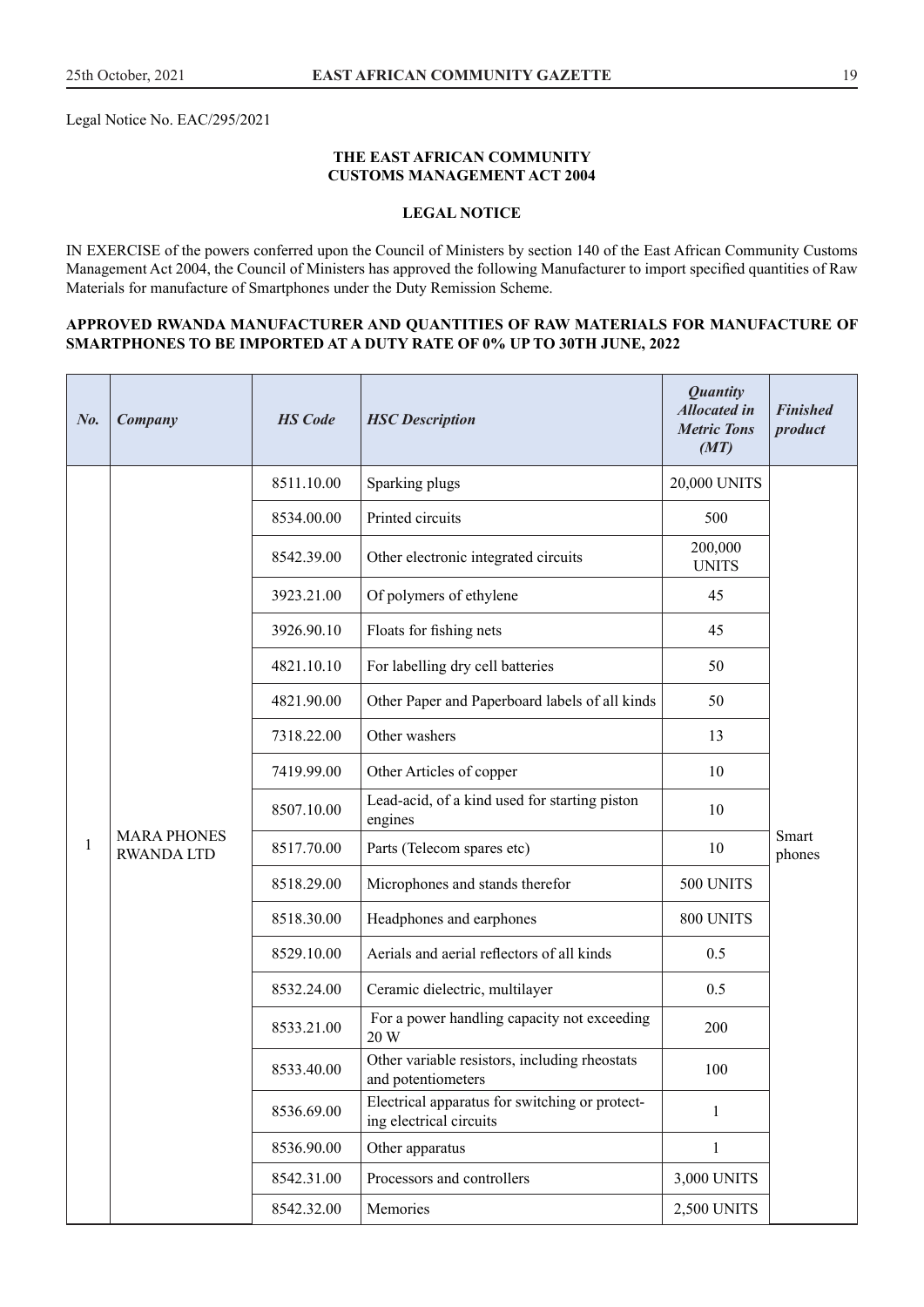| $N_{0}$ . | Company | <b>HS</b> Code | <b>HSC</b> Description                                              | <i>Quantity</i><br><b>Allocated in</b><br><b>Metric Tons</b><br>(MT) | <b>Finished</b><br>product |
|-----------|---------|----------------|---------------------------------------------------------------------|----------------------------------------------------------------------|----------------------------|
|           |         | 8542.39.00     | Other processors and controllers                                    | 2,000 UNITS                                                          |                            |
|           |         | 8544.42.00     | Other electrical conductors fitted with connec-<br>tors             |                                                                      |                            |
|           |         | 8542.90.00     | Parts of processors and controllers                                 | 0.5                                                                  |                            |
|           |         | 8532.24.00     | Ceramic dielectric, multilayer                                      |                                                                      |                            |
|           |         | 8533.40.00     | Other variable resistors, including rheostats<br>and potentiometers |                                                                      |                            |

**In the event that such goods are sold in the United Republic of Tanzania, Republic of Kenya, Republic of Burundi and the Republic of Uganda, such goods shall attract duties, levies and other charges provided in the EAC Common External Tariff.**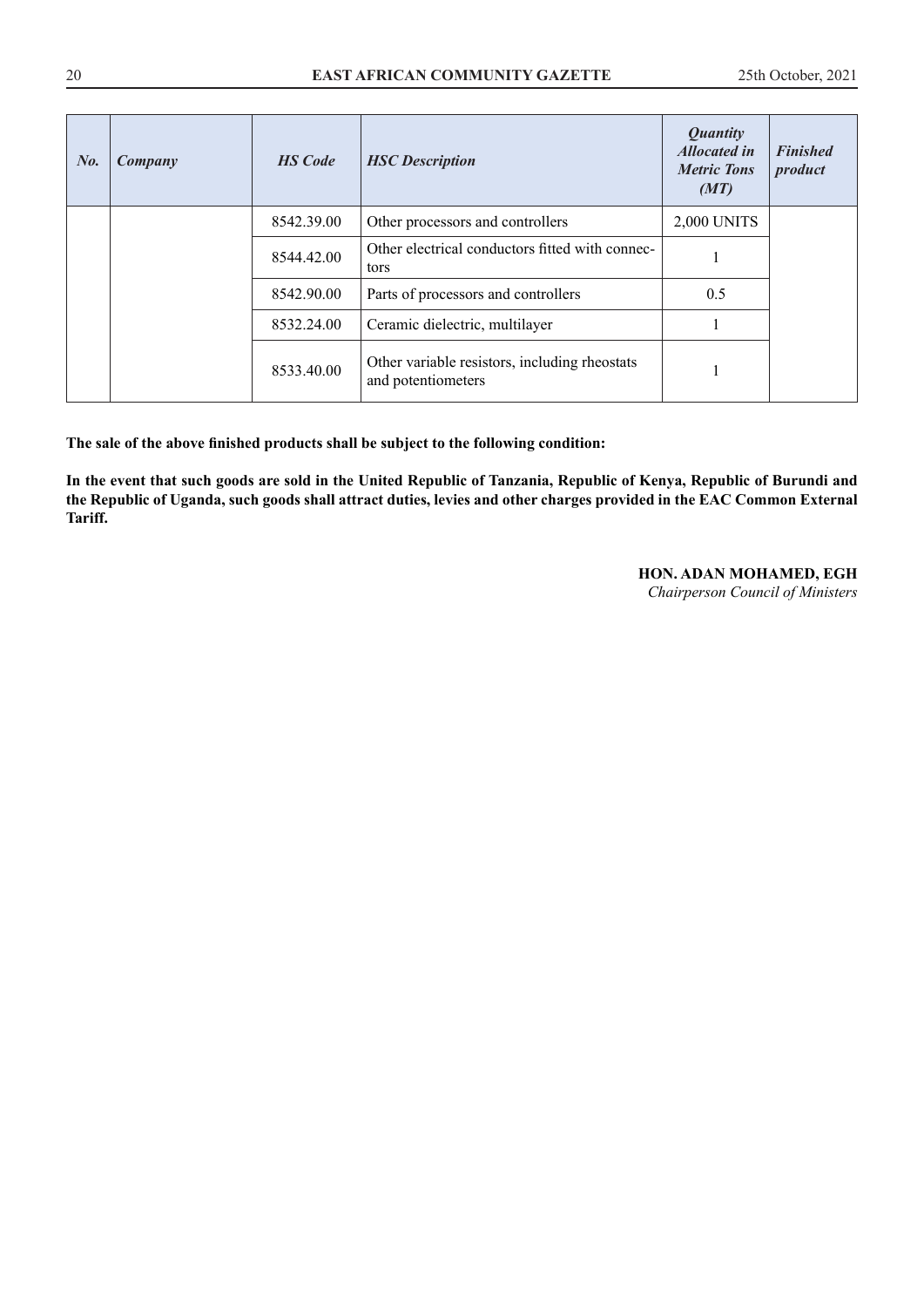Legal Notice No. EAC/296/2021

#### **THE EAST AFRICAN COMMUNITY CUSTOMS MANAGEMENT ACT 2004**

## **LEGAL NOTICE**

IN EXERCISE of the powers conferred upon the Council of Ministers by section 140 of the East African Community Customs Management Act 2004, the Council of Ministers has approved the following Manufacturers to import the specified quantities of inputs for the manufacture of Textiles and Garments under the Duty Remission Scheme.

#### **APPROVED RWANDA MANUFACTURERS AND QUANTITIES OF INPUTS FOR THE MANUFACTURE OF TEXTILES AND GARMENTS TO BE IMPORTED AT DUTY RATE OF 0% UP TO 30TH JUNE, 2022**

| $N_{0}$ | Company            | <b>HS</b> Code       | <b>HSC</b> Description                                                                          | <b>Quantity</b><br><b>Allocated in</b><br><b>Metric Tons</b><br>(MT)                                                        | <b>Finished</b><br>product |          |
|---------|--------------------|----------------------|-------------------------------------------------------------------------------------------------|-----------------------------------------------------------------------------------------------------------------------------|----------------------------|----------|
|         |                    | 5113.00.00           | Woven fabrics of coarse animal hair or of<br>horsehair.                                         | 0.5                                                                                                                         |                            |          |
|         |                    | 5403.10.00           | High tenacity yarn of viscose rayon                                                             | 0.5                                                                                                                         |                            |          |
|         |                    | 5406.00.00           | Man-made filament yarn (other than sewing<br>thread), put up for retail sale.                   | $\mathbf{1}$                                                                                                                |                            |          |
|         |                    | 5509.11.00           | Single yarn, with $>= 85\%$ staple fibres of                                                    | $\mathbf{1}$                                                                                                                |                            |          |
|         |                    | 5509.21.00           | Single yarn, with $>= 85\%$ polyester staple<br>fibres                                          | $\mathbf{1}$                                                                                                                |                            |          |
|         | <b>IAN GARMENT</b> | 5509.51.00           | Other yarn, of polyester staple fibres, mixed<br>mainly or solely with art.st.fib.              | 0.5                                                                                                                         |                            |          |
|         |                    | <b>MANUFACTURING</b> | 5509.61.00                                                                                      | Other yarn, of acrylic or modacrylic staple<br>fibres, mixed mainly or solely with wool or<br>fine animal hair manufactured | 0.5                        |          |
| 1       |                    |                      | 5509.62.00                                                                                      | Other yarn, of acrylic or modacrylic staple<br>fibres, mixed mainly or solely with cotton                                   | 3                          | Garments |
|         | <b>LTD</b>         | 5911.10.00           | Textile fabrics, felt and felt-lined woven<br>fabrics                                           | 3                                                                                                                           |                            |          |
|         |                    | 9606.30.00           | Button moulds and other parts of buttons;<br>button blanks                                      | 1                                                                                                                           |                            |          |
|         |                    | 5508.10.00           | Sewing thread.  of synthetic staple fibres                                                      | $\mathbf{1}$                                                                                                                |                            |          |
|         |                    | 5513.11.00           | Unbleached/bleached woven fabrics of<br>polyester staple fibres, pl. weave                      | 3                                                                                                                           |                            |          |
|         |                    | 5806.20.00           | Other woven fabrics, containing by weight<br>5% or more of elastomeric yarn or rubber<br>thread | 0.5                                                                                                                         |                            |          |
|         |                    | 5807.10.00           | Labels, badges of textiles, woven, in<br>piece, not embroidered                                 | 2.5                                                                                                                         |                            |          |
|         |                    | 5810.10.00           | Embroidery without visible ground                                                               | $\mathbf{1}$                                                                                                                |                            |          |
|         |                    | 5810.91.00           | Cotton embroidery, in the piece, in strips or<br>in motifs                                      | 0.5                                                                                                                         |                            |          |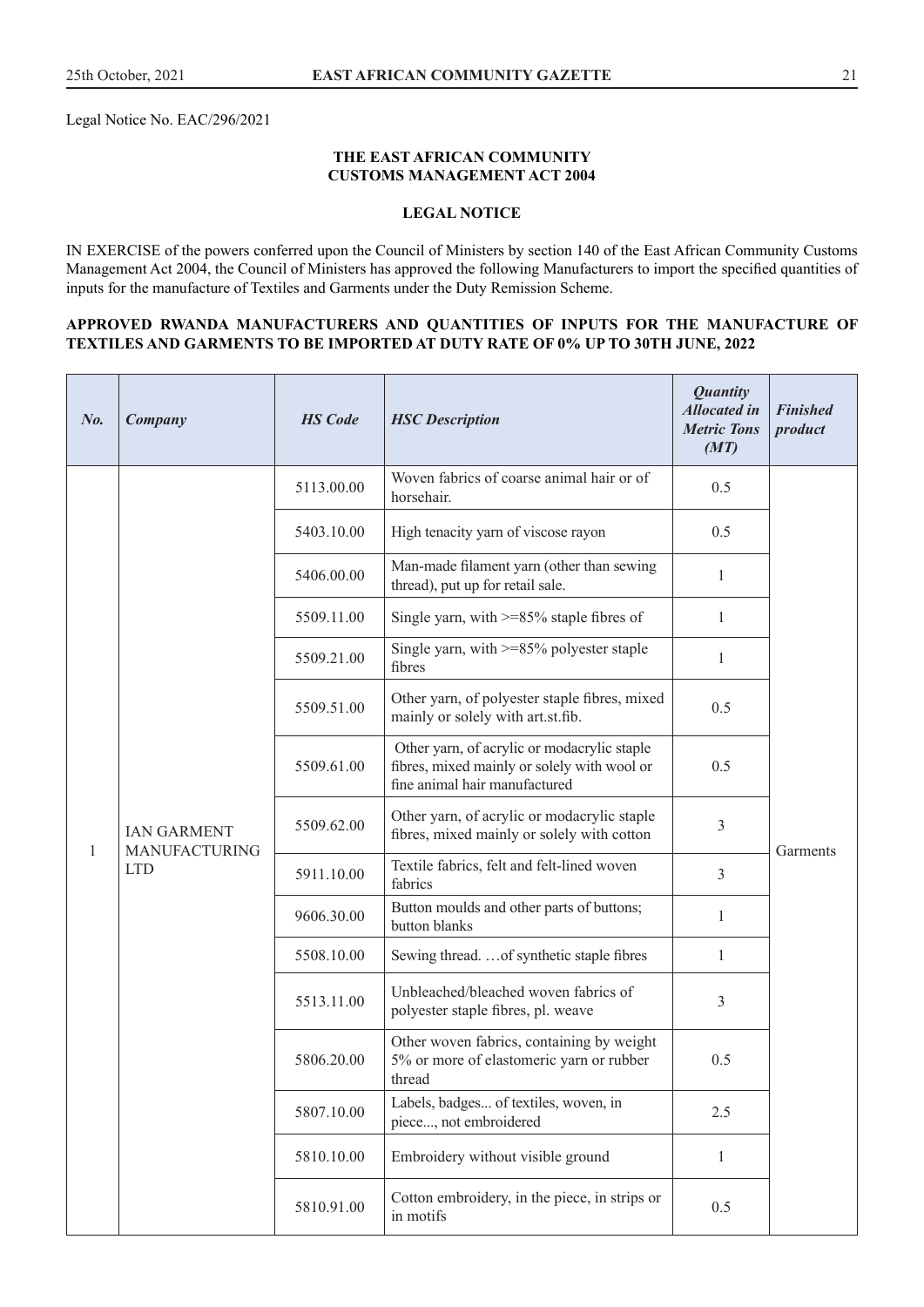| No.            | Company                            | <b>HS</b> Code | <b>HSC</b> Description                                                                           | <b>Quantity</b><br><b>Allocated in</b><br><b>Metric Tons</b><br>(MT) | <b>Finished</b><br>product |
|----------------|------------------------------------|----------------|--------------------------------------------------------------------------------------------------|----------------------------------------------------------------------|----------------------------|
|                |                                    | 5810.92.00     | Embroidery of man-made fibres, in the<br>piece, in strips or in motifs                           | 2.5                                                                  |                            |
|                |                                    | 5810.99.00     | Embroidery of other textiles, in the piece, in<br>strips or in motifs                            | $\mathbf{1}$                                                         |                            |
|                |                                    | 5811.00.00     | Quilted textile products in the piece,<br>composed of one or more layers of textile<br>materials | 3                                                                    |                            |
|                |                                    | 6217.10.00     | Accessories of other made-up clothing                                                            | 3.5                                                                  |                            |
|                |                                    | 6217.90.00     | Parts of garments or of clothing accessories,<br>other than those of heading 62.12               | 0.5                                                                  |                            |
|                |                                    | 6217.90.00     | Parts of garments or of clothing accessories,<br>other than those of heading 62.12               | 0.1                                                                  |                            |
| $\mathfrak{2}$ | <b>AFRIEK RWANDA</b><br><b>LTD</b> | 9606.29.00     | Other (Buttons)                                                                                  | 0.1                                                                  | Garments                   |
|                |                                    | 5205.48.00     | Combed cabled cotton yarn, with $>=85\%$<br>cotton, nprs, >120mn per single yarn                 | 0.1                                                                  |                            |
|                |                                    | 5604.10.00     | Rubber thread and cord, textile covered                                                          | 100                                                                  |                            |
|                |                                    | 3923.29.00     | Sacks and bags (including cones) of other<br>plastics (polythene bags)                           | 10                                                                   |                            |
|                |                                    | 5804.29.00     | Lace of other textiles in piece, in strips or in<br>motifs, machine made                         | 50                                                                   |                            |
|                |                                    | 6217.10.00     | Accessories of other made-up clothing                                                            | 20                                                                   |                            |
|                |                                    | 5309.19.00     | Other Woven fabrics with >=85% flax                                                              | 200                                                                  |                            |
|                |                                    | 5407.42.00     | Other dyed woven fabrics of synthetic fila-<br>ment yarn $>= 85\%$ nylon                         | 300                                                                  |                            |
|                | <b>SUNBELT TEX-</b>                | 5509.21.00     | Single yarn, with $>= 85\%$ polyester staple<br>fibres                                           | 400                                                                  |                            |
| 3              | <b>TILES RWANDA</b><br><b>LTD</b>  | 5510.11.00     | Single yarn of artificial staple fibres, with<br>$>=85\%$ artificial staple                      | 100                                                                  | Garments                   |
|                |                                    | 5802.20.00     | Terry towelling and similar woven terry<br>fabrics, of other textile materials                   | 100                                                                  |                            |
|                |                                    | 7117.90.00     | Other imitation jewellery (excl. of base<br>metal)                                               | 5                                                                    |                            |
|                |                                    | 5111.20.00     | Woven fabrics of carded wool, mixed with<br>man-made filaments                                   | 200                                                                  |                            |
|                |                                    | 5402.39.00     | Other                                                                                            | 100                                                                  |                            |
|                |                                    | 5515.99.00     | Other woven fabrics of synthetic staple fibres                                                   | 200                                                                  |                            |
|                |                                    | 5205.48.00     | Combed cabled cotton yarn, with >=85%<br>cotton, nprs, >120mn per single yarn                    | 100                                                                  |                            |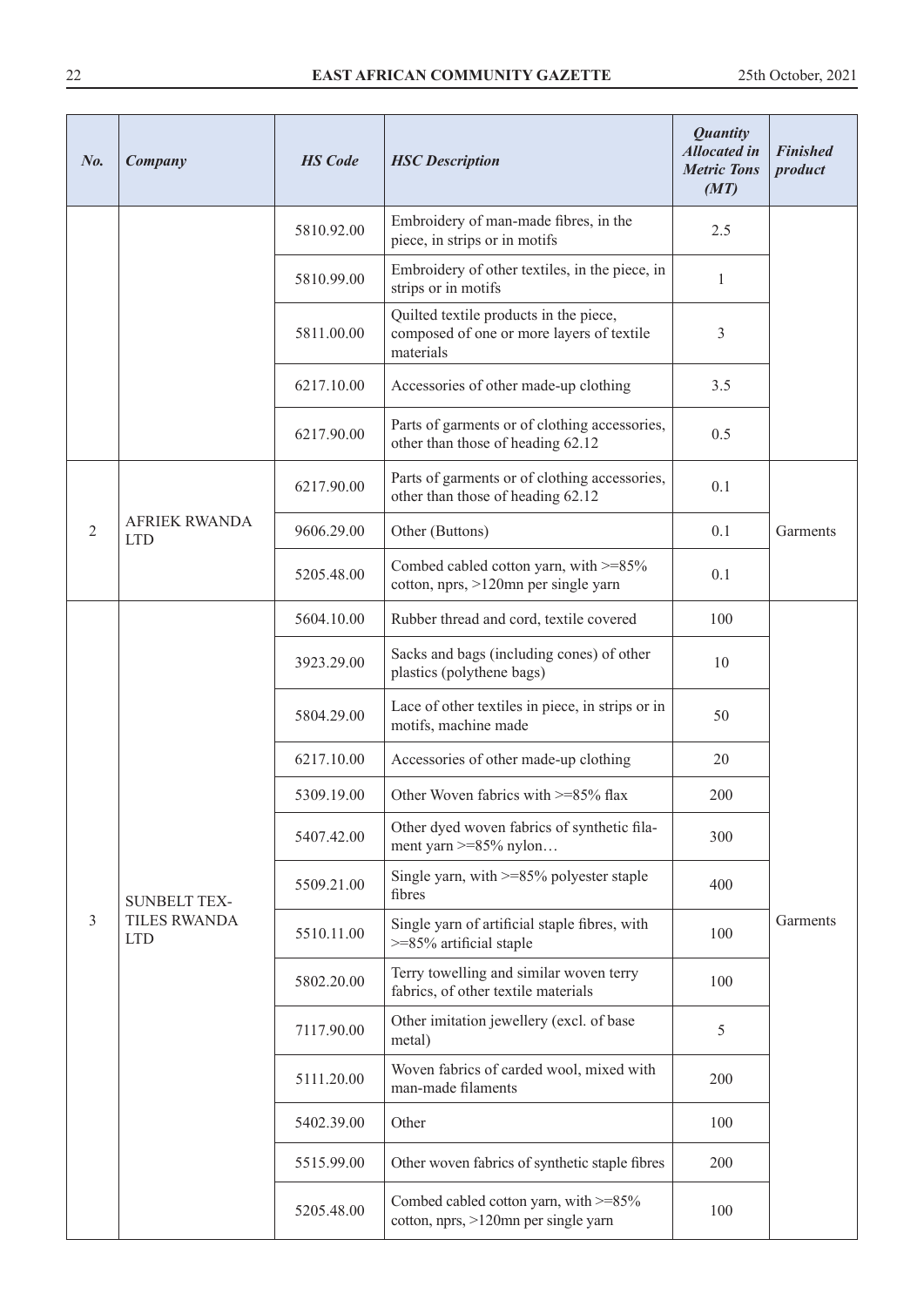| $N_{0}$ .      | Company        | <b>HS</b> Code | <b>HSC</b> Description                                                                                                                           | <b>Quantity</b><br><b>Allocated in</b><br><b>Metric Tons</b><br>(MT) | <b>Finished</b><br>product |
|----------------|----------------|----------------|--------------------------------------------------------------------------------------------------------------------------------------------------|----------------------------------------------------------------------|----------------------------|
|                |                | 4421.10.00     | Clothes hangers                                                                                                                                  | 10                                                                   |                            |
|                |                | 5209.42.00     | -- Denim with $>= 85\%$ cotton, $>= 200$ g/m2                                                                                                    | 10                                                                   |                            |
|                |                | 5401.10.00     | Sewing thread of synthetic filaments, wheth-<br>er or not put up for retail sales                                                                | 0.5                                                                  |                            |
|                |                | 5407.44.00     | Other printed woven fabrics of synthetic<br>filament yarn, >=85% nylon                                                                           | 10                                                                   |                            |
|                |                | 5407.52.00     | Other dyed fabrics of synthetic filament yarn<br>$>=$ 85% textured polyester                                                                     | $\mathbf{1}$                                                         |                            |
|                |                | 5407.53.00     | Other coloured woven fabrics of synthetic<br>yarn >=85% textured polyester                                                                       | $\mathbf{1}$                                                         |                            |
|                |                | 5508.10.00     | Sewing thread of synthetic staple fibres                                                                                                         | 50                                                                   |                            |
|                |                | 5806.20.00     | Other woven fabrics, containing by weight<br>5% or more of elastomeric yarn or rubber<br>thread                                                  | 2                                                                    |                            |
|                |                | 5210.59.00     | Other printed woven cotton fabrics, with<br>$<85\% \text{ cotton}, =<200 \text{g/m2}$                                                            | 20                                                                   |                            |
|                |                | 5407.84.00     | Printed woven fabrics, <85% synthetic fila-<br>ments, mixed with cotton                                                                          | 50                                                                   |                            |
|                |                |                | 5806.31.00                                                                                                                                       | Other woven fabrics of cotton                                        | 50                         |
| $\overline{4}$ | WOMEN@WORK     | 5802.30.00     | Tufted textile fabrics                                                                                                                           | 50                                                                   | Garments                   |
|                | <b>LIMITED</b> | 5804.10.00     | Tulles and other net fabrics                                                                                                                     | 50                                                                   |                            |
|                |                | 6006           | Other knitted or crocheted fabrics                                                                                                               | 20                                                                   |                            |
|                |                | 5208.39.00     | Other fabrics (Dyed woven cotton fabrics,<br>with $>=85\%$ cotton)                                                                               | 50                                                                   |                            |
|                |                | 5907.00.00     | Textile fabrics otherwise impregnated coated<br>or covered;                                                                                      | 20                                                                   |                            |
|                |                | 5911.10.00     | Textile fabrics, felt and felt-lined woven<br>fabrics, coated, covered or laminated with<br>rubber, leather or other material, of a kind<br>used | 20                                                                   |                            |
|                |                | 6001.99.00     | Pile fabrics of textile materials, , knitted or<br>crocheted                                                                                     | 20                                                                   |                            |
|                |                | 5208.51.90     | Other printed plain cotton weave weighing<br>more than 100 g/m2 (excl. Khanga, Kikoi<br>and Kitenge)                                             | 30                                                                   |                            |
|                |                | 6117.80.00     | Other clothing accessories, knitted or cro-<br>cheted                                                                                            | $\overline{2}$                                                       |                            |
|                |                | 6217.10.00     | Accessories of other made-up clothing                                                                                                            | $\mathbf{1}$                                                         |                            |
|                |                | 7319.90.00     | Sewing needles, knitting needles, bodkins,<br>crochet hooksof iron/steel)                                                                        | 1                                                                    |                            |
|                |                | 9606.29.00     | Other (Buttons)                                                                                                                                  | 2                                                                    |                            |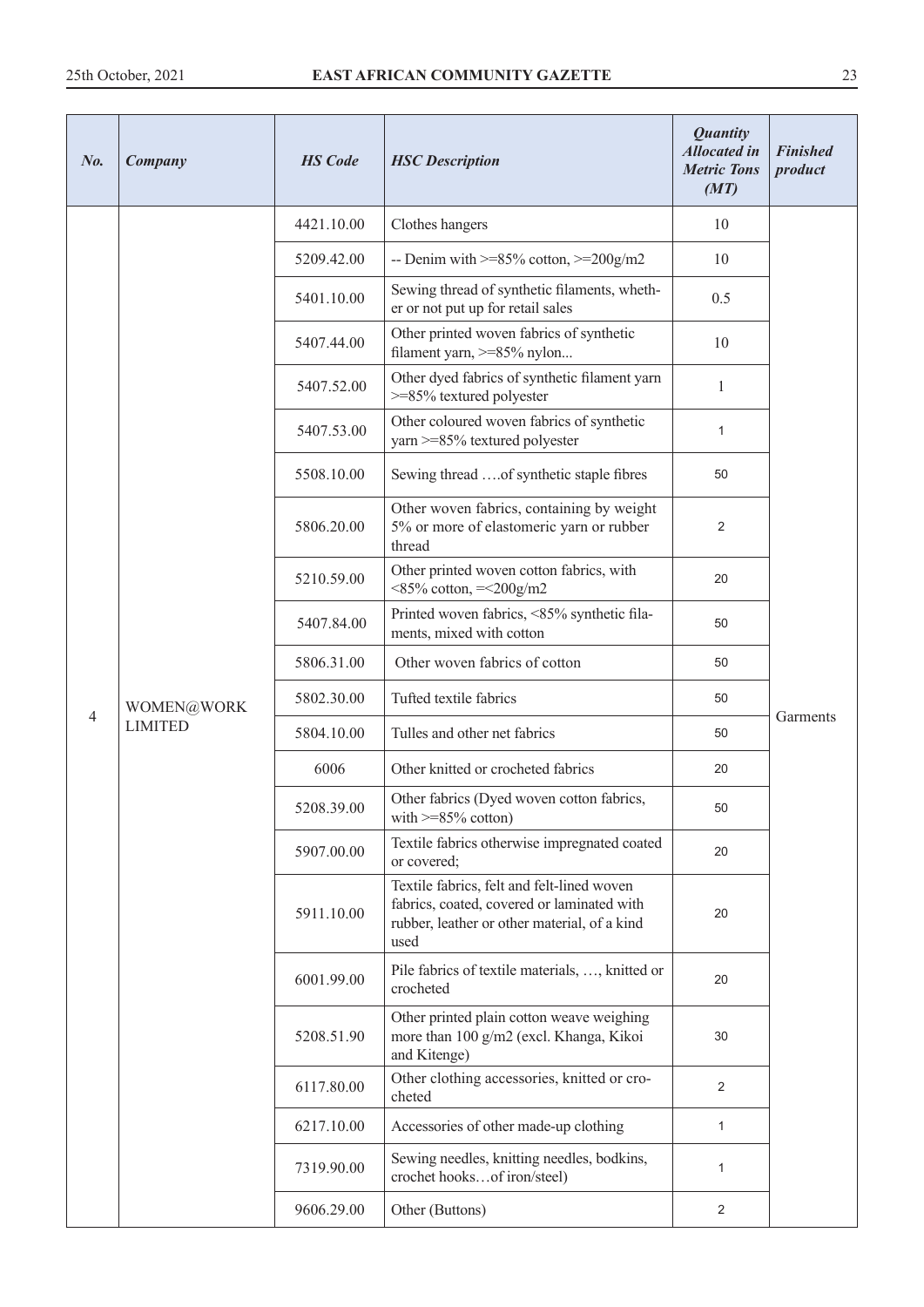| No. | Company                          | <b>HS</b> Code           | <b>HSC</b> Description                                                       | <b>Quantity</b><br><b>Allocated in</b><br><b>Metric Tons</b><br>(MT) | <b>Finished</b><br>product |
|-----|----------------------------------|--------------------------|------------------------------------------------------------------------------|----------------------------------------------------------------------|----------------------------|
|     |                                  | 9607.20.00               | Slide fasteners and parts thereof.                                           | 1                                                                    |                            |
|     | 8516.40.00                       | Electric smoothing irons | 2                                                                            |                                                                      |                            |
|     |                                  | 5111.20.00               | Woven fabrics of carded wool, mixed with<br>man-made filaments               | 2                                                                    |                            |
|     |                                  | 5807.10.00               | Labels, badges of textiles, woven, in<br>piece, not embroidered              | 3                                                                    |                            |
|     |                                  | 4823.90.90               | Other paper (paper wrappers)                                                 | 20                                                                   |                            |
|     |                                  | 5806.39.00               | Narrow woven fabrics of other textile<br>materials                           | 35                                                                   |                            |
|     |                                  | 8308.90.00               | Buckles, buckle-clasps of base metal                                         | 20                                                                   |                            |
|     |                                  | 5204.20.00               | Cotton sewing thread, put up for retail sale                                 | $\mathfrak{2}$                                                       |                            |
|     |                                  | 5212.15.90               | Printed woven fabrics of cotton, $=<200g/m2$                                 | $\mathbf{1}$                                                         |                            |
|     |                                  | 5309.29.00               | Other (Woven fabrics of flax, with <85% flax,<br>printed, dyed or coloured   | $\overline{2}$                                                       |                            |
|     |                                  | 5807.90.00               | Other((labels, badges of textiles, unwoven,<br>in piecenot embroidered)      | $\overline{2}$                                                       |                            |
|     |                                  | 7326.90.90               | Other articles of iron or steel                                              | $\mathbf{1}$                                                         |                            |
|     |                                  | 8213.00.00               | Scissors, tailors' shears and similar shears,<br>and blades there of         | $\overline{2}$                                                       |                            |
|     |                                  | 5515.99.00               | Other woven fabrics of synthetic staple<br>fibres                            | 2                                                                    |                            |
|     |                                  | 5508.10.00               | Sewing thread.  of synthetic staple fibres                                   | 1                                                                    |                            |
|     |                                  | 5513.11.00               | Unbleached/bleached woven fabrics of poly-<br>ester staple fibres, pl. weave | 5                                                                    |                            |
|     |                                  | 6004.90.00               | Other knitted or crocheted fabrics, of a<br>width $\Rightarrow$ 30cm         | 7                                                                    |                            |
|     |                                  | 3923.29.00               | Sacks and bags (including cones) of other<br>plastics (polythene bags)       | 1                                                                    |                            |
| 5   | <b>DIANA TEXTILES</b><br>CO. LTD | 5515.99.00               | Other woven fabrics of synthetic staple<br>fibres                            | 10                                                                   | Garments                   |
|     |                                  | 8308.90.00               | Buckles, buckle-clasps of base metal                                         | 1                                                                    |                            |
|     |                                  | 3926.90.90               | Other articles of plastics                                                   | $\overline{2}$                                                       |                            |
|     |                                  | 9606.29.00               | Other (Buttons)                                                              | $\mathbf{1}$                                                         |                            |
|     |                                  | 5208.59.00               | Other printed woven cotton fabrics, with<br>$>=85\%$ cotton                  | 10                                                                   |                            |
|     |                                  | 5516.94.00               | Printed woven fabrics of artificial staple<br>fibres                         | 10                                                                   |                            |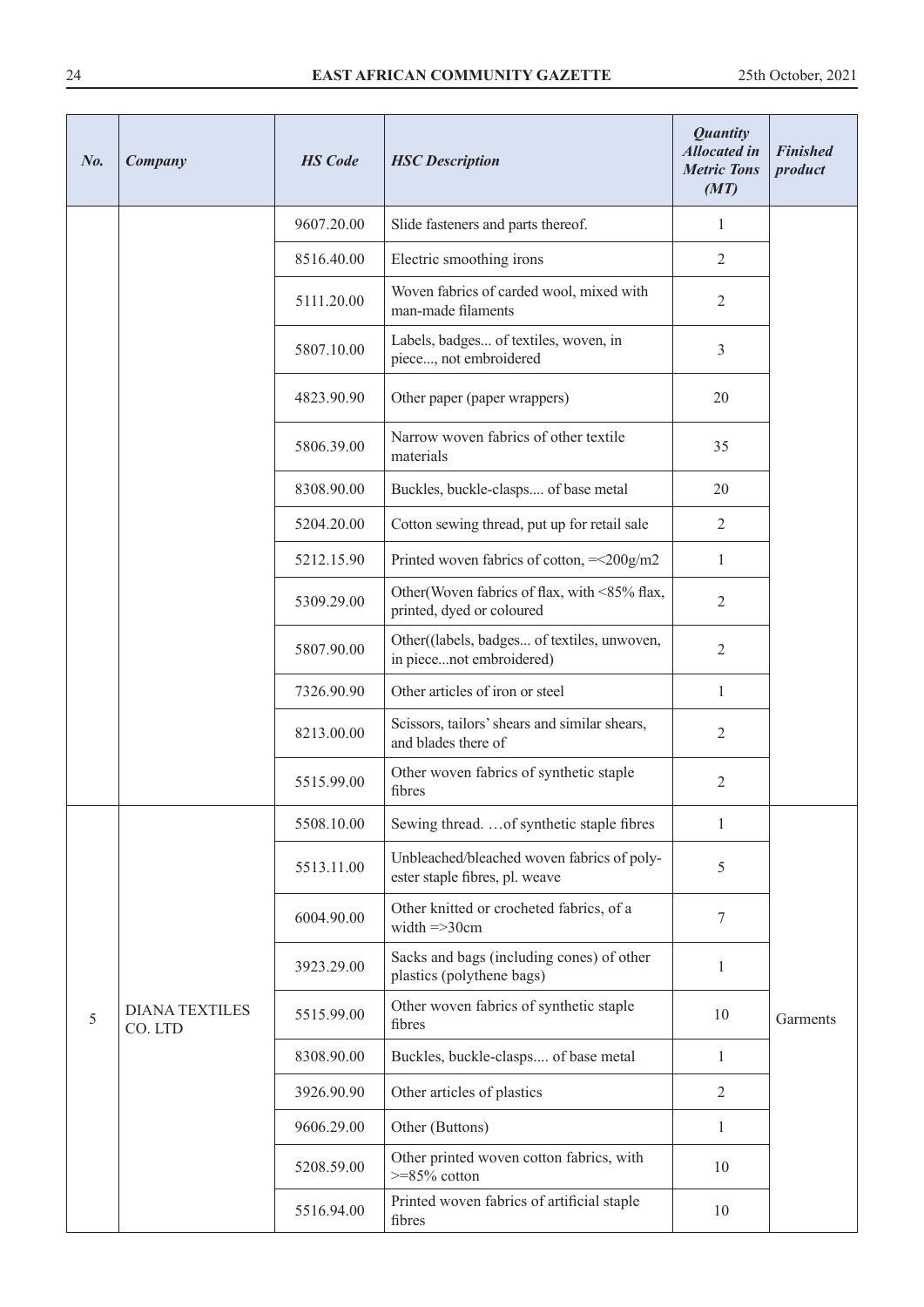| $N_{0}$ | Company                           | <b>HS</b> Code | <b>HSC</b> Description                                                                                     | <b>Quantity</b><br><b>Allocated in</b><br><b>Metric Tons</b><br>(MT) | <b>Finished</b><br>product |
|---------|-----------------------------------|----------------|------------------------------------------------------------------------------------------------------------|----------------------------------------------------------------------|----------------------------|
|         |                                   | 5204.11.00     | Cotton sewing thread, with $>=85\%$ cotton,<br>not put up for retail                                       | 1                                                                    |                            |
|         |                                   | 3923.29.00     | Sacks and bags (including cones) of other<br>plastics (polythene bags)                                     | 5                                                                    |                            |
|         |                                   | 3926.90.90     | Other articles of plastics                                                                                 | 5                                                                    |                            |
|         |                                   | 4421.10.00     | Clothes hangers                                                                                            | 1                                                                    |                            |
|         |                                   | 5007.20.00     | Other fabrics, containing 85% or more by<br>weight of silk or of silk kg 25% waste other<br>than noil silk | 10                                                                   |                            |
|         |                                   | 5007.90.00     | Other woven fabrics of silk or of silk waste                                                               | 10                                                                   |                            |
|         |                                   | 5111.19.00     | Woven fabrics, with >=85% carded wool or<br>of fine animal hair $>300$ g/m <sup>2</sup>                    | $\mathbf{1}$                                                         |                            |
|         |                                   | 5111.90.00     | Other woven fabrics of carded wool or<br>carded fine animal hair                                           | $\mathbf{1}$                                                         |                            |
|         | <b>TOP GARMENTS</b><br><b>LTD</b> | 5112.19.00     | Woven fabrics with $>= 85\%$ combed wool or<br>of fine animal hair, $>200$ g/m <sup>2</sup>                | $\mathbf{1}$                                                         |                            |
|         |                                   | 5113.00.00     | Woven fabrics of coarse animal hair or of<br>horsehair.                                                    | 1                                                                    | Garments                   |
|         |                                   | 5204.19.00     | Cotton sewing thread, with <85% cotton,<br>not put up for retail                                           | $\overline{2}$                                                       |                            |
| 6       |                                   | 5208.51.90     | Other printed plain cotton weave weighing<br>more than 100 g/m2 (excl. Khanga, Kikoi<br>and Kitenge)       | 10                                                                   |                            |
|         |                                   | 5208.39.00     | Other fabrics (Dyed woven cotton fabrics,<br>with $>=85\%$ cotton)                                         | 10                                                                   |                            |
|         |                                   | 5208.59.00     | Other printed woven cotton fabrics, with<br>$>=85\%$ cotton                                                | 20                                                                   |                            |
|         |                                   | 5209.42.00     | -- Denim with $>= 85\%$ cotton, $>= 200$ g/m2                                                              | 5                                                                    |                            |
|         |                                   | 5210.59.00     | Other printed woven cotton fabrics, nes,<br>with $\leq$ 85% cotton, $=\leq$ 200g/m2                        | 5                                                                    |                            |
|         |                                   | 5211.49.00     | Other coloured woven cotton fabrics, with<br><85% cotton>200g/m2                                           | 5                                                                    |                            |
|         |                                   | 5211.59.00     | Other printed woven cotton fabrics, nes,<br>with $\leq$ 85% cotton, $\geq$ 200g/m2                         | 5                                                                    |                            |
|         |                                   | 5212.15.90     | Printed woven fabrics of cotton, $=<200g/m2$                                                               | 5                                                                    |                            |
|         |                                   | 5401.10.00     | Sewing thread of synthetic filaments,<br>whether or not put up for retail sales                            | 1                                                                    |                            |
|         |                                   | 5401.20.00     | Sewing thread of artificial filaments wheth-<br>er or not put up for retail sale                           | $\mathbf{1}$                                                         |                            |
|         |                                   | 5513.31.00     | Coloured plain weave fabrics, <85% poly-<br>ester fibres + cotton, $=<170g/m2$                             | 1                                                                    |                            |
|         |                                   | 5513.39.00     | Other woven fabrics                                                                                        | 1                                                                    |                            |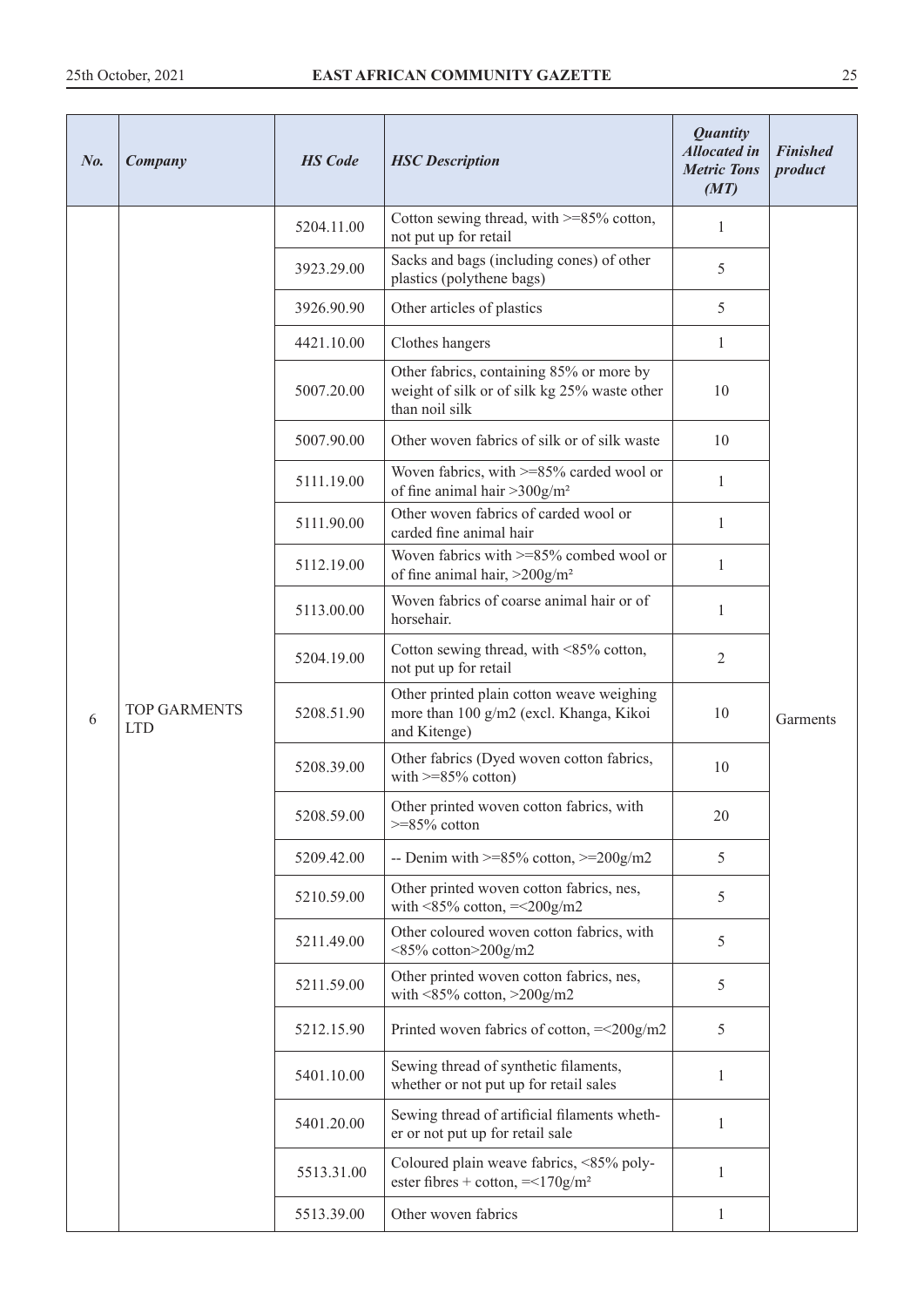| No. | Company | <b>HS</b> Code | <b>HSC</b> Description                                                                            | <b>Quantity</b><br><b>Allocated</b> in<br><b>Metric Tons</b><br>(MT) | <b>Finished</b><br>product |
|-----|---------|----------------|---------------------------------------------------------------------------------------------------|----------------------------------------------------------------------|----------------------------|
|     |         | 5513.41.90     | Other printed plain weave fabrics of polyes-<br>ter staple fibres                                 | 1                                                                    |                            |
|     |         | 5516.23.00     | Woven fabrics, <85% artificial fibres, with<br>manmade filaments of yarns of different<br>colours | 1                                                                    |                            |
|     |         | 5806.31.00     | Other woven fabrics of cotton                                                                     | $\mathbf{1}$                                                         |                            |
|     |         | 5807.10.00     | Labels, badges of textiles, woven, in<br>piece, not embroidered                                   | 1                                                                    |                            |
|     |         | 6001.10.00     | "Long pile" fabrics                                                                               | 1                                                                    |                            |
|     |         | 6001.99.00     | Pile fabrics of textile materials, , knitted<br>or crocheted                                      | $\mathfrak{2}$                                                       |                            |
|     |         | 6004.90.00     | Other knitted or crocheted fabrics, of a<br>width $\Rightarrow$ 30 $cm$                           | $\overline{3}$                                                       |                            |
|     |         | 6006           | Other knitted or crocheted fabrics                                                                | 2                                                                    |                            |
|     |         | 6117.80.00     | Other clothing accessories, knitted or cro-<br>cheted                                             | 3                                                                    |                            |
|     |         | 7117.11.00     | Cuff-links and studs                                                                              | $\overline{2}$                                                       |                            |
|     |         | 7319.90.00     | Sewing needles, knitting needles, bodkins,<br>crochet hooksof iron/steel)                         | $\overline{2}$                                                       |                            |
|     |         | 7326.90.90     | Other articles of iron or steel                                                                   | $\mathbf{2}$                                                         |                            |
|     |         | 8213.00.00     | Scissors, tailors' shears and similar shears,<br>and blades there of                              | 1                                                                    |                            |
|     |         | 8516.40.00     | Electric smoothing irons                                                                          | 600                                                                  |                            |
|     |         | 5309.19.00     | Other Woven fabrics with >=85% flax                                                               | $\mathbf{1}$                                                         |                            |
|     |         | 5309.29.00     | Other (Woven fabrics of flax, with <85%<br>flax, printed, dyed or coloured                        | 0.5                                                                  |                            |
|     |         | 5407.69.00     | Other woven fabrics containing 85% or<br>more by weight of non-textured poly.<br>filaments        | 0.5                                                                  |                            |
|     |         | 5208.42.00     | Coloured plain cotton weave, with $>=85\%$<br>$\cot$ <sub>ton,</sub> $>100$ g/m2                  | $\mathbf{1}$                                                         |                            |
|     |         | 5512.19.00     | Other woven fabrics of synthetic staple<br>fibres, with $>= 85 \%$ of polyester                   | 1                                                                    |                            |
|     |         | 5209.59.00     | Printed woven cotton fabrics, with >=85%<br>$\cot$ <sub>ton,</sub> $>$ 200 $\frac{g}{m}$ 2        | $\overline{2}$                                                       |                            |
|     |         | 1108.12.00     | Maize (corn) starch                                                                               | 1                                                                    |                            |
|     |         | 3215.19.00     | other printing ink (excl. Black printing ink)                                                     | 1                                                                    |                            |
|     |         | 3215.90.90     | Other ink                                                                                         | $\mathbf{1}$                                                         |                            |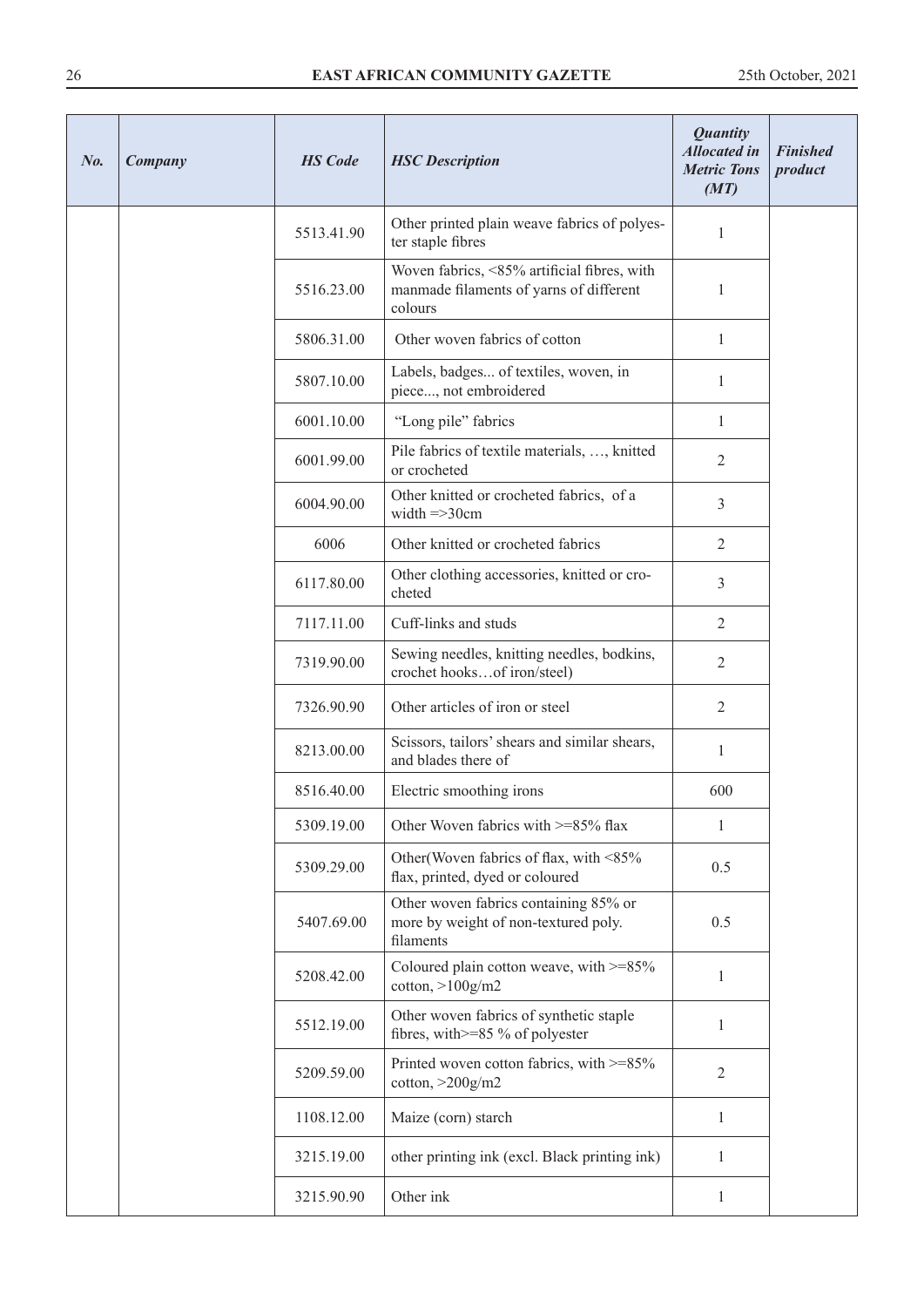| N <sub>0</sub> | Company                             | <b>HS</b> Code | <b>HSC</b> Description                                                              | <b>Quantity</b><br><b>Allocated in</b><br><b>Metric Tons</b><br>(MT) | <b>Finished</b><br>product |
|----------------|-------------------------------------|----------------|-------------------------------------------------------------------------------------|----------------------------------------------------------------------|----------------------------|
|                |                                     | 3402.90.00     | Other (Organic surface-active agents (other<br>than soap)                           | 1                                                                    |                            |
|                |                                     | 3905.12.00     | Poly (Vinyl acetate) in aqueous dispersion                                          | $\mathbf{1}$                                                         |                            |
|                |                                     | 3905.30.00     | Poly (Vinyl alcohol), whether or not con-<br>taining unhydrolysed acetate           | 2                                                                    |                            |
|                |                                     | 4806.40.00     | Glassine and other glazed transparent or<br>translucent papers                      | $\overline{2}$                                                       |                            |
|                |                                     | 5509.51.00     | Other yarn, of polyester staple fibres, mixed<br>mainly or solely with art.st.fib.  | $\overline{2}$                                                       |                            |
|                |                                     | 5509.53.00     | Other yarn, of polyester staple fibres, mixed<br>mainly or solely with cotton       | $\overline{2}$                                                       |                            |
|                |                                     | 5509.59.00     | Other yarn, of polyester staple fibres                                              | 20                                                                   |                            |
|                |                                     | 5907.00.00     | Textile fabrics otherwise impregnated coat-<br>ed or covered;                       | 20                                                                   |                            |
|                |                                     | 8308.90.00     | Buckles, buckle-clasps of base metal                                                | 10                                                                   |                            |
|                |                                     | 9606.29.00     | Other (Buttons)                                                                     | 10                                                                   |                            |
|                |                                     | 9606.30.00     | Button moulds and other parts of buttons;<br>button blanks                          | 10                                                                   |                            |
|                |                                     | 5807.90.00     | Other ((labels, badges of textiles, unwo-<br>ven, in piecenot embroidered)          | $\mathbf{1}$                                                         |                            |
|                |                                     | 5804.10.00     | Tulles and other net fabrics                                                        | 0.5                                                                  |                            |
|                |                                     | 5808.90.00     | Other (ornamental trimmings in the piece;<br>tassels, pompons, etc)                 | 0.5                                                                  |                            |
|                |                                     | 5806.39.00     | Narrow woven fabrics of other textile<br>materials                                  | 1                                                                    |                            |
|                |                                     | 8308.90.00     | Buckles, buckle-clasps of base metal                                                | 0.5                                                                  |                            |
| 7              | <b>TRUMPERS STYLE</b><br><b>LTD</b> | 5911.90.00     | Other, Woven fabrics of carded wool or of<br>carded fine animal hair                | 50,000                                                               | Garments                   |
|                |                                     | 5111.20.00     | Woven fabrics of carded wool, mixed with<br>man-made filaments                      | 100                                                                  |                            |
|                |                                     | 5204.19.00     | Cotton sewing thread, with <85% cotton,<br>not put up for retail                    | 200                                                                  |                            |
| 8              | <b>SINO TERRY</b>                   | 5208.39.00     | Other fabrics (Dyed woven cotton fabrics,<br>with $>=85\%$ cotton)                  | 80                                                                   | Garments                   |
|                |                                     | 5208.59.00     | Other printed woven cotton fabrics, with<br>$>=85\%$ cotton                         | 60                                                                   |                            |
|                |                                     | 5209.59.00     | Printed woven cotton fabrics, with >=85%<br>cotton, $>200$ g/m2                     | 60                                                                   |                            |
|                |                                     | 5210.59.00     | Other printed woven cotton fabrics, nes,<br>with $\leq$ 85% cotton, $=\leq$ 200g/m2 | 50                                                                   |                            |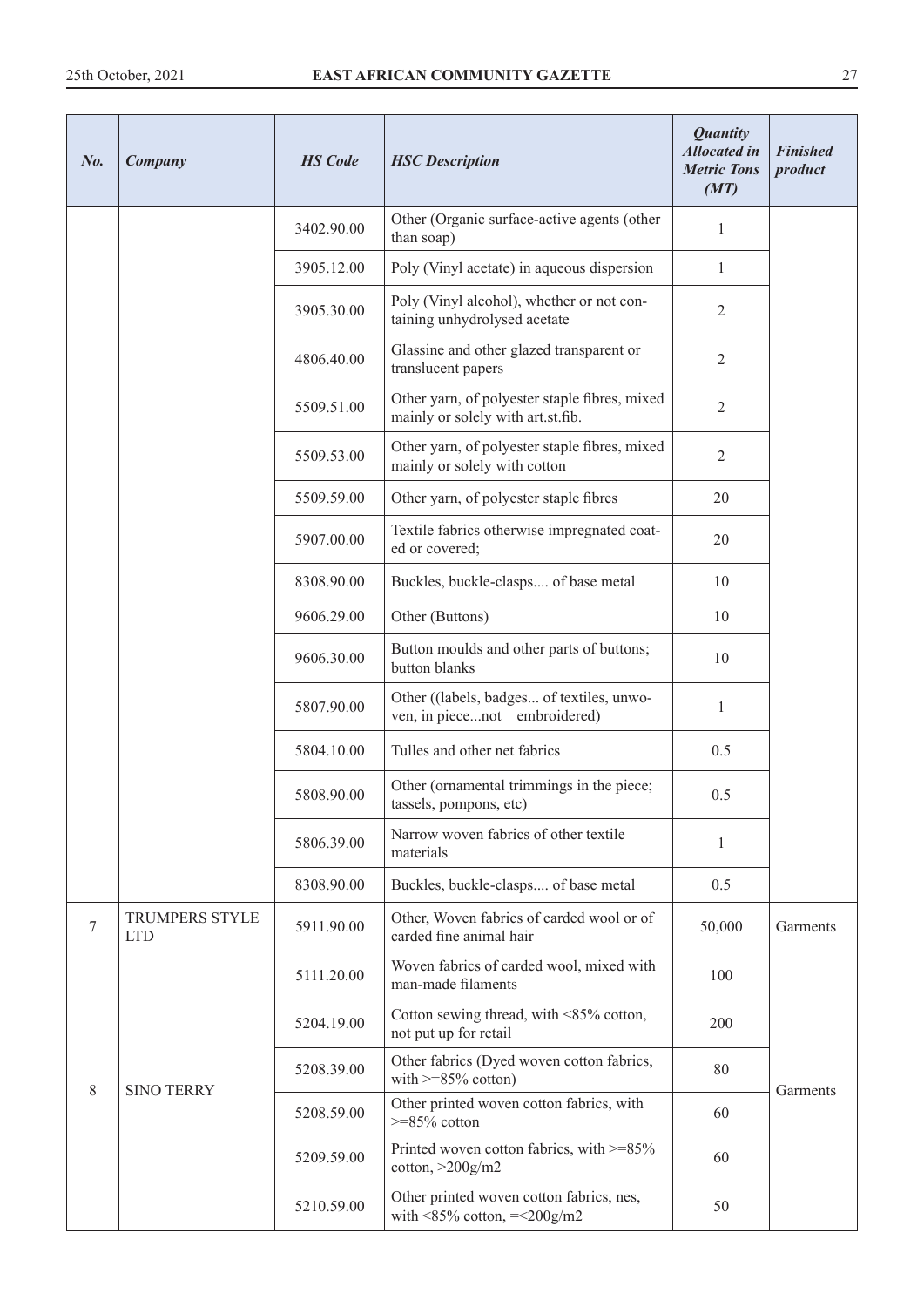| No.            | Company                | <b>HS</b> Code | <b>HSC</b> Description                                                                                                           | <b>Quantity</b><br><b>Allocated in</b><br><b>Metric Tons</b><br>(MT) | <b>Finished</b><br>product |
|----------------|------------------------|----------------|----------------------------------------------------------------------------------------------------------------------------------|----------------------------------------------------------------------|----------------------------|
|                |                        | 5211.49.00     | Other coloured woven cotton fabrics, with<br><85% cotton>200g/m2                                                                 | 40                                                                   |                            |
|                |                        | 5211.59.00     | Other printed woven cotton fabrics, nes,<br>with $\leq$ 85% cotton, $\geq$ 200g/m2                                               | 80                                                                   |                            |
|                |                        | 5212.15.90     | Printed woven fabrics of cotton, $=<200g/m2$                                                                                     | 10                                                                   |                            |
|                |                        | 5401.10.00     | Sewing thread of synthetic filaments,<br>whether or not put up for retail sales                                                  | 2                                                                    |                            |
|                |                        | 5402.39.00     | Other                                                                                                                            | 10                                                                   |                            |
|                |                        | 5407.94.00     | Other printed woven fabrics of synthetic<br>filament yarn                                                                        | 5                                                                    |                            |
|                |                        | 5509.59.00     | Other yarn, of polyester staple fibres                                                                                           | 40                                                                   |                            |
|                |                        | 5513.29.00     | Other woven fabrics                                                                                                              | 30                                                                   |                            |
|                |                        | 5513.49.00     | Other printed woven fabrics                                                                                                      | 40                                                                   |                            |
|                |                        | 5514.29.00     | Other dyed woven fabrics                                                                                                         | 20                                                                   |                            |
|                |                        | 5604.10.00     | Rubber thread and cord, textile covered                                                                                          | 18                                                                   |                            |
|                |                        | 5806.31.00     | Other woven fabrics of cotton                                                                                                    | 8                                                                    |                            |
|                |                        | 5807.10.00     | Labels, badges of textiles, woven, in<br>piece, not embroidered                                                                  | 0.2                                                                  |                            |
|                |                        | 5807.90.00     | Other((labels, badges of textiles, unwo-<br>ven, in piecenot embroidered)                                                        | 0.5                                                                  |                            |
|                |                        | 5808.90.00     | Other (ornamental trimmings in the piece;<br>tassels, pompons, etc)                                                              | 0.5                                                                  |                            |
|                |                        | 5901.90.00     | Other (tracing cloth; prepared painting<br>canvas; buckram, etc.)                                                                | 1                                                                    |                            |
|                |                        | 6002.40.00     | Knitted or crocheted fabrics of a width =<<br>30cm with $\Rightarrow$ 5% of elastomeric yarn but<br>not containing rubber thread | 15                                                                   |                            |
|                |                        | 6006           | Other knitted or crocheted fabrics                                                                                               | 300                                                                  |                            |
|                |                        | 5407.61.00     | Other woven fabrics cont 85% or more by<br>weight of non-textured polyester filaments(-<br>excl. unbleached woven fabrics)       | 200                                                                  |                            |
|                |                        | 4811.59.90     | Other paper and paperboard coated with<br>plastic                                                                                | 0.5                                                                  |                            |
|                |                        | 3215.19.00     | Other Printing Ink                                                                                                               | 2.6                                                                  |                            |
| $\overline{9}$ | <b>STREET HERO LTD</b> | 5111.20.00     | Woven fabrics of carded wool, mixed with<br>man-made filaments                                                                   | 100                                                                  | Garments                   |
|                |                        | 5204.19.00     | Cotton sewing thread, with <85% cotton,<br>not put up for retail                                                                 | 200                                                                  |                            |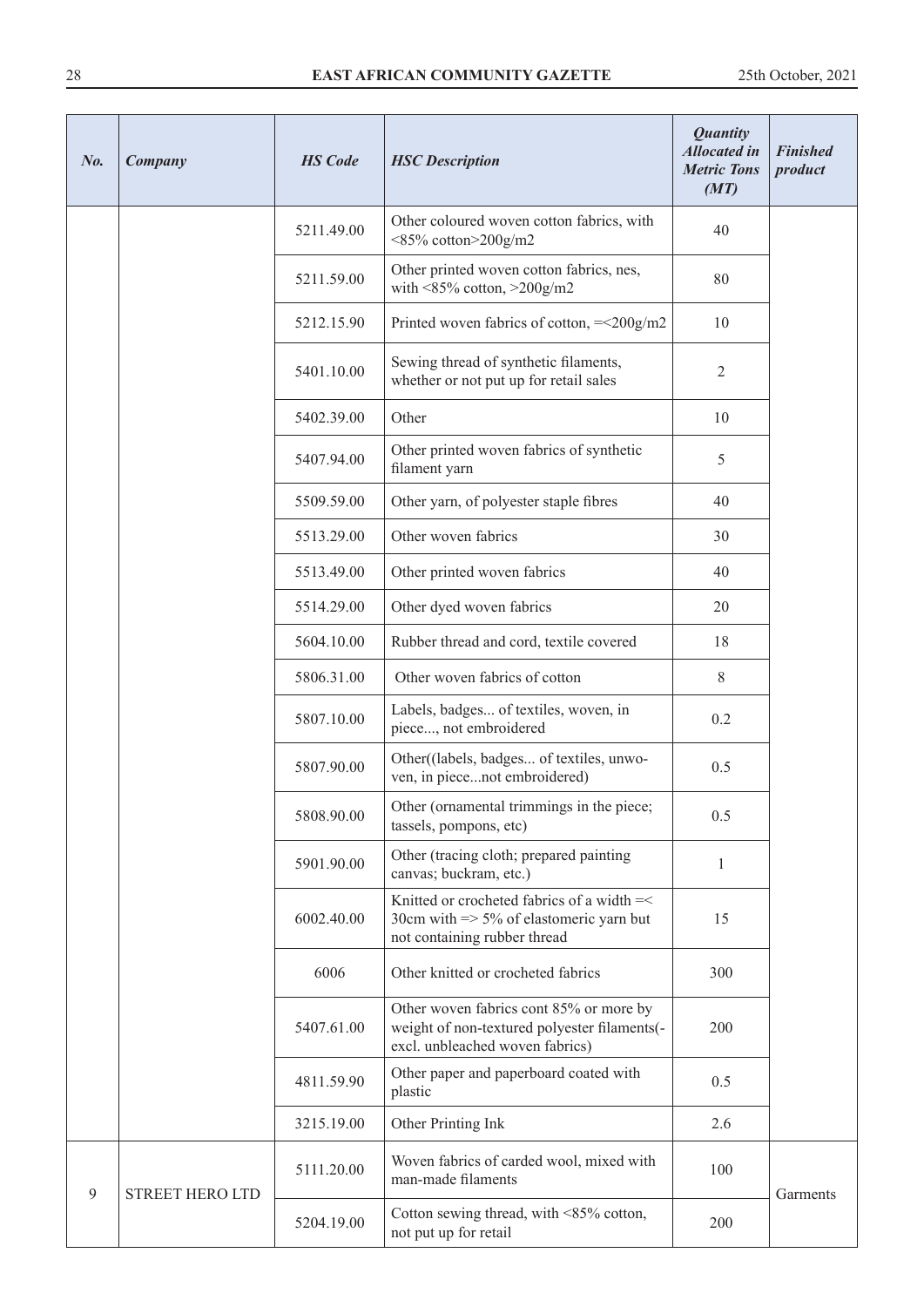| No. | Company | <b>HS</b> Code | <b>HSC</b> Description                                                              | <b>Quantity</b><br><b>Allocated in</b><br><b>Metric Tons</b><br>(MT) | <b>Finished</b><br>product |
|-----|---------|----------------|-------------------------------------------------------------------------------------|----------------------------------------------------------------------|----------------------------|
|     |         | 5208.39.00     | Other fabrics (Dyed woven cotton fabrics,<br>with $>=85\%$ cotton)                  | 80                                                                   |                            |
|     |         | 5208.59.00     | Other printed woven cotton fabrics, with<br>$>=85\%$ cotton                         | 60                                                                   |                            |
|     |         | 5209.59.00     | Printed woven cotton fabrics, with >=85%<br>cotton, $>200$ g/m2                     | 60                                                                   |                            |
|     |         | 5210.59.00     | Other printed woven cotton fabrics, nes,<br>with $\leq$ 85% cotton, $=\leq$ 200g/m2 | 50                                                                   |                            |
|     |         | 5211.49.00     | Other coloured woven cotton fabrics, with<br><85% cotton>200g/m2                    | 40                                                                   |                            |
|     |         | 5211.59.00     | Other printed woven cotton fabrics, with<br>$<$ 85% cotton, $>$ 200g/m2             | 80                                                                   |                            |
|     |         | 5212.15.90     | Printed woven fabrics of cotton, $=<200g/m2$                                        | 10                                                                   |                            |
|     |         | 5401.10.00     | Sewing thread of synthetic filaments,<br>whether or not put up for retail sales     | 2                                                                    |                            |
|     |         | 5402.39.00     | Other                                                                               | $\overline{2}$                                                       |                            |
|     |         | 5407.94.00     | Other printed woven fabrics of synthetic<br>filament yarn                           | 5                                                                    |                            |
|     |         | 5509.59.00     | Other yarn, of polyester staple fibres                                              | 40                                                                   |                            |
|     |         | 5513.29.00     | Other woven fabrics                                                                 | 30                                                                   |                            |
|     |         | 5513.49.00     | Other printed woven fabrics                                                         | 40                                                                   |                            |
|     |         | 5514.29.00     | Other dyed woven fabrics                                                            | 20                                                                   |                            |
|     |         | 5604.10.00     | Rubber thread and cord, textile covered                                             | 18                                                                   |                            |
|     |         | 5806.31.00     | Other woven fabrics of cotton                                                       | 8                                                                    |                            |
|     |         | 5807.10.00     | Labels, badges of textiles, woven, in<br>piece, not embroidered                     | 0.2                                                                  |                            |
|     |         | 5807.90.00     | Other((labels, badges of textiles, unwo-<br>ven, in piecenot embroidered)           | 0.5                                                                  |                            |
|     |         | 5808.90.00     | Other (ornamental trimmings in the piece;<br>tassels, pompons, etc)                 | 0.5                                                                  |                            |
|     |         | 5901.90.00     | Other (tracing cloth; prepared painting<br>canvas; buckram, etc.)                   | $\mathbf{1}$                                                         |                            |
|     |         | 6002.40.00     | Knitted or crocheted fabrics                                                        | 15                                                                   |                            |
|     |         | 6006           | Other knitted or crocheted fabrics                                                  | 300                                                                  |                            |
|     |         | 5407.61.00     | Other woven fabrics cont 85% or more                                                | 200                                                                  |                            |
|     |         | 4811.59.90     | Other paper and paperboard coated with<br>plastic                                   | 0.5                                                                  |                            |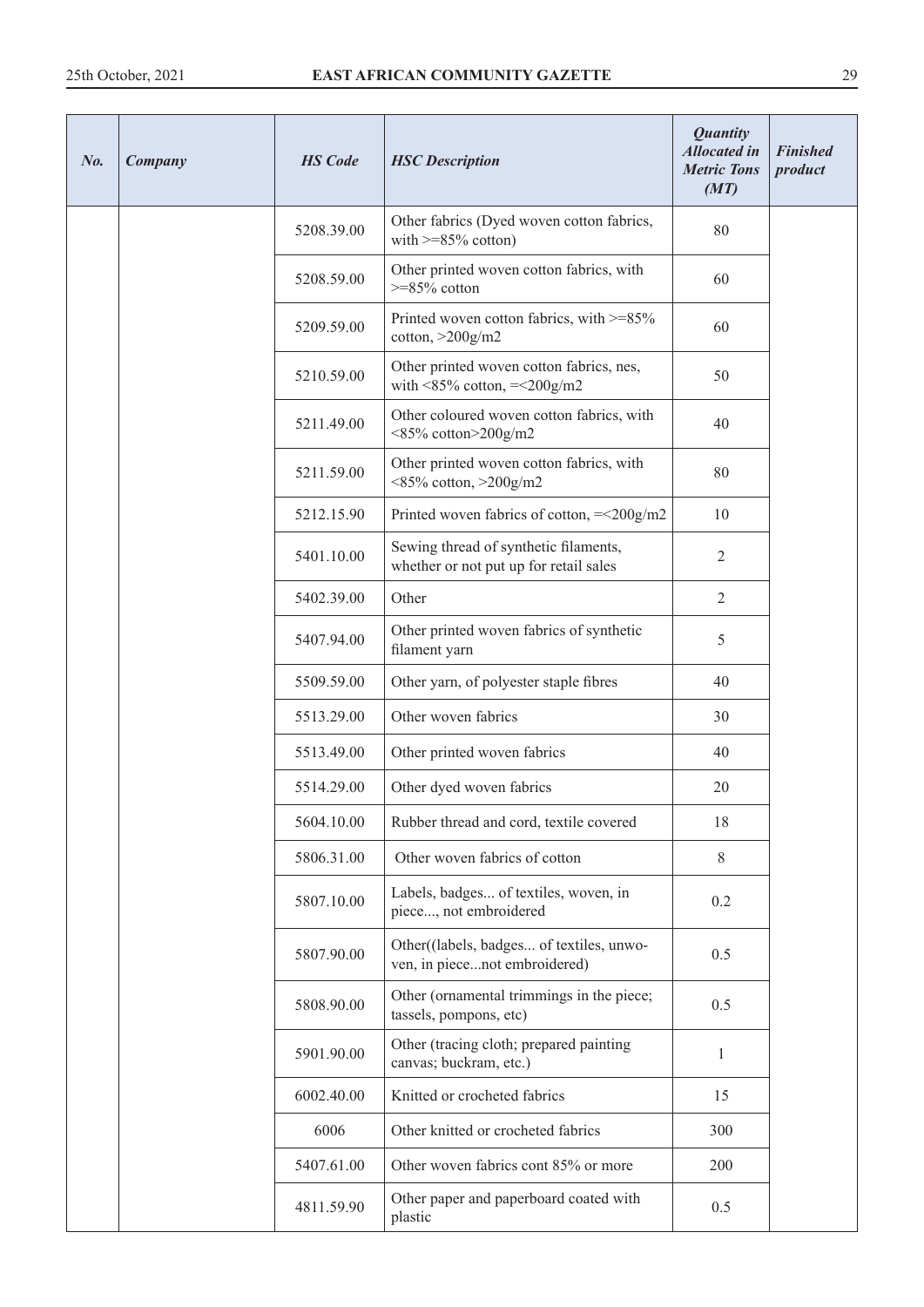| $N_{0}$ . | Company                                 | <b>HS</b> Code | <b>HSC</b> Description                                                                                                           | <b>Quantity</b><br><b>Allocated in</b><br><b>Metric Tons</b><br>(MT) | <b>Finished</b><br>product |
|-----------|-----------------------------------------|----------------|----------------------------------------------------------------------------------------------------------------------------------|----------------------------------------------------------------------|----------------------------|
|           |                                         | 3215.19.00     | Other Printing Ink                                                                                                               | 3.6                                                                  |                            |
|           |                                         | 9606.21.00     | Buttons of plastics, not covered with textile<br>material                                                                        | 200                                                                  |                            |
|           |                                         | 5007.90.00     | Other woven fabrics of silk or of silk waste                                                                                     | 20                                                                   |                            |
|           |                                         | 5111.20.00     | Woven fabrics of carded wool, mixed with<br>man-made filaments                                                                   | 100                                                                  |                            |
|           |                                         | 5204.19.00     | Cotton sewing thread, with <85% cotton,<br>not put up for retail                                                                 | 200                                                                  |                            |
|           |                                         | 5208.39.00     | Other fabrics (Dyed woven cotton fabrics,<br>with $>=85\%$ cotton)                                                               | 80                                                                   |                            |
|           |                                         | 5208.59.00     | Other printed woven cotton fabrics, with<br>$>=85\%$ cotton                                                                      | 60                                                                   |                            |
|           |                                         | 5210.59.00     | Other printed woven cotton fabrics, nes,<br>with $\leq$ 85% cotton, $=\leq$ 200g/m2                                              | 50                                                                   |                            |
|           |                                         | 5211.49.00     | Other coloured woven cotton fabrics, with<br><85% cotton>200g/m2                                                                 | 40                                                                   |                            |
|           |                                         | 5212.15.90     | Printed woven fabrics of cotton, $=<200g/m2$                                                                                     | 10                                                                   |                            |
|           |                                         | 5401.10.00     | Sewing thread of synthetic filaments,<br>whether or not put up for retail sales                                                  | $\overline{2}$                                                       |                            |
|           |                                         | 5402.39.00     | Other                                                                                                                            | 10                                                                   |                            |
| 10        | <b>CREDIBLE DE-</b><br><b>SIGNS LTD</b> | 5509.59.00     | Other yarn, of polyester staple fibres                                                                                           | 40                                                                   | Garments                   |
|           |                                         | 5513.29.00     | Other woven fabrics                                                                                                              | 30                                                                   |                            |
|           |                                         | 5513.49.00     | Other printed woven fabrics                                                                                                      | 40                                                                   |                            |
|           |                                         | 5806.31.00     | Other woven fabrics of cotton                                                                                                    | 8                                                                    |                            |
|           |                                         | 5514.29.00     | Other dyed woven fabrics                                                                                                         | 20                                                                   |                            |
|           |                                         | 5807.10.00     | Labels, badges of textiles, woven, in<br>piece, not embroidered                                                                  | 0.2                                                                  |                            |
|           |                                         | 5807.90.00     | Other((labels, badges of textiles, unwo-<br>ven, in piecenot embroidered)                                                        | 0.5                                                                  |                            |
|           |                                         | 5901.90.00     | Other (tracing cloth; prepared painting<br>canvas; buckram, etc.)                                                                | 1                                                                    |                            |
|           |                                         | 6002.40.00     | Knitted or crocheted fabrics of a width =<<br>30cm with $\Rightarrow$ 5% of elastomeric yarn but<br>not containing rubber thread | 15                                                                   |                            |
|           |                                         | 6006           | Other knitted or crocheted fabrics                                                                                               | 300                                                                  |                            |
|           |                                         | 4811.59.90     | Other paper and paperboard coated with<br>plastic                                                                                | 0.5                                                                  |                            |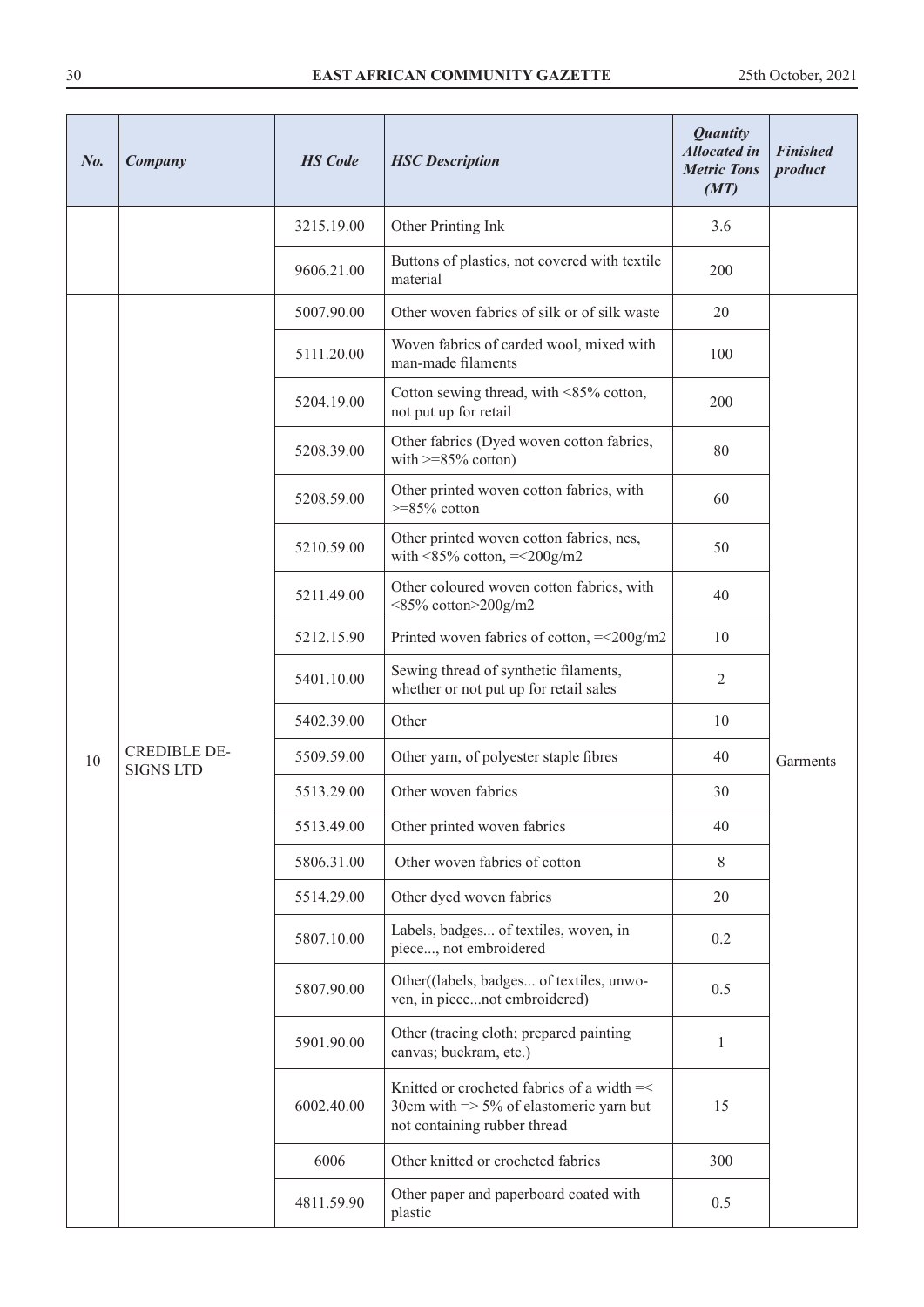| No. | Company             | <b>HS</b> Code | <b>HSC</b> Description                                                                                     | <b>Quantity</b><br><b>Allocated in</b><br><b>Metric Tons</b><br>(MT) | <b>Finished</b><br>product |
|-----|---------------------|----------------|------------------------------------------------------------------------------------------------------------|----------------------------------------------------------------------|----------------------------|
|     |                     | 3215.19.00     | Other Printing Ink                                                                                         | 3.6                                                                  |                            |
|     |                     | 9606.21.00     | Buttons of plastics, not covered with textile<br>material                                                  | 200                                                                  |                            |
|     |                     | 5406.00.00     | Man-made filament yarn (other than sewing<br>thread), put up for retail sale.                              | 30                                                                   |                            |
|     |                     | 3923.29.00     | Sacks and bags (including cones) of other<br>plastics (polythene bags)                                     | 1                                                                    |                            |
|     |                     | 4421.10.00     | Clothes hangers                                                                                            | 0.2                                                                  |                            |
|     |                     | 5208.59.00     | Other printed woven cotton fabrics, with<br>$>=85\%$ cotton                                                | 1                                                                    |                            |
|     |                     | 5209.59.00     | Printed woven cotton fabrics, with >=85%<br>$\cot$ ton, $>$ 200 $\frac{g}{m2}$                             | $\,1$                                                                |                            |
|     | <b>MOSHIONS LTD</b> | 5211.49.00     | Other coloured woven cotton fabrics, with<br><85% cotton>200g/m2                                           | 37.123                                                               |                            |
|     |                     | 5212.15.90     | Printed woven fabrics of cotton, $=<200g/m2$                                                               | 17.123                                                               |                            |
|     |                     | 5401.10.00     | Sewing thread of synthetic filaments,<br>whether or not put up for retail sales                            | 0.02                                                                 |                            |
| 11  |                     | 5401.20.00     | Sewing thread of artificial filaments wheth-<br>er or not put up for retail sale                           | 0.02                                                                 | Garments                   |
|     |                     | 5407.10.00     | Woven fabrics obtained from high tenacity<br>yarn of nylon or other polyamides or of<br>polyesters         | 0.2                                                                  |                            |
|     |                     | 9606.21.00     | Buttons of plastics, not covered with textile<br>material                                                  | 0.2                                                                  |                            |
|     |                     | 9606.29.00     | Other (Buttons)                                                                                            | 0.2                                                                  |                            |
|     |                     | 5007.20.00     | Other fabrics, containing 85% or more by<br>weight of silk or of silk kg 25% waste other<br>than noil silk | 27.123                                                               |                            |
|     |                     | 5007.90.00     | Other woven fabrics of silk or of silk waste                                                               | 27.123                                                               |                            |
|     |                     | 5407.61.00     | Other woven fabrics cont 85% or more by<br>weight of non-textured polyester filaments                      | 17.123                                                               |                            |
|     |                     | 3215.19.00     | Other Printing Ink                                                                                         | 0.5                                                                  |                            |
|     |                     | 3215.90.90     | Other ink                                                                                                  | 0.5                                                                  |                            |
|     |                     | 3921.90.90     | Other plates of plastic                                                                                    | 2                                                                    |                            |
| 12  | U&M Garment         | 3923.29.00     | Sacks and bags (including cones) of other<br>plastics (polythene bags)                                     | 3                                                                    |                            |
|     |                     | 3926.90.90     | Other articles of plastics                                                                                 | $\mathbf{1}$                                                         |                            |
|     |                     | 4421.10.00     | Clothes hangers                                                                                            | $\mathbf{1}$                                                         |                            |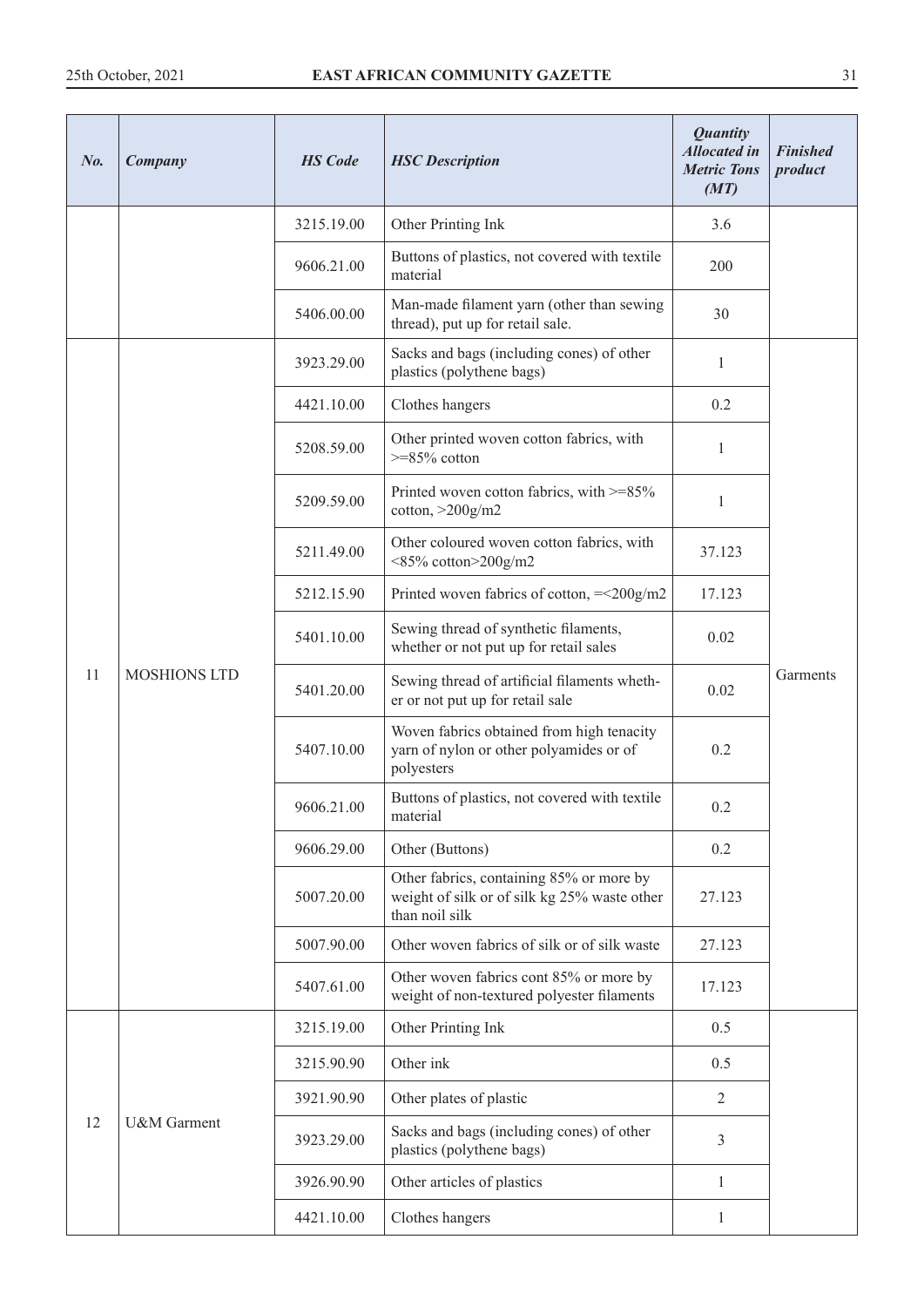| No. | Company | <b>HS</b> Code | <b>HSC</b> Description                                                                                           | <b>Quantity</b><br><b>Allocated in</b><br><b>Metric Tons</b><br>(MT) | <b>Finished</b><br>product |
|-----|---------|----------------|------------------------------------------------------------------------------------------------------------------|----------------------------------------------------------------------|----------------------------|
|     |         | 4806.40.00     | Glassine and other glazed transparent<br>papers                                                                  | $\overline{2}$                                                       |                            |
|     |         | 5007.20.00     | Other fabrics, containing 85% or more by<br>weight of silk or of silk 25% waste other<br>than noil silk          | 5                                                                    |                            |
|     |         | 5007.90.00     | Other woven fabrics of silk or of silk waste                                                                     | 5                                                                    |                            |
|     |         | 5111.19.00     | Woven fabrics, with >=85% carded wool or<br>of fine animal hair $>$ 300g/m <sup>2</sup>                          | $\mathfrak{Z}$                                                       |                            |
|     |         | 5111.90.00     | Other woven fabrics of carded wool or card-<br>ed fine animal hair                                               | 5                                                                    |                            |
|     |         | 5112.90.00     | Woven fabrics of combed wool or of combed<br>fine animal hair                                                    | 5                                                                    |                            |
|     |         | 5113.00.00     | Woven fabrics of coarse animal hair or of<br>horsehair.                                                          | 5                                                                    |                            |
|     |         | 5204.11.00     | Cotton sewing thread, with >=85% cotton,<br>not put up for retail                                                | $\mathbf{2}$                                                         |                            |
|     |         | 5204.19.00     | Cotton sewing thread, with <85% cotton, not<br>put up for retail                                                 | $\overline{2}$                                                       |                            |
|     |         | 5204.20.00     | Cotton sewing thread, put up for retail sale                                                                     | $\overline{2}$                                                       |                            |
|     |         | 5205.21.00     | Combed single cotton yarn, with >=85%<br>cotton, nprs, <= 14mn                                                   | 2                                                                    |                            |
|     |         | 5205.28.00     | Combed single cotton yarn, with $>=85\%$<br>cotton, nprs, >120mn                                                 | $\mathfrak{2}$                                                       |                            |
|     |         | 5208.39.00     | Other fabrics (Dyed woven cotton fabrics,<br>with $>=85\%$ cotton)                                               | 3                                                                    |                            |
|     |         | 5208.42.00     | Coloured plain cotton weave, with $>=85\%$<br>$\cot$ <sub>ton,</sub> $>100$ g/m2                                 | 3                                                                    |                            |
|     |         | 5208.51.90     | Other printed plain cotton weave weighing<br>more than 100 g/m <sup>2</sup> (excl. Khanga, Kikoi<br>and Kitenge) | $\mathfrak{2}$                                                       |                            |
|     |         | 5208.59.00     | Other printed woven cotton fabrics, with<br>$>=85\%$ cotton                                                      | 25                                                                   |                            |
|     |         | 5209.42.00     | Denim with $>=85\%$ cotton, $>=200g/m2$                                                                          | 10                                                                   |                            |
|     |         | 5209.59.00     | Printed woven cotton fabrics, with >=85%<br>$\cot$ <sub>ton,</sub> $>$ 200 $\frac{g}{m}$ 2                       | 25                                                                   |                            |
|     |         | 5210.59.00     | Other printed woven cotton fabrics, nes, with<br>$<85\%$ cotton, $=<200g/m2$                                     | 10                                                                   |                            |
|     |         | 5211.49.00     | Other coloured woven cotton fabrics, with<br>$\leq$ 85% cotton $\geq$ 200g/m2                                    | 10                                                                   |                            |
|     |         | 5211.59.00     | Other printed woven cotton fabrics, nes, with<br>$<85\%$ cotton, $>200g/m2$                                      | 10                                                                   |                            |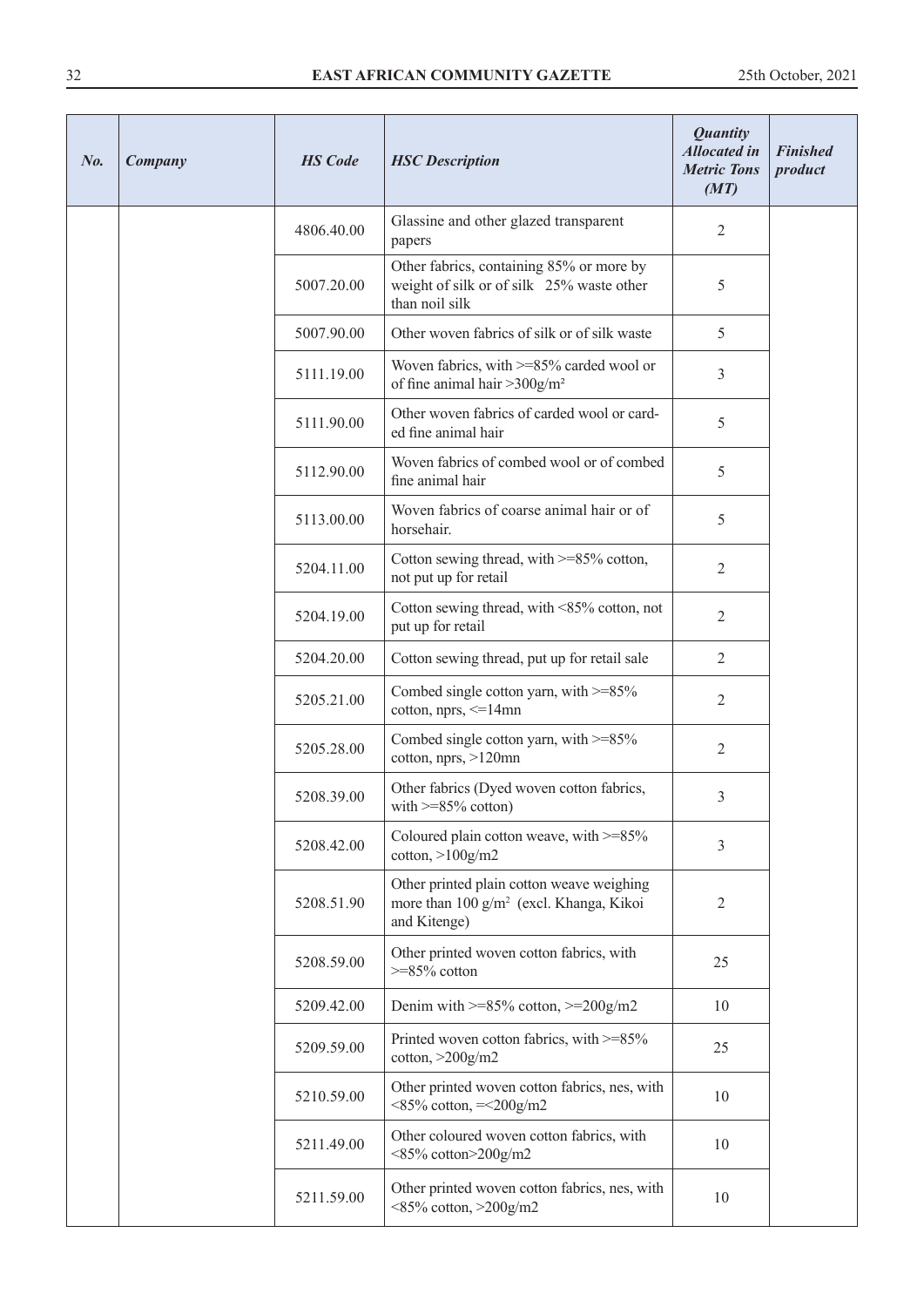| No. | Company | <b>HS</b> Code | <b>HSC</b> Description                                                                             | <b>Quantity</b><br><b>Allocated</b> in<br><b>Metric Tons</b><br>(MT) | <b>Finished</b><br>product |
|-----|---------|----------------|----------------------------------------------------------------------------------------------------|----------------------------------------------------------------------|----------------------------|
|     |         | 5212.15.90     | Printed woven fabrics of cotton, $=<200g/m2$                                                       | 10                                                                   |                            |
|     |         | 5309.19.00     | Other Woven fabrics with >=85% flax                                                                | 10                                                                   |                            |
|     |         | 5309.29.00     | Other (Woven fabrics of flax, with <85% flax,<br>printed, dyed or coloured                         | 10                                                                   |                            |
|     |         | 5401.10.00     | Sewing thread of synthetic filaments, wheth-<br>er or not put up for retail sales                  | $\mathfrak{2}$                                                       |                            |
|     |         | 5401.20.00     | Sewing thread of artificial filaments whether<br>or not put up for retail sale                     | $\mathfrak{2}$                                                       |                            |
|     |         | 5402.19.00     | Other high tenacity yarn of nylon or other<br>polyamides (excl.<br>Ara-<br>mides)                  | $\mathbf{1}$                                                         |                            |
|     |         | 5402.20.00     | High tenacity yarn of polyesters                                                                   | $\mathbf{1}$                                                         |                            |
|     |         | 5402.39.00     | Other Textured yarn                                                                                | $\mathbf{1}$                                                         |                            |
|     |         | 5402.46.00     | Other single yarn of polyesters, partially<br>oriented with $=$ <50 turns/m                        | 1                                                                    |                            |
|     |         | 5402.47.00     | Other single yarn of polyesters with<br>$=<50$ turns/m                                             | $\mathbf{1}$                                                         |                            |
|     |         | 5402.49.00     | Other single synthetic yarn, with<br>$=<50$ turns/m                                                | $\mathbf{1}$                                                         |                            |
|     |         | 5402.59.00     | Other single yarn with >50turns/m                                                                  | 1                                                                    |                            |
|     |         | 5402.69.00     | Other (Multiple or cabled yarn)                                                                    | 1                                                                    |                            |
|     |         | 5403.10.00     | High tenacity yarn of viscose rayon                                                                | 1                                                                    |                            |
|     |         | 5403.39.00     | Other single artificial yarn                                                                       | 1                                                                    |                            |
|     |         | 5403.49.00     | Multiple or cabled artificial yarn                                                                 | 1                                                                    |                            |
|     |         | 5404.90.00     | Other synthetic monofilament of 67 deci-<br>tex                                                    | $\mathbf{1}$                                                         |                            |
|     |         | 5406.00.00     | Man-made filament yarn (other than sewing<br>thread), put up for retail sale.                      | $\mathbf{1}$                                                         |                            |
|     |         | 5407.10.00     | Woven fabrics obtained from high tenacity<br>yarn of nylon or other polyamides or of<br>polyesters | $\overline{2}$                                                       |                            |
|     |         | 5407.42.00     | Other dyed woven fabrics of synthetic fila-<br>ment yarn $>= 85\%$ nylon                           | $\overline{2}$                                                       |                            |
|     |         | 5407.44.00     | Other printed woven fabrics of synthetic<br>filament yarn, >=85% nylon                             | $\mathfrak{2}$                                                       |                            |
|     |         | 5407.54.00     | Other printed woven fabrics of synthetic yarn<br>>=85% textured polyester                          | $\mathfrak{2}$                                                       |                            |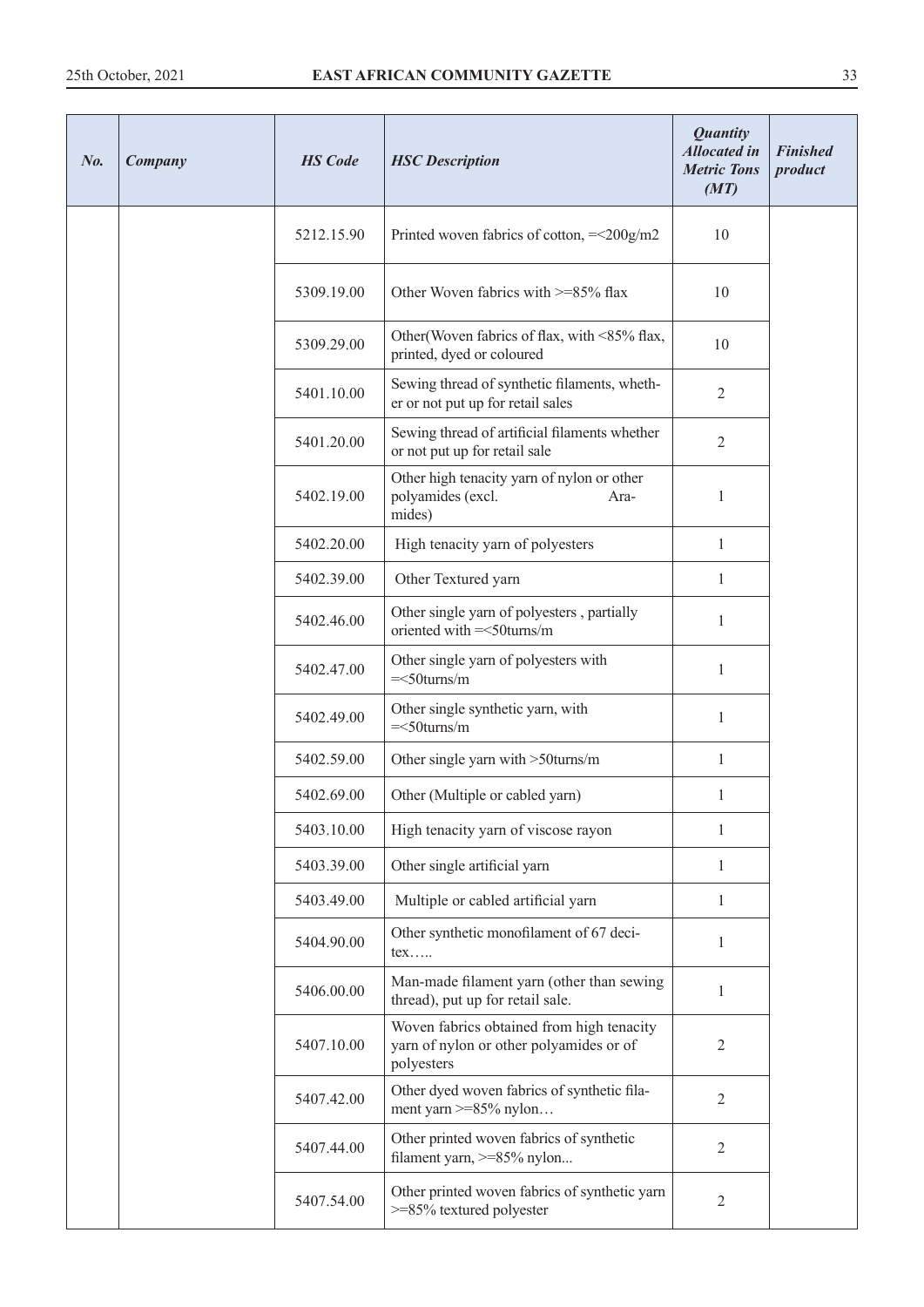| No. | Company | <b>HS</b> Code | <b>HSC</b> Description                                                                                                      | <b>Quantity</b><br><b>Allocated in</b><br><b>Metric Tons</b><br>(MT) | <b>Finished</b><br>product |
|-----|---------|----------------|-----------------------------------------------------------------------------------------------------------------------------|----------------------------------------------------------------------|----------------------------|
|     |         | 5407.69.00     | Other woven fabrics containing 85% or more<br>by weight of non-textured poly.filaments                                      | 2                                                                    |                            |
|     |         | 5407.72.00     | Dyed woven fabric, >=85% synthetic fila-<br>ments                                                                           | $\overline{2}$                                                       |                            |
|     |         | 5407.73.00     | Coloured woven fabric, >=85% synthetic<br>filaments                                                                         | 2                                                                    |                            |
|     |         | 5407.74.00     | Printed woven fabric, >=85% synthetic<br>filaments                                                                          | $\overline{2}$                                                       |                            |
|     |         | 5407.82.00     | Dyed woven fabrics, <85% synthetic fila-<br>ments, cotton , titration of metric number<br>between 10 and 45                 | 2                                                                    |                            |
|     |         | 5407.84.00     | Printed woven fabrics, <85% synthetic fila-<br>ments, mixed with cotton                                                     | 10                                                                   |                            |
|     |         | 5407.92.00     | Other dyed woven fabric of synthetic fila-<br>ment yarn                                                                     | 5                                                                    |                            |
|     |         | 5407.94.00     | Other printed woven fabrics of synthetic<br>filament yarn                                                                   | 20                                                                   |                            |
|     |         | 5408.10.00     | Woven fabrics obtained from high tenacity<br>yarn of viscose rayon                                                          | $\overline{2}$                                                       |                            |
|     |         | 5408.23.00     | Coloured woven fabrics >=85% artificial<br>filaments                                                                        | 2                                                                    |                            |
|     |         | 5408.24.00     | Printed woven fabrics >=85% artificial<br>filaments                                                                         | $\mathbf{2}$                                                         |                            |
|     |         | 5408.32.00     | Other dyed woven fabrics of artificial fila-<br>ment yarn                                                                   | 2                                                                    |                            |
|     |         | 5408.34.00     | Other printed woven fabrics of artificial yarn                                                                              | $\overline{2}$                                                       |                            |
|     |         | 5508.10.00     | Sewing thread of synthetic staple fibres                                                                                    | 1.5                                                                  |                            |
|     |         | 5508.20.00     | Sewing thread of artificial staple fibres                                                                                   | 1.5                                                                  |                            |
|     |         | 5509.51.00     | Other yarn, of polyester staple fibres, mixed<br>mainly or solely with art.st.fib.                                          | 1.5                                                                  |                            |
|     |         | 5509.52.00     | Other yarn, of polyester staple fibres mixed<br>mainly or solely with wool fin                                              | 1.5                                                                  |                            |
|     |         | 5509.53.00     | Other yarn, of polyester staple fibres, mixed<br>mainly or solely with cotton                                               | 1.5                                                                  |                            |
|     |         | 5509.59.00     | Other yarn, of polyester staple fibres                                                                                      | 1.5                                                                  |                            |
|     |         | 5509.61.00     | Other yarn, of acrylic or modacrylic staple<br>fibres, mixed mainly or solely with wool or<br>fine animal hair manufactured | 1.5                                                                  |                            |
|     |         | 5509.62.00     | Other yarn, of acrylic or modacrylic staple<br>fibres, mixed mainly or solely with cotton                                   | 1.5                                                                  |                            |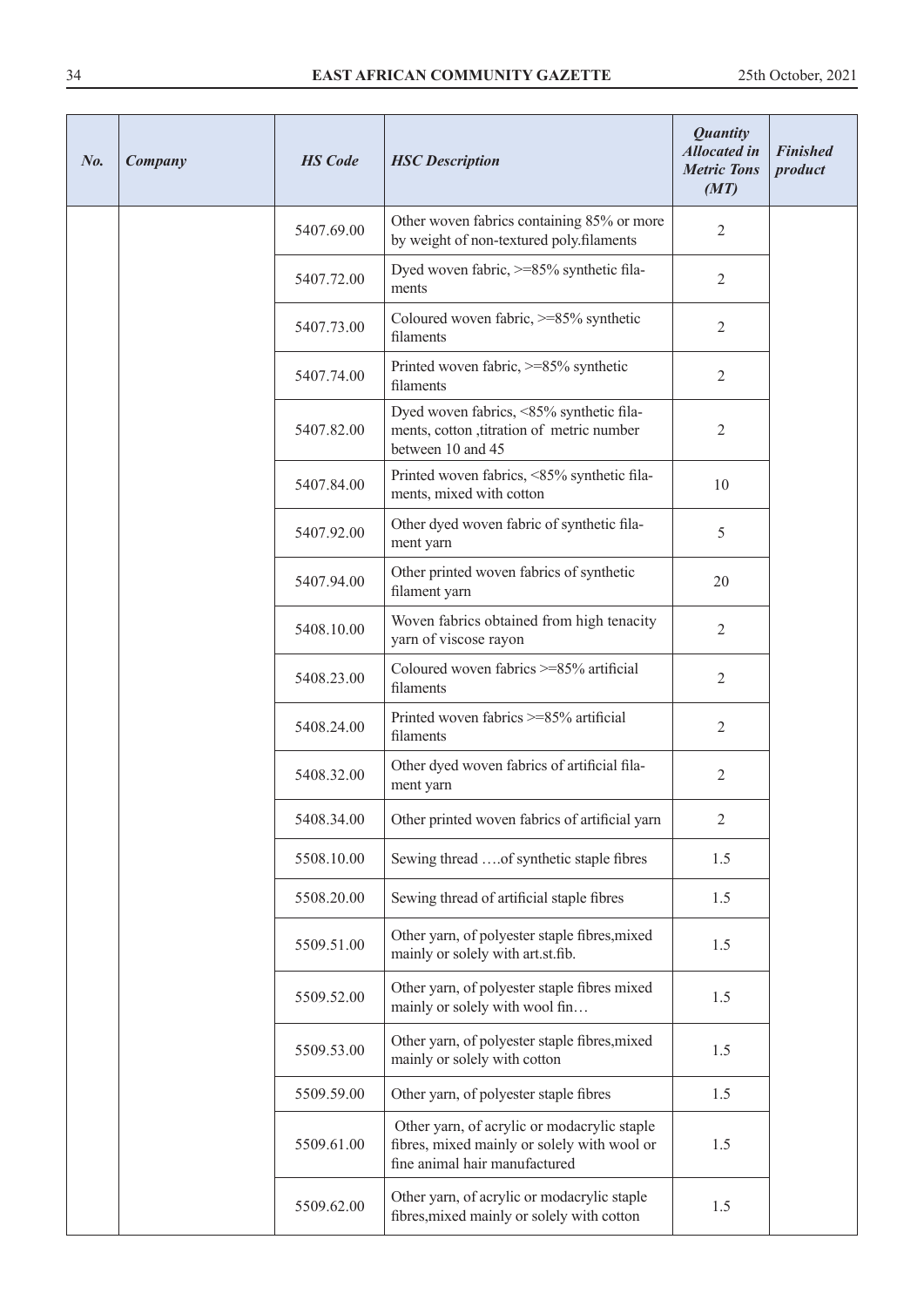| No. | Company | <b>HS</b> Code | <b>HSC</b> Description                                                                                       | <b>Quantity</b><br><b>Allocated</b> in<br><b>Metric Tons</b><br>(MT) | <b>Finished</b><br>product |
|-----|---------|----------------|--------------------------------------------------------------------------------------------------------------|----------------------------------------------------------------------|----------------------------|
|     |         | 5509.69.00     | Other yarn, of acrylic or modacrylic staple<br>fibres                                                        | 1.5                                                                  |                            |
|     |         | 5509.99.00     | Other synthetic staple fibres                                                                                | 1.5                                                                  |                            |
|     |         | 5510.30.00     | Other yarn, mixed mainly or solely with<br>cotton                                                            | 1.5                                                                  |                            |
|     |         | 5510.90.00     | Other yarn of artificial staple fibres, not put<br>up for retail sale                                        | 1.5                                                                  |                            |
|     |         | 5511.20.00     | - Yarn of synthetic staple fibres, $< 85 \%$<br>fibres, put up for retail sale                               | $\mathbf{2}$                                                         |                            |
|     |         | 5511.30.00     | - Yarn of artificial staple fibres, put up for<br>retail sale                                                | $\overline{2}$                                                       |                            |
|     |         | 5512.19.00     | Other woven fabrics of synthetic staple<br>fibres, with $\geq$ =85 % of polyester                            | $\overline{2}$                                                       |                            |
|     |         | 5512.99.00     | Other woven fabrics of synthetic staple<br>fibres, $>= 85 \%$ of synthetic staple fi.                        | $\overline{2}$                                                       |                            |
|     |         | 5513.39.00     | Other woven fabrics                                                                                          | $\overline{2}$                                                       |                            |
|     |         | 5513.41.90     | Other printed plain weave fabrics of polyes-<br>ter staple fibres                                            | $\overline{2}$                                                       |                            |
|     |         | 5513.49.00     | Other printed woven fabrics                                                                                  | $\overline{2}$                                                       |                            |
|     |         | 5514.29.00     | Other dyed woven fabrics                                                                                     | $\overline{2}$                                                       |                            |
|     |         | 5514.41.90     | Other printed of polyester staple fibres, plain<br>weave (excl Kanga, kik, kit)                              | 4                                                                    |                            |
|     |         | 5514.42.00     | Printed Woven fabrics 3-thread or 4-thread<br>twill, including cross twill, of polyester<br>staple fibres    | 4                                                                    |                            |
|     |         | 5514.43.00     | Other printed woven fabrics of polyester<br>staple fibres                                                    | 5                                                                    |                            |
|     |         | 5514.49.00     | Other printed woven fabrics                                                                                  | 5                                                                    |                            |
|     |         | 5515.11.00     | Other woven fabrics of polyester staple<br>fibres mixed mainly or solely with viscose<br>rayon staple fibres | $\overline{2}$                                                       |                            |
|     |         | 5515.19.00     | Other woven fabrics of polyester staple fibres                                                               | $\mathfrak{Z}$                                                       |                            |
|     |         | 5515.29.00     | Other woven fabrics of acrylic or moda-<br>crylic staple fibres                                              | 5                                                                    |                            |
|     |         | 5515.91.00     | Other woven fabrics mixed mainly or solely<br>with man-made filaments                                        | 5                                                                    |                            |
|     |         | 5515.99.00     | Other woven fabrics of synthetic staple fibres                                                               | 5                                                                    |                            |
|     |         | 5516.13.00     | Woven fabrics containing 85 % or more by<br>weight of artificial fibres of yarns of different<br>colours     | 5                                                                    |                            |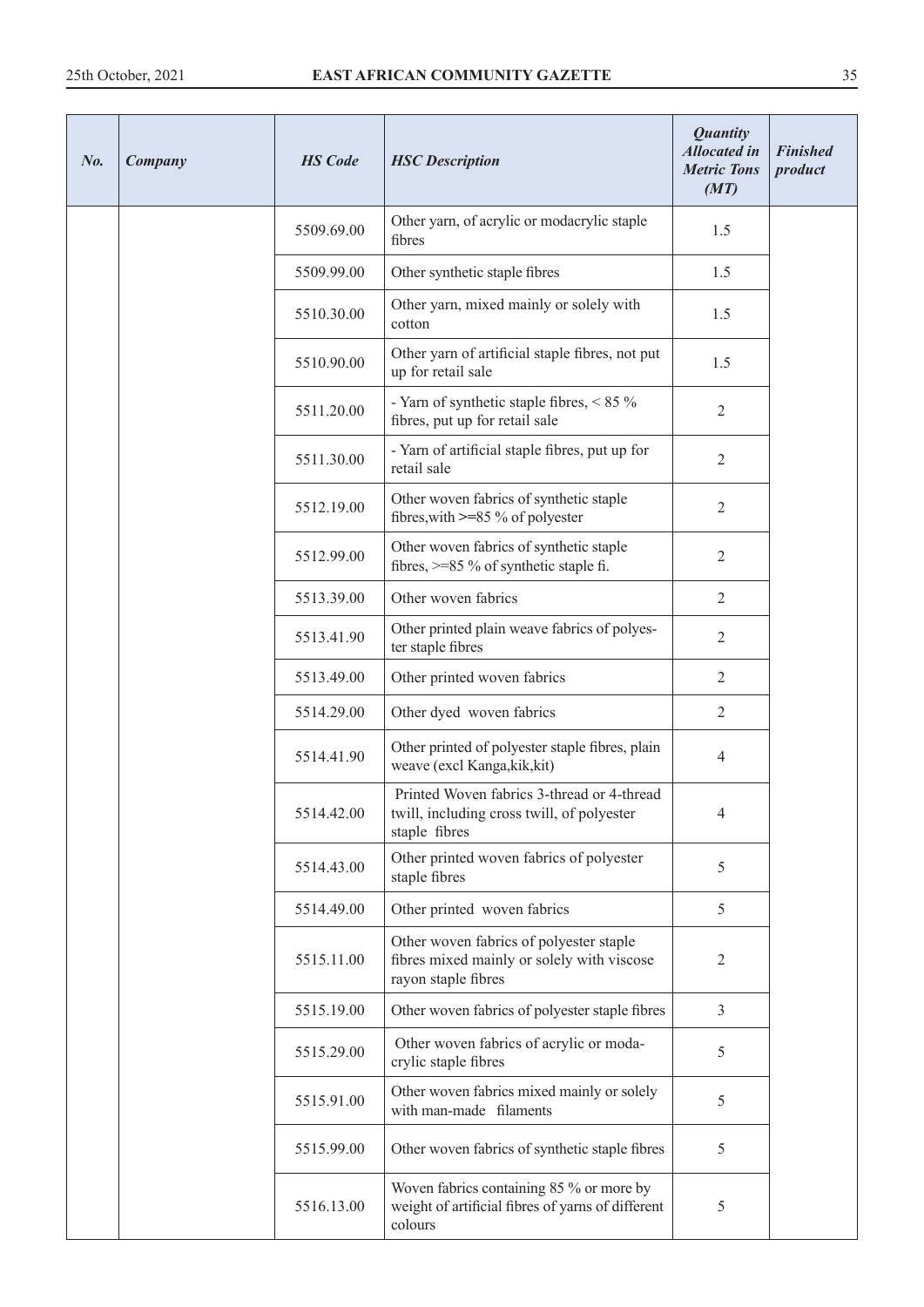| No. | Company | <b>HS</b> Code | <b>HSC</b> Description                                                                                | <b>Quantity</b><br><b>Allocated in</b><br><b>Metric Tons</b><br>(MT) | <b>Finished</b><br>product |
|-----|---------|----------------|-------------------------------------------------------------------------------------------------------|----------------------------------------------------------------------|----------------------------|
|     |         | 5516.14.00     | Printed woven fabrics containing 85 % or<br>more by weight of staple fibres                           | 5                                                                    |                            |
|     |         | 5516.33.00     | Woven fabrics, <85% artificial fibres, with<br>wool of yarns of different col                         | 5                                                                    |                            |
|     |         | 5516.34.00     | Printed woven fabrics, <85% artificial fibres,<br>with wool                                           | 5                                                                    |                            |
|     |         | 5516.43.00     | Woven fabrics <85% of artificial staple fi-<br>bres with cotton of yarns of different colour          | 5                                                                    |                            |
|     |         | 5516.44.00     | Printed woven fabrics <85% of artificial<br>staple fibres with cotton                                 | 10                                                                   |                            |
|     |         | 5516.93.00     | Woven fabrics of artificial staple fibres of<br>yarns of different                                    | 2                                                                    |                            |
|     |         | 5516.94.00     | Printed woven fabrics of artificial staple<br>fibres                                                  | $\overline{2}$                                                       |                            |
|     |         | 5601.29.00     | Other articles of wadding                                                                             | $\mathbf{1}$                                                         |                            |
|     |         | 5801           | Woven pile fabrics and chenille fabrics, oth-<br>er than fabrics of heading 58.02 or 58.06.           | $\overline{2}$                                                       |                            |
|     |         | 5802.20.00     | Terry towelling and similar woven terry<br>fabrics, of other textile materials                        | $\mathbf{2}$                                                         |                            |
|     |         | 5802.30.00     | Tufted textile fabrics                                                                                | $\overline{2}$                                                       |                            |
|     |         | 5803.00.00     | Gauze, other than narrow fabrics of heading<br>58.06                                                  | $\overline{2}$                                                       |                            |
|     |         | 5804.10.00     | Tulles and other net fabrics                                                                          | 2                                                                    |                            |
|     |         | 5804.29.00     | Lace of other textiles in piece, in strips or<br>in motifs, machine made                              | 1                                                                    |                            |
|     |         | 5806.10.00     | Woven pile fabrics (including terry towel-<br>ling and similar terry fabrics) and chenille<br>fabrics | $\mathbf{2}$                                                         |                            |
|     |         | 5806.31.00     | Other woven fabrics of cotton                                                                         | 5                                                                    |                            |
|     |         | 5806.32.00     | Other woven fabrics of man-made fibres                                                                | $\overline{2}$                                                       |                            |
|     |         | 5806.39.00     | Narrow woven fabrics of other textile<br>materials                                                    | $\overline{2}$                                                       |                            |
|     |         | 5807.10.00     | Labels, badges of textiles, woven, in<br>piece, not embroidered                                       | $\mathbf{2}$                                                         |                            |
|     |         | 5807.90.00     | Other ((labels, badges of textiles, unwo-<br>ven, in piecenot embroidered)                            | 1                                                                    |                            |
|     |         | 5808.90.00     | Other (ornamental trimmings in the piece;<br>tassels, pompons, etc)                                   | 1                                                                    |                            |
|     |         | 5810.10.00     | Embroidery without visible ground                                                                     | $\mathfrak{Z}$                                                       |                            |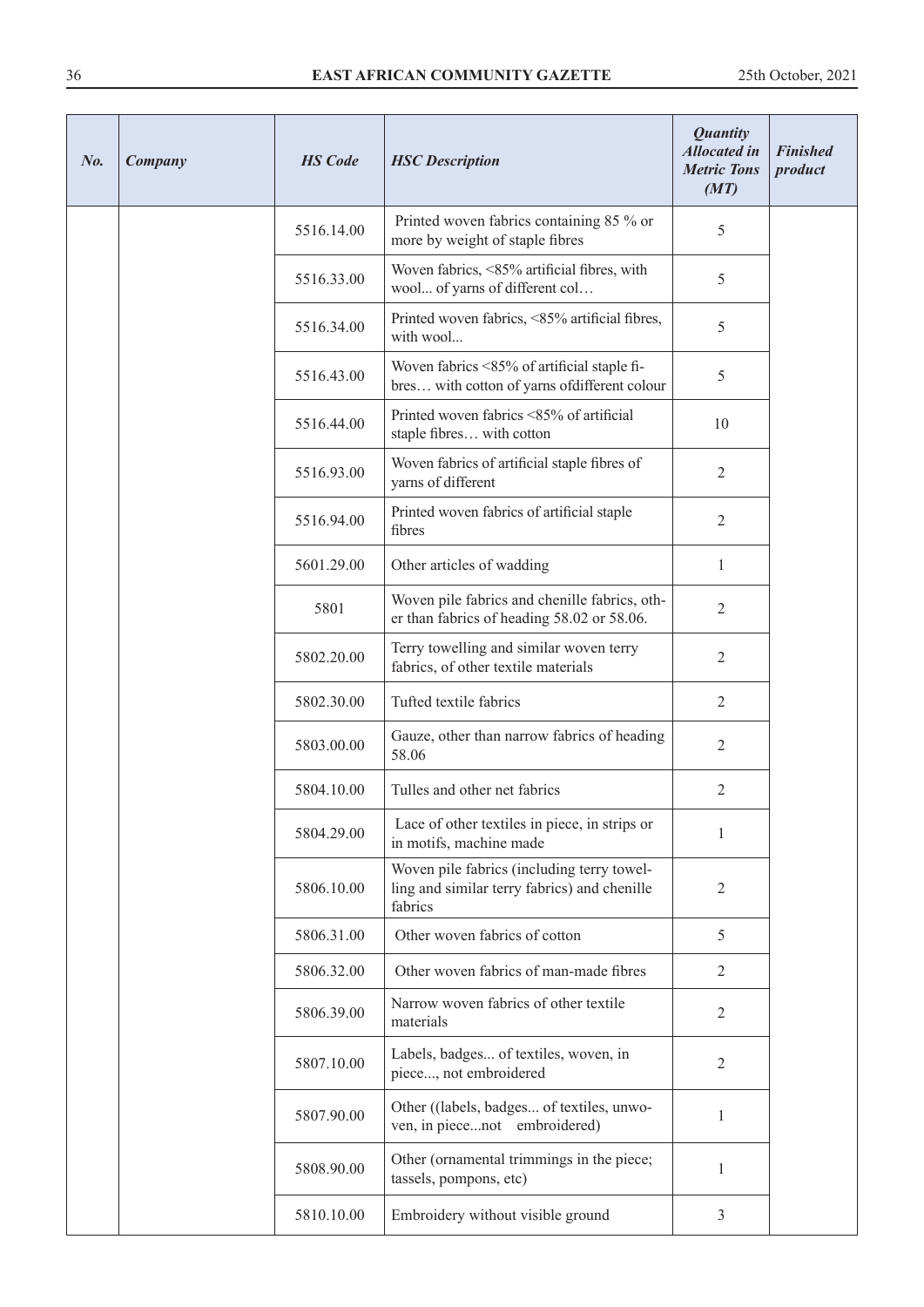| No. | Company | <b>HS</b> Code | <b>HSC</b> Description                                                                                                                               | <b>Quantity</b><br><b>Allocated in</b><br><b>Metric Tons</b><br>(MT) | <b>Finished</b><br>product |
|-----|---------|----------------|------------------------------------------------------------------------------------------------------------------------------------------------------|----------------------------------------------------------------------|----------------------------|
|     |         | 5810.99.00     | Embroidery of other textiles, in the piece, in<br>strips or in motifs                                                                                | 3                                                                    |                            |
|     |         | 5907.00.00     | Textile fabrics otherwise impregnated coat-<br>ed or covered                                                                                         | $\overline{2}$                                                       |                            |
|     |         | 5911.10.00     | Textile fabrics, felt and felt-lined woven<br>fabrics, coated, covered or laminated with<br>rubber, leather or other material, of<br>(weaving beams) | 1                                                                    |                            |
|     |         | 6001.99.00     | Pile fabrics of textile materials, , knitted<br>or crocheted                                                                                         | $\overline{2}$                                                       |                            |
|     |         | 6002.40.00     | Knitted or crocheted fabrics of a width =<<br>30cm with $\approx$ 5% of elastomeric yarn but<br>not containing rubber thread                         | 1                                                                    |                            |
|     |         | 6004.90.00     | Other knitted or crocheted fabrics, nes, of a<br>width $\Rightarrow$ 30cm                                                                            | $\mathfrak{Z}$                                                       |                            |
|     |         | 6006           | Other knitted or crocheted fabrics                                                                                                                   | $\mathfrak{Z}$                                                       |                            |
|     |         | 6117.80.00     | Other clothing accessories, knitted or cro-<br>cheted                                                                                                | $\mathfrak{2}$                                                       |                            |
|     |         | 6217.10.00     | Accessories of other made-up clothing                                                                                                                | $\overline{2}$                                                       |                            |
|     |         | 6217.90.00     | Parts of garments or of clothing accessories,<br>other than those of heading 62.12                                                                   | $\mathfrak{2}$                                                       |                            |
|     |         | 7319.90.00     | Sewing needles, knitting needles, bodkins,<br>crochet hooksof iron/steel)                                                                            | 1                                                                    |                            |
|     |         | 7326.90.90     | Other articles of iron or steel                                                                                                                      | 1                                                                    |                            |
|     |         | 9606.21.00     | Buttons of plastics, not covered with textile<br>material                                                                                            | 1                                                                    |                            |
|     |         | 9606.29.00     | Other (Buttons)                                                                                                                                      | $\mathbf{1}$                                                         |                            |
|     |         | 9607.11.00     | Slide fasteners fitted with chain scoops of<br>base metal                                                                                            | $\mathbf{1}$                                                         |                            |
|     |         | 9607.19.00     | zipper                                                                                                                                               | $\mathbf{1}$                                                         |                            |
|     |         | 4010.19.00     | Other conveyor belts or belting, of vulcan-<br>ised rubber                                                                                           | 0.5                                                                  |                            |
|     |         | 4016.93.00     | Oils seal                                                                                                                                            | 0.5                                                                  |                            |
|     |         | 7315.11.00     | Roller chain                                                                                                                                         | 0.5                                                                  |                            |
|     |         | 8213.00.00     | Scissors, tailors' shears and similar shears,<br>and blades there of                                                                                 | 0.5                                                                  |                            |
|     |         | 8308.90.00     | Buckles, buckle-clasps of base metal                                                                                                                 | 1                                                                    |                            |
|     |         | 8516.40.00     | Electric smoothing irons                                                                                                                             | <b>50 PCS</b>                                                        |                            |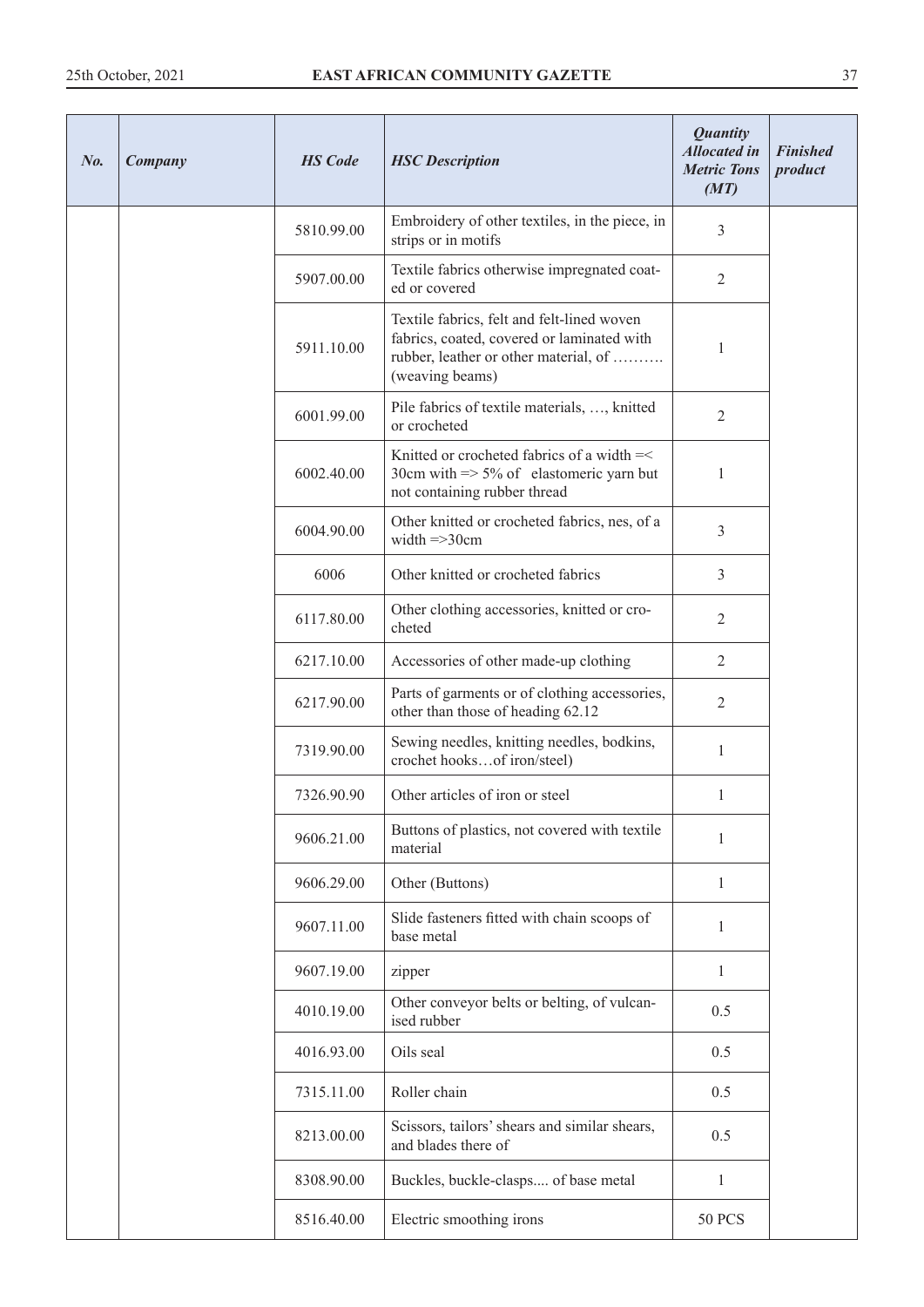| No. | Company                      | <b>HS</b> Code | <b>HSC</b> Description                                                                                                          | <b>Quantity</b><br><b>Allocated in</b><br><b>Metric Tons</b><br>(MT) | <b>Finished</b><br>product |
|-----|------------------------------|----------------|---------------------------------------------------------------------------------------------------------------------------------|----------------------------------------------------------------------|----------------------------|
|     |                              | 3215.19.00     | Other Printing Ink                                                                                                              | 0.1                                                                  |                            |
|     |                              | 3707.10.00     | Sensitizing emulsions.                                                                                                          | 1                                                                    |                            |
|     |                              | 3926.90.90     | Other articles of plastics                                                                                                      | 5                                                                    |                            |
|     |                              | 4421.10.00     | Clothes hangers                                                                                                                 | 0.1                                                                  |                            |
|     |                              | 5007.90.00     | Other woven fabrics of silk or of silk waste                                                                                    | 30                                                                   |                            |
|     |                              | 5111.11.00     | Woven fabrics, with $>= 85\%$ carded wool or<br>of fine animal hair=<300g/m <sup>2</sup>                                        | 50                                                                   |                            |
|     |                              | 5111.90.00     | Other woven fabrics of carded wool or<br>carded fine animal hair                                                                | 50                                                                   |                            |
|     |                              | 5112.11.00     | Woven fabrics with $>= 85\%$ combed wool or<br>of fine animal hair, $=<200g/m2$                                                 | 50                                                                   |                            |
|     |                              | 5204.11.00     | Cotton sewing thread, with >=85% cotton                                                                                         | 20                                                                   |                            |
|     | PROMOTA CREA-<br><b>TION</b> | 5204.19.00     | Cotton sewing thread, with <85% cotton                                                                                          | 20                                                                   | Garments                   |
|     |                              | 5204.20.00     | Cotton sewing thread                                                                                                            | 20                                                                   |                            |
|     |                              | 5208.29.00     | Bleached woven cotton fabrics, nes, with<br>$>=85\%$ cotton                                                                     | 50                                                                   |                            |
| 13  |                              | 5208.42.00     | Coloured plain cotton weave, with $>=85\%$<br>$\cot$ <sub>ton,</sub> $>100$ g/m2                                                | 50                                                                   |                            |
|     |                              | 5209.59.00     | Printed woven cotton fabrics, with $>=100\%$<br>cotton, $>200$ g/m2                                                             | 100                                                                  |                            |
|     |                              | 5210.59.00     | Other printed woven cotton fabrics, nes,<br>with $\leq$ 85% cotton, $=\leq$ 200g/m2                                             | 100                                                                  |                            |
|     |                              | 5309.19.00     | Other Woven fabrics with >=85% flax                                                                                             | 100                                                                  |                            |
|     |                              | 5401.10.00     | Sewing thread of synthetic filaments,<br>whether or not put up for retail sales                                                 | 50                                                                   |                            |
|     |                              | 5401.20.00     | Sewing thread of artificial filaments wheth-<br>er or not put up for retail sale                                                | 50                                                                   |                            |
|     |                              | 5407.10.00     | Woven fabrics obtained from high tenacity<br>yarn of nylon or other polyamides or of<br>polyesters                              | 50                                                                   |                            |
|     |                              | 5407.41.00     | Other unbleached or blanched woven fab-<br>rics, containing 85 % or more by weight of<br>filaments of nylon or other polyamides | 50                                                                   |                            |
|     |                              | 5407.42.00     | Other dyed woven fabrics of synthetic fila-<br>ment yarn $>= 85\%$ nylon                                                        | 50                                                                   |                            |
|     |                              | 5407.43.00     | Other coloured woven fabrics of synthetic<br>filament yarn, >=85% nylon                                                         | 50                                                                   |                            |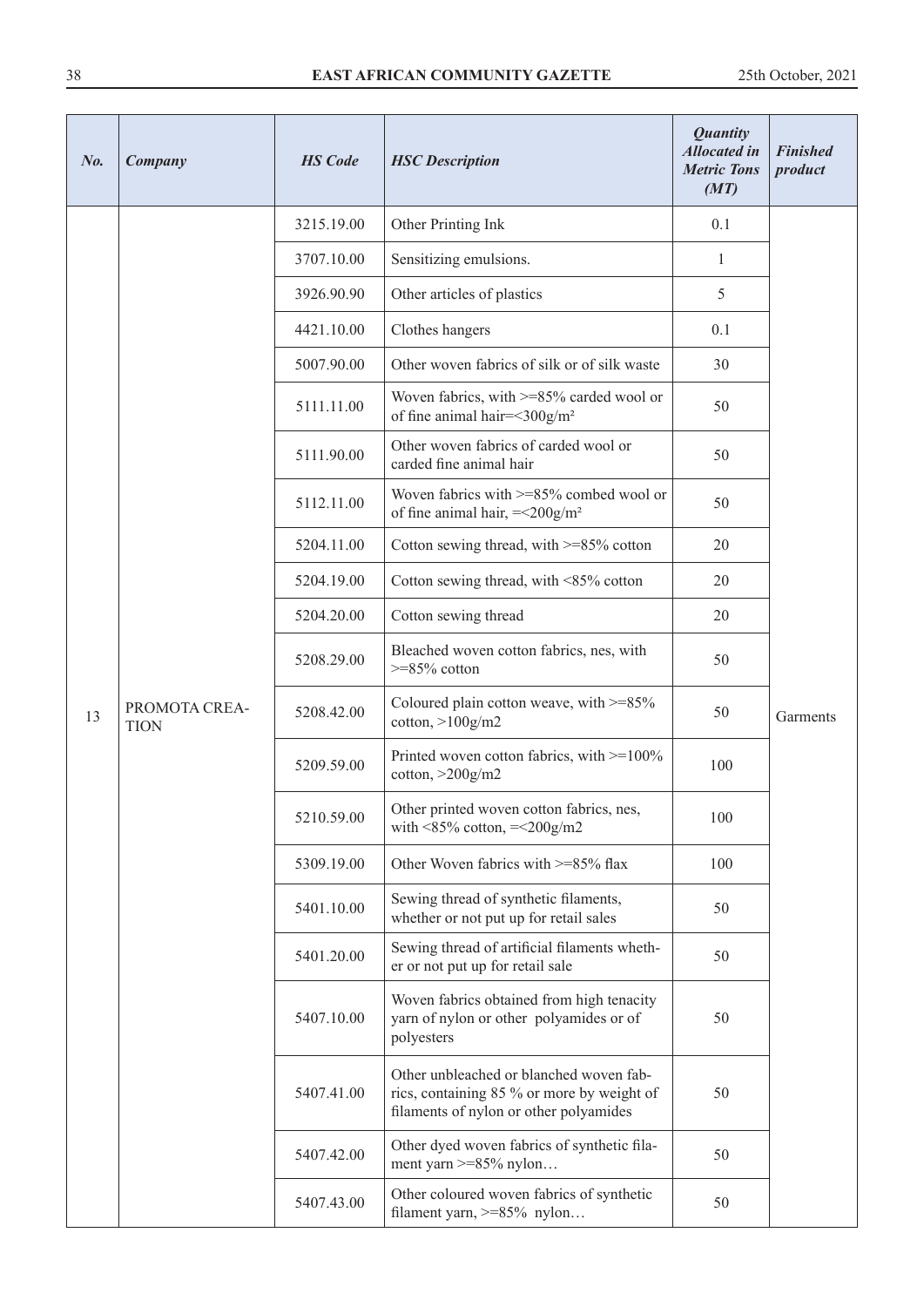| $N_{0}$ . | Company | <b>HS</b> Code | <b>HSC</b> Description                                                                                                       | <b>Quantity</b><br><b>Allocated in</b><br><b>Metric Tons</b><br>(MT) | <b>Finished</b><br>product |
|-----------|---------|----------------|------------------------------------------------------------------------------------------------------------------------------|----------------------------------------------------------------------|----------------------------|
|           |         | 5407.44.00     | Other printed woven fabrics of synthetic<br>filament yarn, >=85% nylon                                                       | 50                                                                   |                            |
|           |         | 5407.61.00     | Other woven fabrics cotton 85% or more by<br>weight of non-textured polyester fila-<br>ments(excl. unbleached woven fabrics) | 50                                                                   |                            |
|           |         | 5407.83.00     | Coloured woven fabrics, <85% synthetic<br>filaments, mixed with cotton                                                       | 5                                                                    |                            |
|           |         | 5407.84.00     | Printed woven fabrics, <85% synthetic<br>filaments, mixed with cotton                                                        | 50                                                                   |                            |
|           |         | 5407.92.00     | Other dyed woven fabric of synthetic fila-<br>ment yarn                                                                      | 50                                                                   |                            |
|           |         | 5408.10.00     | Woven fabrics obtained from high tenacity<br>yarn of viscose rayon (metres)                                                  | 50                                                                   |                            |
|           |         | 5508.10.00     | Sewing thread of synthetic staple fibres                                                                                     | 50                                                                   |                            |
|           |         | 5508.20.00     | Sewing thread of artificial staple fibres                                                                                    | 50                                                                   |                            |
|           |         | 5513.31.00     | Coloured plain weave fabrics, <85% poly-<br>ester fibres + cotton, $=<170g/m2$ and more                                      | 50                                                                   |                            |
|           |         | 5513.41.90     | Other printed plain weave fabrics of polyes-<br>ter staple fibers                                                            | 50                                                                   |                            |
|           |         | 5514.49.00     | Other printed woven fabrics (metres)                                                                                         | 50                                                                   |                            |
|           |         | 5515.19.00     | Other woven fabrics of polyester staple<br>fibres (metres)                                                                   | 50                                                                   |                            |
|           |         | 5515.21.00     | Woven fabrics of acrylic or moda-<br>crylic staple fibres mixed mainly<br>or solely with manmade filaments                   | 50                                                                   |                            |
|           |         | 5515.22.00     | Woven fabrics of acrylic or modacrylic<br>staple mixed mainly or solely with wool or<br>fine animal hair                     | 50                                                                   |                            |
|           |         | 5515.29.00     | Other woven fabrics of acrylic or moda-<br>crylic staple fibres                                                              | 500                                                                  |                            |
|           |         | 5515.91.00     | Other woven fabrics mixed mainly or solely<br>with man-made filaments                                                        | 50                                                                   |                            |
|           |         | 5516.22.00     | Dyed woven fabrics, <85% artificial fibres,<br>with man-made                                                                 | 50                                                                   |                            |
|           |         | 5516.23.00     | Woven fabrics, <85% artificial fibres, with<br>manmade filaments of yarns of different<br>colours                            | 50                                                                   |                            |
|           |         | 5516.43.00     | Woven fabrics <85% of artificial staple<br>fibres with cotton of yarns ofdifferent<br>colour                                 | 50                                                                   |                            |
|           |         | 5516.44.00     | Printed woven fabrics <85% of artificial<br>staple fibres with cotton                                                        | 100                                                                  |                            |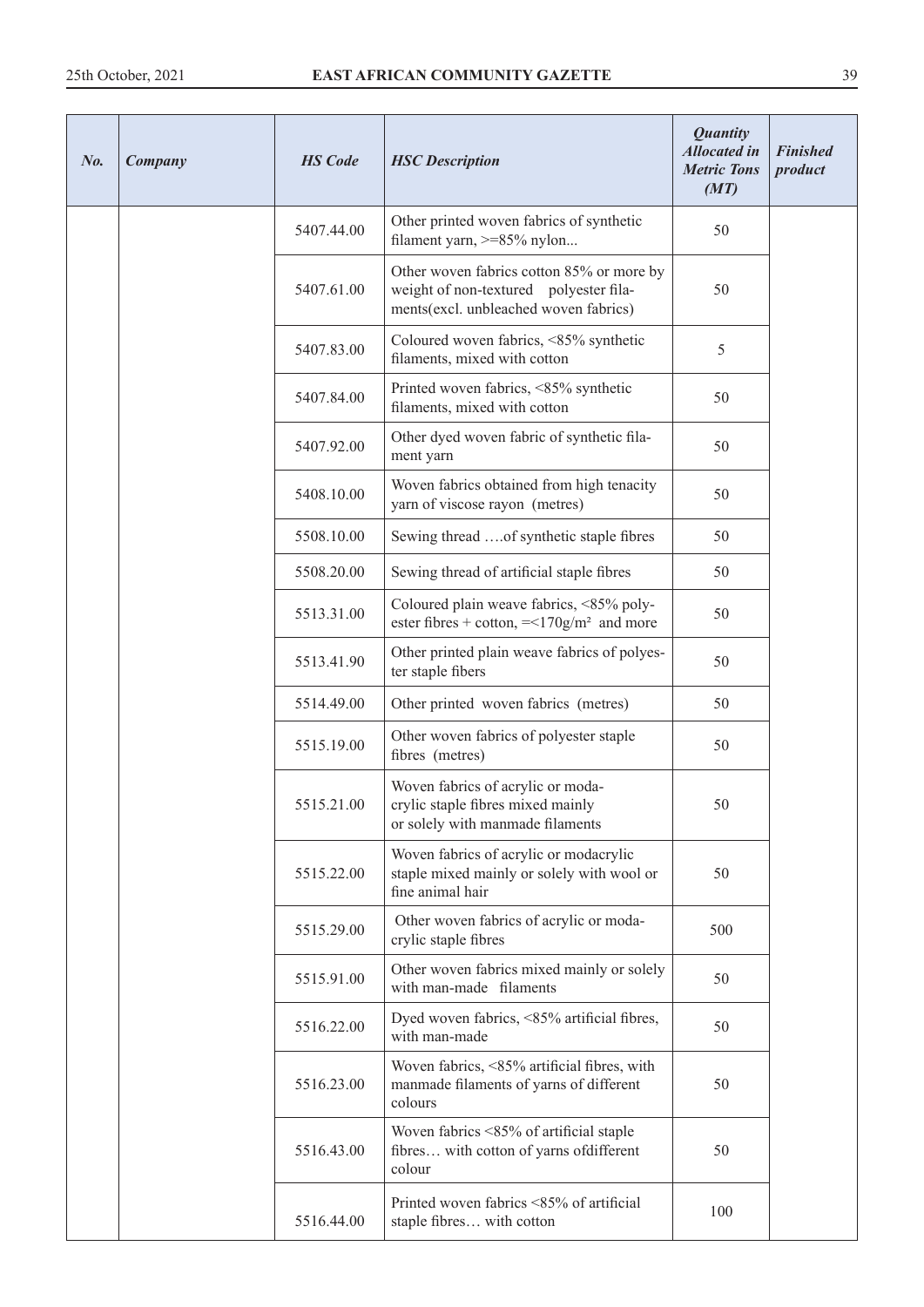| $N_{0}$ . | Company           | <b>HS</b> Code | <b>HSC</b> Description                                                                                                                                                                            | <b>Quantity</b><br><b>Allocated in</b><br><b>Metric Tons</b><br>(MT) | <b>Finished</b><br>product |
|-----------|-------------------|----------------|---------------------------------------------------------------------------------------------------------------------------------------------------------------------------------------------------|----------------------------------------------------------------------|----------------------------|
|           |                   | 5516.91.00     | Unbleached or bleached woven fabrics of<br>artificial staple fibres                                                                                                                               | 100                                                                  |                            |
|           |                   | 5807.10.00     | Labels, badges of textiles, woven, in<br>piece, not embroidered                                                                                                                                   | 500                                                                  |                            |
|           |                   | 5808.90.00     | Other (ornamental trimmings in the piece;<br>tassels, pompons, etc)                                                                                                                               | 50                                                                   |                            |
|           |                   | 5811.00.00     | Quilted textile products in the piece,<br>composed of one or more layers of textile<br>materials assembled with padding by stitch-<br>ing or otherwise, other than embroidery of<br>heading 58.10 | 5                                                                    |                            |
|           |                   | 6117.80.00     | Other clothing accessories, knitted or cro-<br>cheted                                                                                                                                             | 10                                                                   |                            |
|           |                   | 7319.90.00     | Sewing needles, knitting needles, bodkins,<br>crochet hooksof iron/steel)                                                                                                                         | 50                                                                   |                            |
|           |                   | 7326.90.90     | Other articles of iron or steel                                                                                                                                                                   | 5                                                                    |                            |
|           |                   | 9606.21.00     | Buttons of plastics, not covered with textile<br>material                                                                                                                                         | 10                                                                   |                            |
|           |                   | 9606.29.00     | Other (Buttons)                                                                                                                                                                                   | 100                                                                  |                            |
|           |                   | 9606.30.00     | Button moulds and other parts of buttons;<br>button blanks                                                                                                                                        | 100                                                                  |                            |
|           |                   | 9607.11.00     | Slide fasteners fitted with chain scoops of<br>base metal                                                                                                                                         | 50                                                                   |                            |
|           |                   | 8213.00.00     | Scissors, tailors' shears and similar shears,<br>and blades there of                                                                                                                              | 1                                                                    |                            |
|           |                   | 8308.90.00     | Buckles, buckle-clasps of base metal                                                                                                                                                              | $\mathbf{1}$                                                         |                            |
|           |                   | 8516.40.00     | Electric smoothing irons                                                                                                                                                                          | $100$ pcs                                                            |                            |
|           |                   | 5402.33.00     | Of polyesters                                                                                                                                                                                     | 600                                                                  |                            |
|           |                   | 5510.90.00     | Other yarn                                                                                                                                                                                        | $\overline{2}$                                                       |                            |
|           |                   | 5514.29.00     | Other woven fabrics                                                                                                                                                                               | $\overline{4}$                                                       |                            |
|           |                   | 5604.10.00     | Rubber thread and cord, textile covered                                                                                                                                                           | 15                                                                   |                            |
| 14        | <b>UTEXRWALTD</b> | 5801           | Woven pile fabrics and chenille fabrics, oth-<br>er than fabrics of heading 58.02 or 58.06.                                                                                                       | 75                                                                   | Garments                   |
|           |                   | 5802.11.00     | Unbleached terry towelling and similar<br>woven terry fabrics, of cotton                                                                                                                          | 50                                                                   |                            |
|           |                   | 5804.30.00     | Hand-made lace                                                                                                                                                                                    | 22                                                                   |                            |
|           |                   | 5806.39.00     | Of other textile materials                                                                                                                                                                        | 8                                                                    |                            |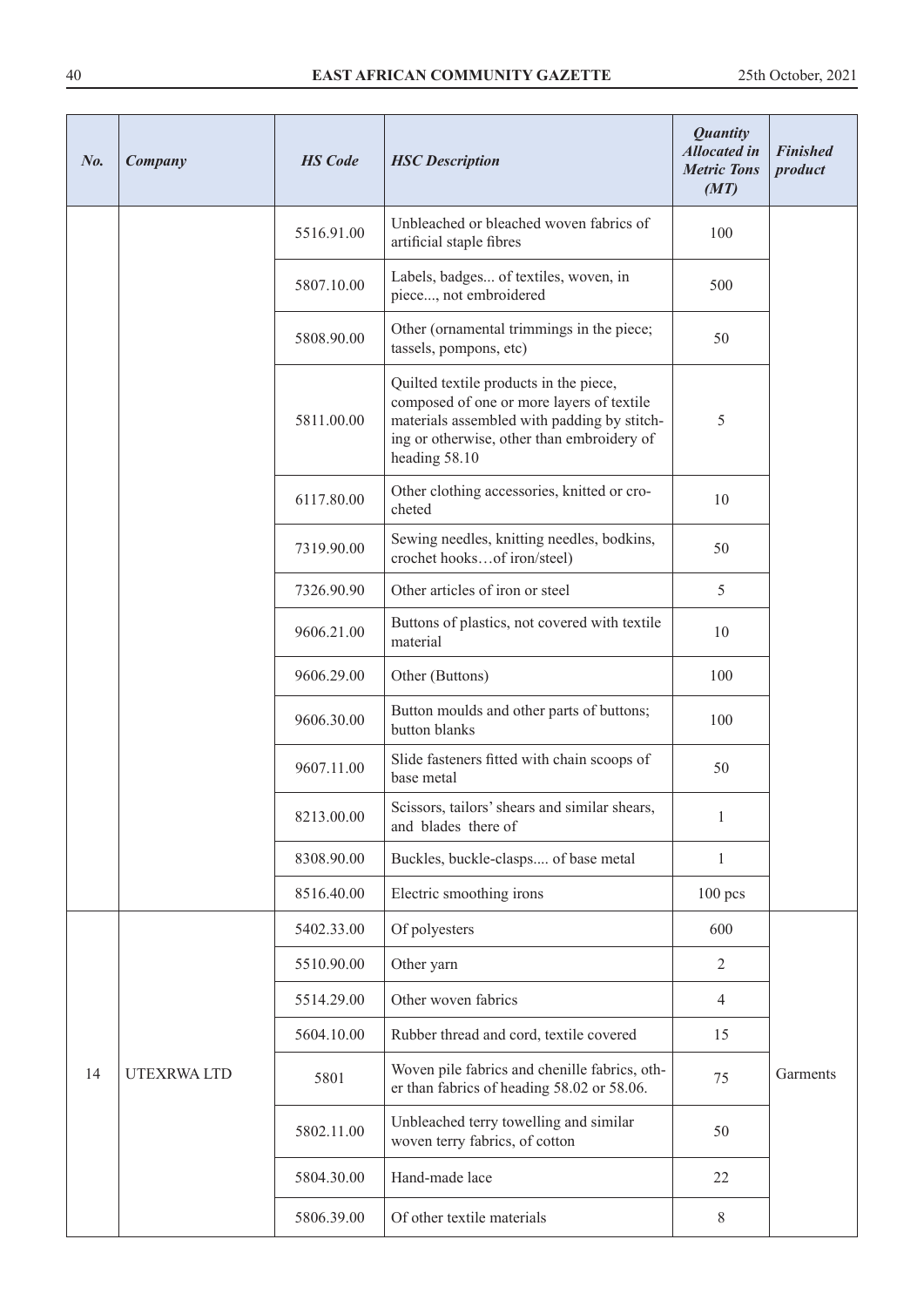| $N_{0}$ | Company               | <b>HS</b> Code | <b>HSC</b> Description                                                      | <b>Quantity</b><br><b>Allocated in</b><br><b>Metric Tons</b><br>(MT) | <b>Finished</b><br>product |
|---------|-----------------------|----------------|-----------------------------------------------------------------------------|----------------------------------------------------------------------|----------------------------|
|         |                       | 8308.90.00     | Other, including parts                                                      | 160                                                                  |                            |
|         |                       | 9606.29.00     | Other buttons                                                               | 1                                                                    |                            |
|         |                       | 9607.11.00     | Fitted with chain scoops of base metal                                      | 7.6                                                                  |                            |
|         |                       | 9607.19.00     | Other Slide fasteners                                                       | 20                                                                   |                            |
|         |                       | 3212.90.90     | Other pigments                                                              | 6                                                                    |                            |
|         |                       | 3215.19.00     | Other Printing Ink                                                          | 5                                                                    |                            |
|         |                       | 3215.90.90     | Other ink                                                                   | 5                                                                    |                            |
|         |                       | 4421.10.00     | Clothes hangers                                                             | 50                                                                   |                            |
|         |                       | 4806.40.00     | Glassine and other glazed transparent<br>papers                             | 10                                                                   |                            |
|         | <b>BURERA GARMENT</b> | 5111.30.00     | Woven fabrics of carded wool, mixed with<br>manmade staple fibres           | 50                                                                   |                            |
|         |                       | 5111.90.00     | Other woven fabrics of carded wool or<br>carded fine animal hair            | 50                                                                   | Garments                   |
|         |                       | 5112.20.00     | Woven fabrics of combed wool, mixed with<br>manmade filaments               | 50                                                                   |                            |
|         |                       | 5112.30.00     | Woven fabrics of combed wool, mixed with<br>manmade staple fibres           | 50                                                                   |                            |
| 15      |                       | 5112.90.00     | Woven fabrics of combed wool or of<br>combed fine animal hair               | 50                                                                   |                            |
|         | <b>LTD</b>            | 5113.00.00     | Woven fabrics of coarse animal hair or of<br>horsehair.                     | 50                                                                   |                            |
|         |                       | 5204.19.00     | Cotton sewing thread, with <85% cotton,<br>not put up for retail            | 50                                                                   |                            |
|         |                       | 5204.20.00     | Cotton sewing thread, put up for retail sale                                | 50                                                                   |                            |
|         |                       | 5205.21.00     | Combed single cotton yarn, with $>=85\%$<br>cotton, $nprs, \leq 14mn$       | 50                                                                   |                            |
|         |                       | 5208.39.00     | Other fabrics (Dyed woven cotton fabrics,<br>with                           | 14.3                                                                 |                            |
|         |                       | 5208.42.00     | Coloured plain cotton weave, with >=85%<br>cotton, $>100g/M2$               | 2.5                                                                  |                            |
|         |                       | 5208.59.00     | Other printed woven cotton fabrics, with<br>$>=85\%$ cotton                 | 14.3                                                                 |                            |
|         |                       | 5209.59.00     | Printed woven cotton fabrics, with >=85%<br>cotton, $>200g/M2$              | 10                                                                   |                            |
|         |                       | 5309.29.00     | Other (Woven fabrics of flax, with <85%<br>flax, printed, dyed or coloured) | 12.5                                                                 |                            |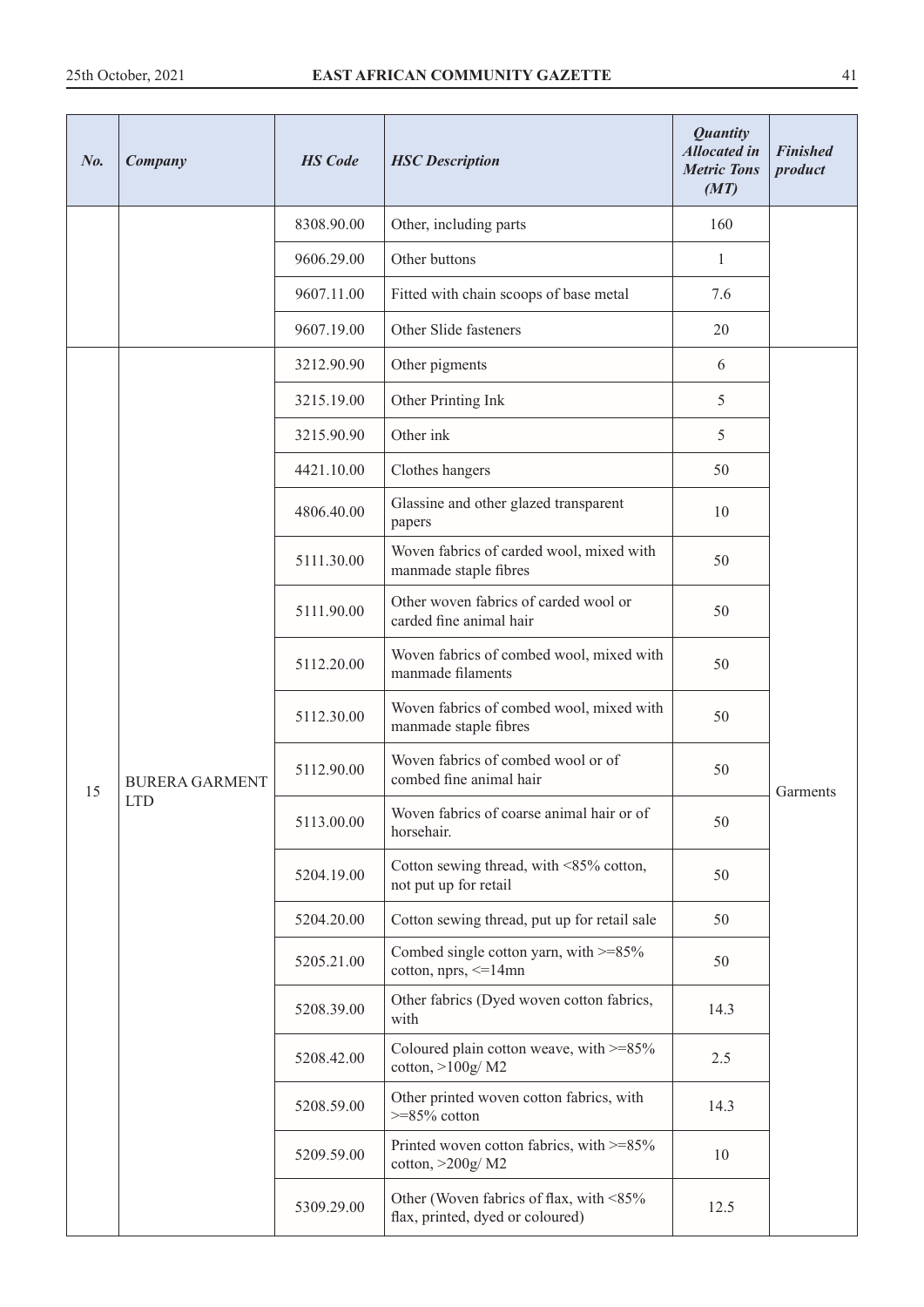| No. | Company | <b>HS</b> Code | <b>HSC</b> Description                                                                   | <b>Quantity</b><br><b>Allocated in</b><br><b>Metric Tons</b><br>(MT) | <b>Finished</b><br>product |
|-----|---------|----------------|------------------------------------------------------------------------------------------|----------------------------------------------------------------------|----------------------------|
|     |         | 5401.10.00     | Sewing thread of synthetic filaments,<br>whether or not put up for retail sales          | 50                                                                   |                            |
|     |         | 5401.20.00     | Sewing thread of artificial filaments wheth-<br>er or not put up for retail sale         | 20                                                                   |                            |
|     |         | 5402.39.00     | Other                                                                                    | 50                                                                   |                            |
|     |         | 5403.39.00     | Other single artificial yarn                                                             | 50                                                                   |                            |
|     |         | 5407.42.00     | Other dyed woven fabrics of synthetic fila-<br>ment yarn $>= 85\%$ nylon                 | 25                                                                   |                            |
|     |         | 5407.43.00     | Other coloured woven fabrics of synthetic<br>filament yarn, $>= 85\%$ nylon              | 12.5                                                                 |                            |
|     |         | 5407.44.00     | Other printed woven fabrics of synthetic<br>filament yarn, >=85% nylon                   | 17.5                                                                 |                            |
|     |         | 5407.52.00     | Other dyed fabrics of synthetic filament<br>yarn >=85% textured polyester                | 21.7                                                                 |                            |
|     |         | 5407.53.00     | Other coloured woven fabrics of synthetic<br>yarn >=85% textured polyester               | 15                                                                   |                            |
|     |         | 5407.54.00     | Other printed woven fabrics of synthetic<br>yarn >=85% textured polyester                | 10                                                                   |                            |
|     |         | 5804.21.00     | Lace of man-made fibres in piece, in strips<br>or in motifs, machine made                | 30                                                                   |                            |
|     |         | 5804.29.00     | Lace of other textiles in piece, in strips or in<br>motifs, machine made                 | 15                                                                   |                            |
|     |         | 5804.30.00     | Hand-made lace in pieces, in strips or in<br>motifs                                      | 12                                                                   |                            |
|     |         | 5806.40.00     | Fabrics consisting of warp without weft as-<br>sembled by means of an adhesive (bolducs) | 15                                                                   |                            |
|     |         | 5807.10.00     | Labels, badges  of textiles, woven, in<br>piece, not embroidered                         | 20                                                                   |                            |
|     |         | 5807.90.00     | Other ((labels, badges  of textiles, unwo-<br>ven, in piece  not embroidered)            | 12                                                                   |                            |
|     |         | 5808.90.00     | Other (ornamental trimmings in the piece;<br>tassels, pompons, etc)                      | $\overline{2}$                                                       |                            |
|     |         | 5810.10.00     | Embroidery without visible ground                                                        | $\overline{2}$                                                       |                            |
|     |         | 5810.91.00     | Cotton embroidery, in the piece, in strips or<br>in motifs                               | 2.5                                                                  |                            |
|     |         | 5810.92.00     | Embroidery of man-made fibres, in the<br>piece, in strips or in motifs                   | 6                                                                    |                            |
|     |         | 5810.99.00     | Embroidery of other textiles, in the piece, in<br>strips or in motifs                    | 5                                                                    |                            |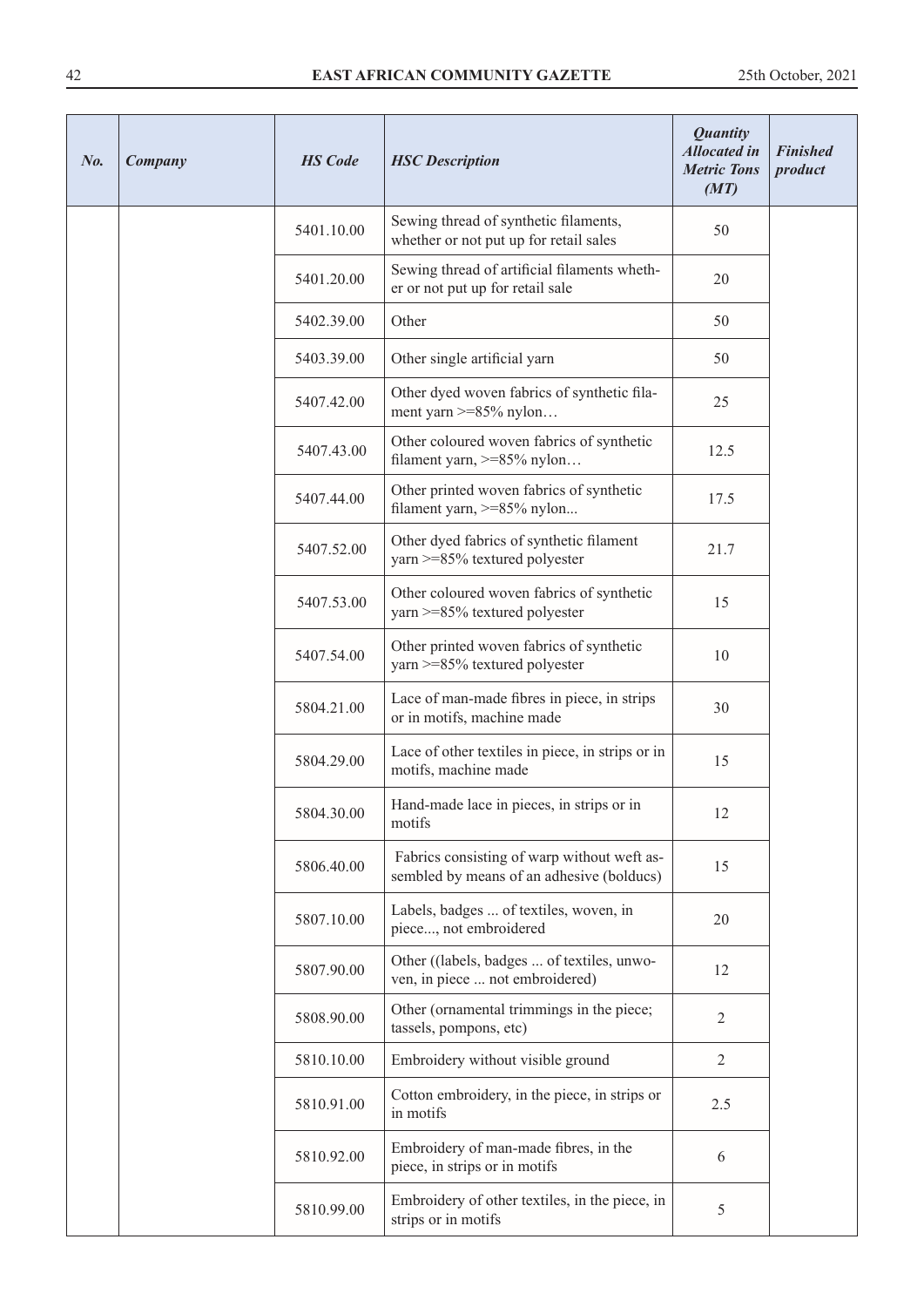| No. | Company                                | <b>HS</b> Code | <b>HSC</b> Description                                                                                                           | <b>Quantity</b><br><b>Allocated in</b><br><b>Metric Tons</b><br>(MT) | <b>Finished</b><br>product |
|-----|----------------------------------------|----------------|----------------------------------------------------------------------------------------------------------------------------------|----------------------------------------------------------------------|----------------------------|
|     |                                        | 6002.40.00     | Knitted or crocheted fabrics of a width =<<br>30cm with $\Rightarrow$ 5% of elastomeric yarn but<br>not containing rubber thread | 70                                                                   |                            |
|     |                                        | 6004.10.00     | Knitted or crocheted fabrics of =>30cm<br>with $\approx$ 5% weight of elastomeric yarn but<br>not containing rubber thread       | 70                                                                   |                            |
|     |                                        | 6004.90.00     | Other knitted or crocheted fabrics, nes, of a<br>width $\Rightarrow$ 30cm                                                        | 70                                                                   |                            |
|     |                                        | 6006.22.00     | Other knitted or crocheted fabrics                                                                                               | 50                                                                   |                            |
|     |                                        | 6117.80.00     | Other clothing accessories, knitted or cro-<br>cheted                                                                            | 5                                                                    |                            |
|     |                                        | 6217.10.00     | Accessories of other made-up clothing                                                                                            | 1                                                                    |                            |
|     |                                        | 6217.90.00     | Parts of garments or of clothing accessories,<br>other than those of heading 62.12                                               | $\overline{3}$                                                       |                            |
|     |                                        | 7319.40.00     | Safety pins of iron or steel                                                                                                     | 17                                                                   |                            |
|     |                                        | 7319.90.00     | Sewing needles, knitting needles, bodkins,<br>crochet hooksof iron/steel)                                                        | 21                                                                   |                            |
|     |                                        | 7326.90.90     | Other articles of iron or steel                                                                                                  | 150                                                                  |                            |
|     |                                        | 8213.00.00     | Scissors, tailors' shears and similar shears,<br>and blades thereof                                                              | 15                                                                   |                            |
|     |                                        | 8308.90.00     | Buckles, buckle-clasps of base metal                                                                                             | 200                                                                  |                            |
|     |                                        | 8516.40.00     | Electric smoothing irons                                                                                                         | 45                                                                   |                            |
|     |                                        | 9606.21.00     | Of plastic                                                                                                                       | 35                                                                   |                            |
|     |                                        | 9606.29.00     | Other (Buttons)                                                                                                                  | 40                                                                   |                            |
|     |                                        | 9606.30.00     | Button moulds and other parts of buttons;<br>button blanks                                                                       | 30                                                                   |                            |
| 16  | <b>JANIYA INVESTMENT</b><br><b>LTD</b> | 5402.33.00     | Texture yarns of polyester                                                                                                       | 40                                                                   | Garments                   |

**In the event that such goods are sold in the United Republic of Tanzania, Republic of Kenya, Republic of Burundi and the Republic of Uganda, such goods shall attract duties, levies and other charges provided in the EAC Common External Tariff.**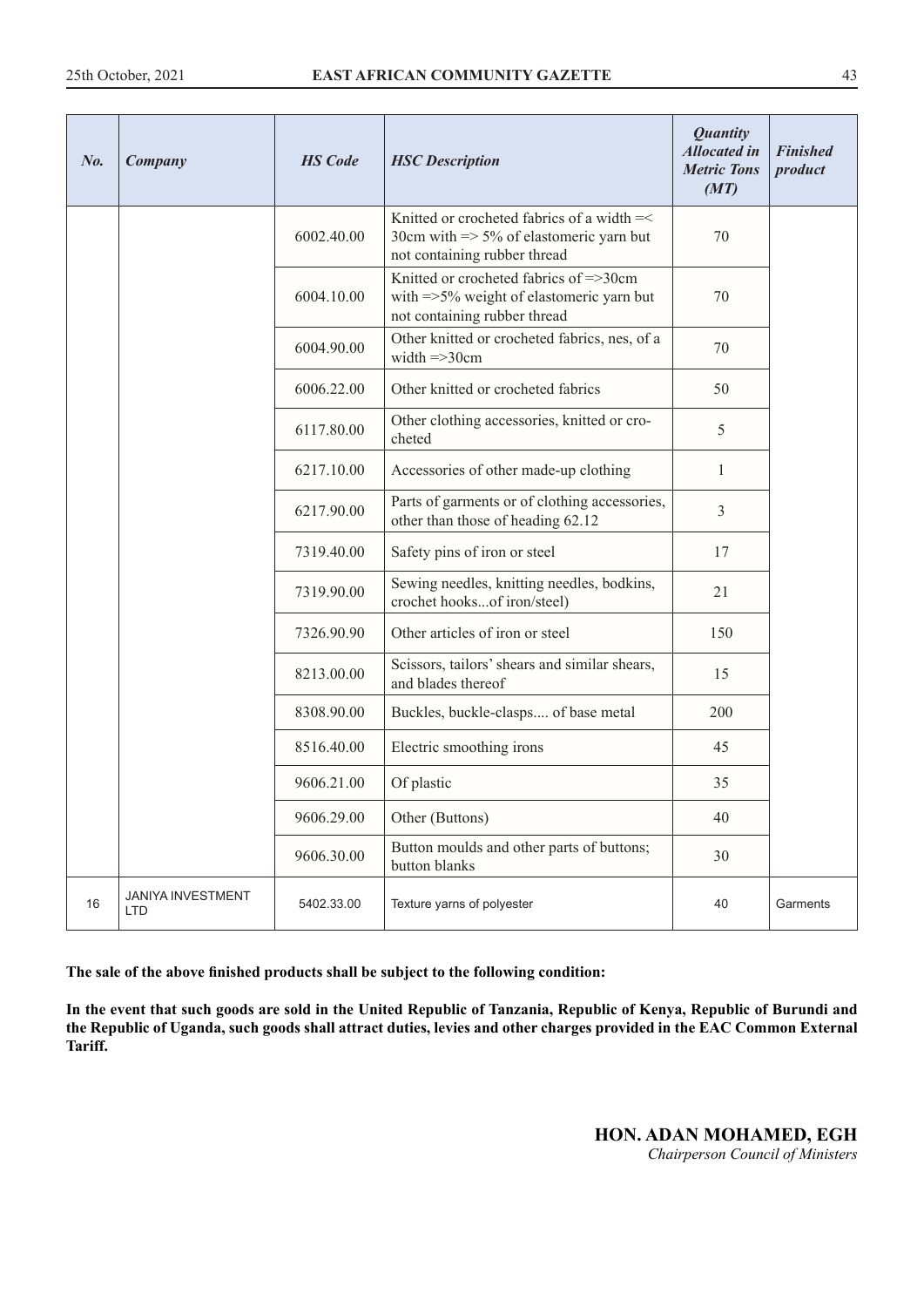Legal Notice No. EAC/297/2021

## **THE EAST AFRICAN COMMUNITY CUSTOMS MANAGEMENT ACT 2004**

## **LEGAL NOTICE**

IN EXERCISE of the powers conferred upon the Council of Ministers by section 140 of the East African Community Customs Management Act 2004, the Council of Ministers has approved the following Manufacturers to import specified quantities of Raw Materials for manufacture of Footwear under the Duty Remission Scheme.

## **APPROVED RWANDA MANUFACTURERS AND QUANTITIES OF RAW MATERIALS FOR MANUFACTURE OF FOOTWEAR TO BE IMPORTED AT A DUTY RATE OF 0% UP TO 30TH JUNE, 2022**

| $N_{0}$ . | Company                                         | <b>HS</b> Code | <b>HSC</b> Description                                                    | <b>Quantity</b><br><b>Allocated</b><br>in Metric<br>Tons (MT) | <b>Finished</b><br>product                                            |     |  |
|-----------|-------------------------------------------------|----------------|---------------------------------------------------------------------------|---------------------------------------------------------------|-----------------------------------------------------------------------|-----|--|
| 1         | <b>LANDY</b><br><b>INDUSTRIES</b><br><b>LTD</b> | 3923.90.90     | Other articles for the conveyance or packing of<br>goods, of plastics;    | 5                                                             | <b>SHOES</b>                                                          |     |  |
|           |                                                 | 5602.90.00     | Non-woven                                                                 | 0.1                                                           |                                                                       |     |  |
|           |                                                 | 6406.10.00     | Uppers and parts thereof, other than stiffeners                           | 0.5                                                           |                                                                       |     |  |
|           |                                                 | 6406.90.00     | Parts of footwear                                                         | 0.5                                                           |                                                                       |     |  |
|           | <b>DOKMAI LTD</b>                               | 7326.19.00     | Other flat-rolled prods of siliconelectric.steel                          | 0.5                                                           |                                                                       |     |  |
|           |                                                 | 3405.10.00     | Polishes, creams and similar preparations for<br>footwear or leather      | 0.5                                                           |                                                                       |     |  |
|           |                                                 | 8205.20.00     | Hammers and sledge hammers                                                | 0.1                                                           |                                                                       |     |  |
|           |                                                 |                |                                                                           | 8205.30.00                                                    | Planes, chisels, gouges and similar cutting tools for<br>working wood | 0.2 |  |
| 2         |                                                 | 8209.00.00     | Plates, sticks, tips and the like for tools, unmounted,<br>of cermets     | 0.1                                                           | <b>SHOES</b>                                                          |     |  |
|           |                                                 | 8301.50.00     | Clasps and frames with clasps, incorporating locks,<br>of base metal      | 0.4                                                           |                                                                       |     |  |
|           |                                                 | 8305.90.00     | Clasps, buckles beads and spangles of base metal                          | 0.4                                                           |                                                                       |     |  |
|           |                                                 | 8308.90.00     | Buckles, buckle-clasps of base metal                                      | $\mathbf{1}$                                                  |                                                                       |     |  |
|           |                                                 | 7319.90.00     | Sewing needles, knitting needles, bodkins, crochet<br>hooksof iron/steel) | 0.02                                                          |                                                                       |     |  |
|           |                                                 | 5401.10.00     | Sewing thread-yarn of aramide                                             | 0.01                                                          |                                                                       |     |  |
|           |                                                 | 5807.90.00     | Other ((labels, badges of textiles, unwoven, in<br>piecenot embroidered)  | 0.2                                                           |                                                                       |     |  |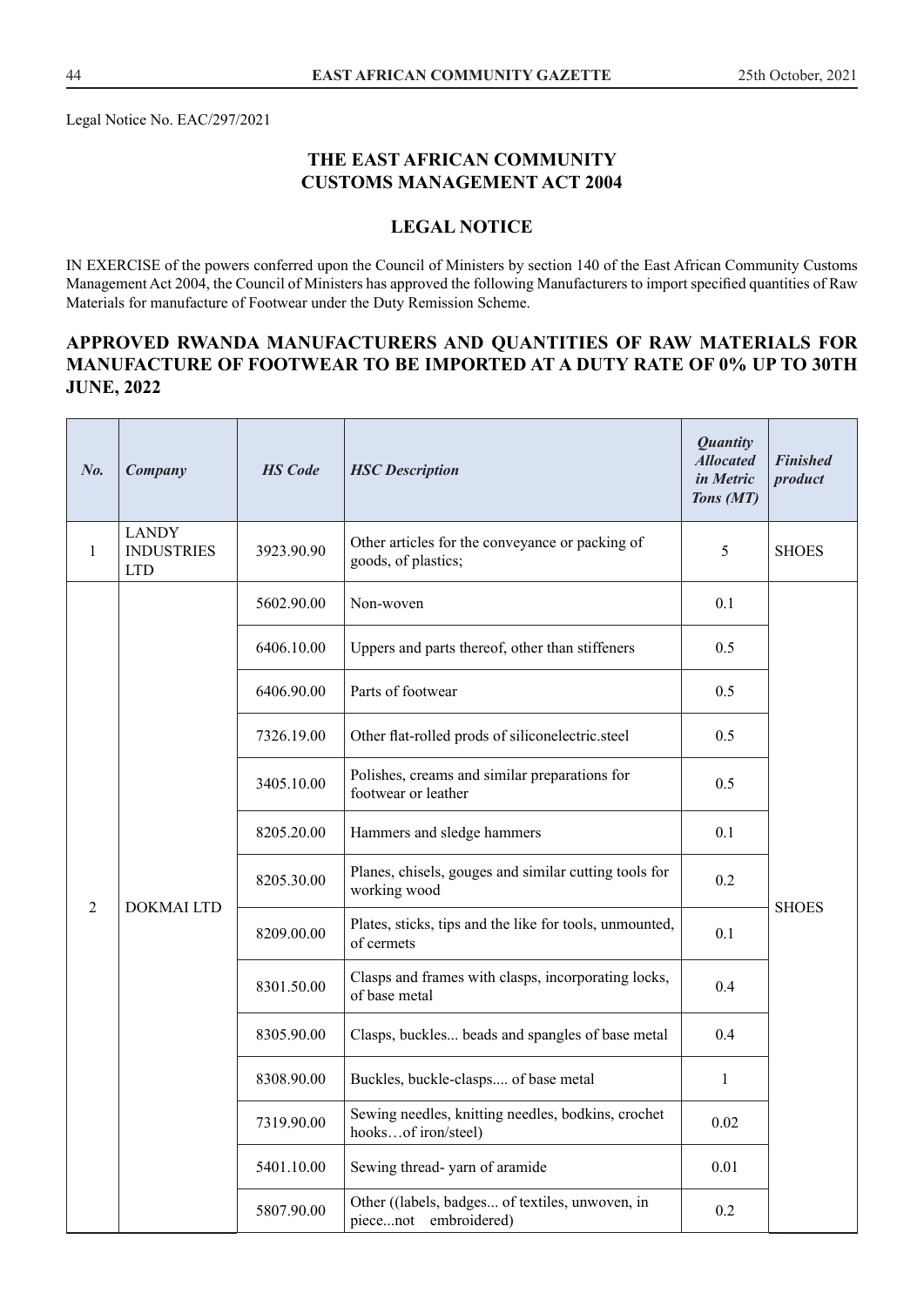| No. | Company | <b>HS</b> Code | <b>HSC</b> Description                                                | <b>Quantity</b><br><b>Allocated</b><br><i>in Metric</i><br>Tons (MT) | <b>Finished</b><br>product |
|-----|---------|----------------|-----------------------------------------------------------------------|----------------------------------------------------------------------|----------------------------|
|     |         | 5408.10.00     | Woven fabrics obtained from high tenacity yarn of<br>viscose rayon    |                                                                      |                            |
|     |         | 5208.59.00     | Other printed woven cotton fabrics, with $\geq$ =85%<br>cotton        | 0.8                                                                  |                            |
|     |         | 5209.59.00     | Printed woven cotton fabrics, with $\geq$ =85% cotton,<br>$>200$ g/m2 | 0.8                                                                  |                            |

**In the event that such goods are sold in the United Republic of Tanzania, Republic of Kenya, Republic of Burundi and the Republic of Uganda, such goods shall attract duties, levies and other charges provided in the EAC Common External Tariff.**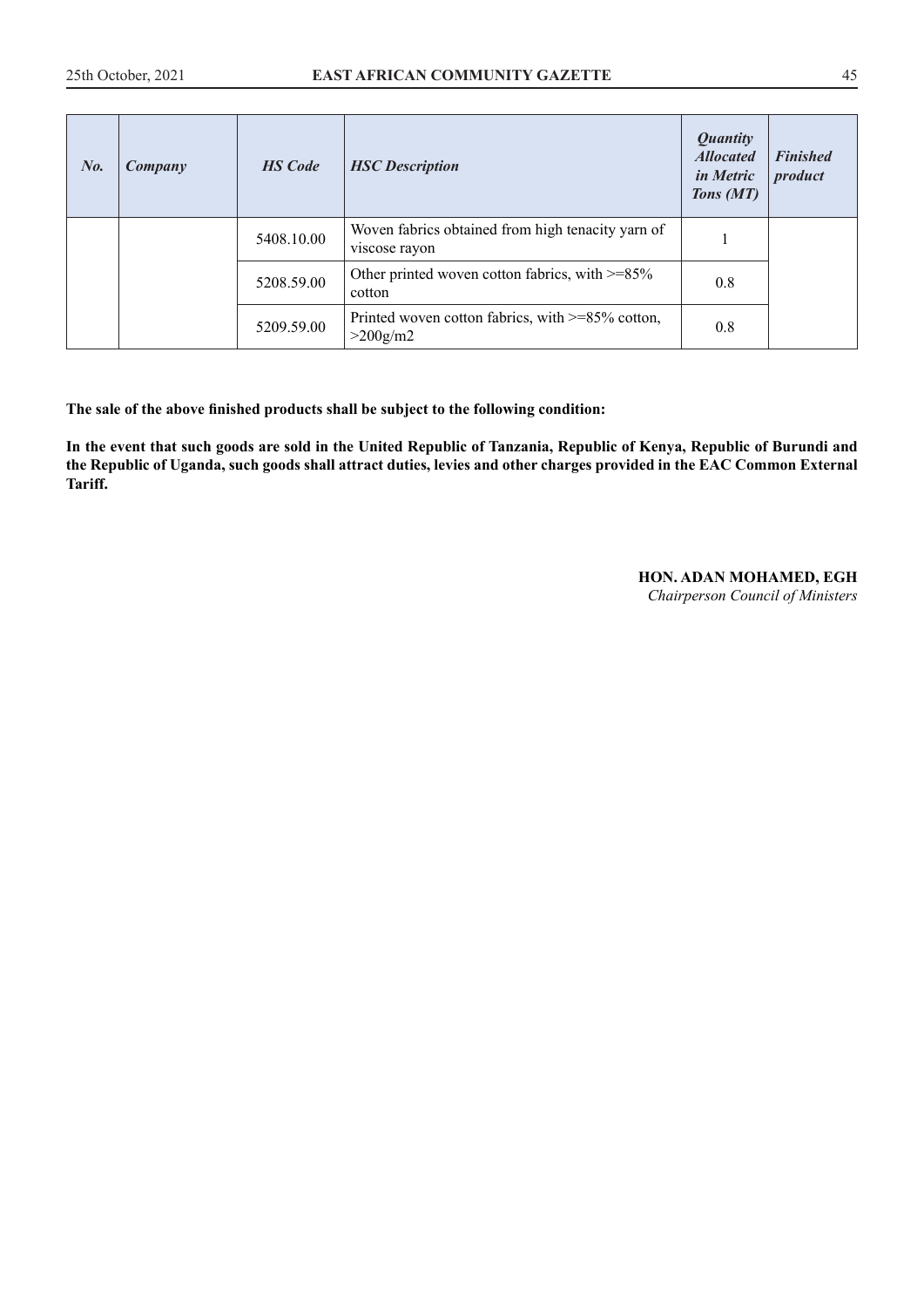Legal Notice No. EAC/298/2021

#### **THE EAST AFRICAN COMMUNITY CUSTOMS MANAGEMENT ACT 2004**

#### **LEGAL NOTICE**

IN EXERCISE of the powers conferred upon the Council of Ministers by section 140 of the East African Community Customs Management Act 2004, the Council of Ministers has approved the following Manufacturers to import specified quantities of Raw Materials for manufacture of Packaging Materials under the Duty Remission Scheme.

#### **APPROVED RWANDA MANUFACTURERS AND QUANTITIES OF RAW MATERIALS FOR MANUFACTURE OF PACKAGING MATERIALS TO BE IMPORTED AT A DUTY RATE OF 0% UP TO 30TH JUNE, 2022**

| $N_{0}$ .      | Company                                              | <b>HS</b> Code | <b>HSC</b> Description                                                | <b>Quantity</b><br><b>Allocated in</b><br><b>Metric Tons</b><br>(MT) | <b>Finished</b><br>product            |
|----------------|------------------------------------------------------|----------------|-----------------------------------------------------------------------|----------------------------------------------------------------------|---------------------------------------|
| 1              | <b>SULFO INDUSTRIES</b><br><b>LTD</b>                | 4804.19.90     | Other kraft liner, uncoated, in rolls or<br>sheets                    | 120                                                                  |                                       |
|                |                                                      | 4804.39.00     | Kraft paper (excl. unbleached), weighing<br>$<$ 150g/m2               | 100                                                                  |                                       |
|                |                                                      | 4805.11.00     | Semi-Chemical fluting paper                                           | 150                                                                  | Packaging<br>material for<br>products |
|                |                                                      | 4805.24.00     | Test liner (recycled liner board) weighing<br>150 $g/m$ or less       | 100                                                                  |                                       |
|                |                                                      | 4805.25.00     | Test liner weighing more than $150$ g/m <sup>2</sup>                  | 100                                                                  |                                       |
| $\overline{2}$ | <b>BAKHRESA GRAIN</b><br>MILLING                     | 5204.20.00     | Cotton sewing thread, put up for retail sale                          | 10                                                                   | <b>Bags</b>                           |
| 3              | <b>SHAYONA</b><br><b>INTERNATIONAL</b><br><b>LTD</b> | 3506.10.00     | Products suitable for use As Glues or<br>adhesives, put up for retail | 10                                                                   | Paper bags                            |

**The sale of the above finished products shall be subject to the following condition:**

**In the event that such goods are sold in the United Republic of Tanzania, Republic of Kenya, Republic of Burundi and the Republic of Uganda, such goods shall attract duties, levies and other charges provided in the EAC Common External Tariff.**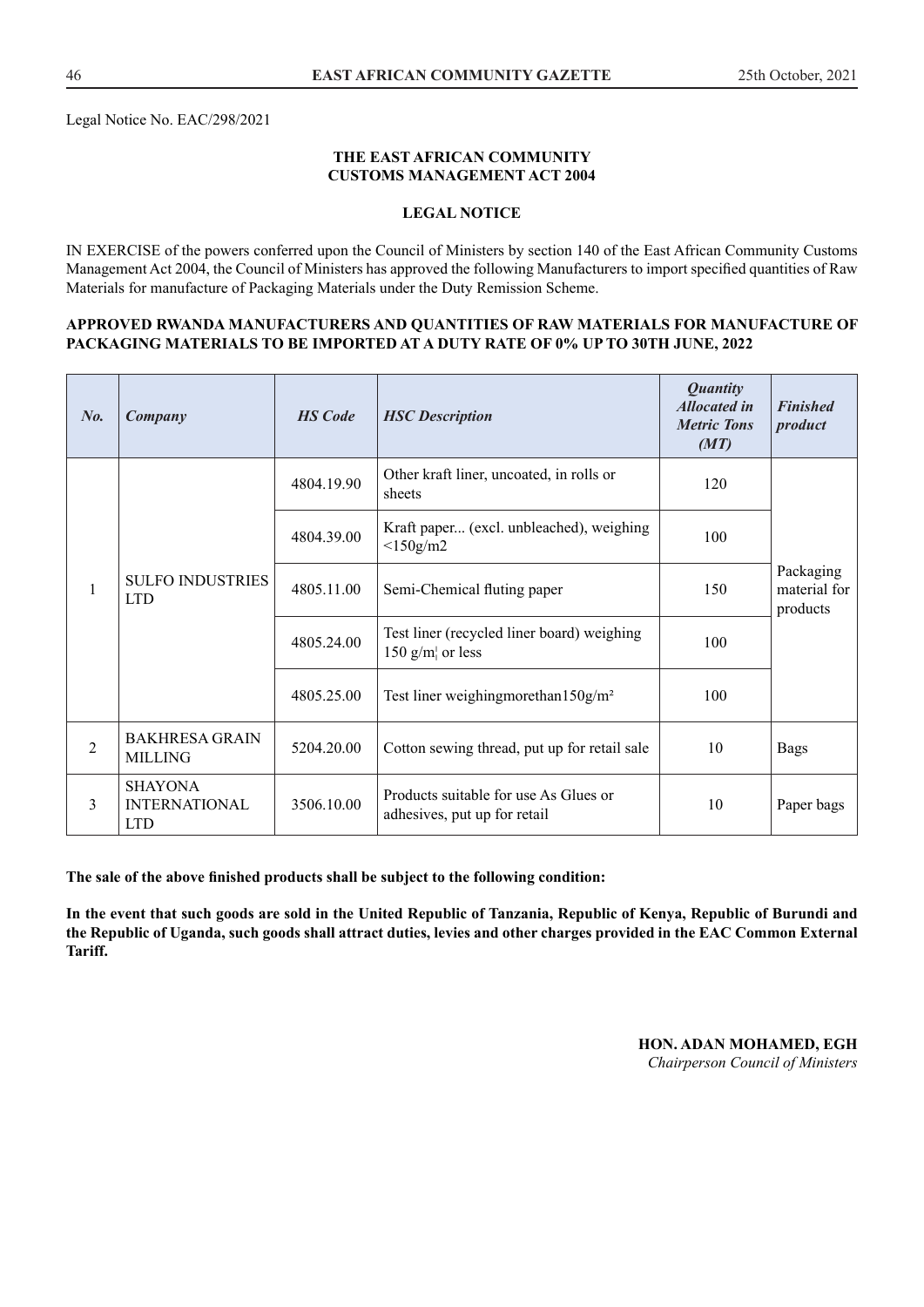Legal Notice No. EAC/299/2021

#### **THE EAST AFRICAN COMMUNITY CUSTOMS MANAGEMENT ACT 2004**

#### **LEGAL NOTICE**

IN EXERCISE of the powers conferred upon the Council of Ministers by section 140 of the East African Community Customs Management Act 2004, the Council of Ministers has approved the following Manufacturers to import specified quantities of Raw Materials for manufacture of items for use in the Construction Industry under the Duty Remission Scheme.

#### **APPROVED RWANDA MANUFACTURERS AND QUANTITIES OF RAW MATERIALS FOR MANUFACTURE OF ITEMS FOR USE IN THE CONSTRUCTION INDUSTRY TO BE IMPORTED AT A DUTY RATE OF 0% UP TO 30TH JUNE, 2022**

| No.            | Company                                                    | <b>HS</b> Code | <b>HSC</b> Description                                                      | <b>Quantity</b><br><b>Allocated</b> in<br><b>Metric Tons</b><br>(MT) | <b>Finished</b><br>product |
|----------------|------------------------------------------------------------|----------------|-----------------------------------------------------------------------------|----------------------------------------------------------------------|----------------------------|
|                |                                                            | 7210.49.00     | Flat-rolled iron/steel, width<br>>600mm, otherwise plated                   | 10,000                                                               |                            |
|                |                                                            | 7210.61.00     | Rolled iron/steel, width>600mm,<br>plated or coated with                    | 10,000                                                               |                            |
|                |                                                            | 7210.70.00     | Rolled iron/steel, width>600mm<br>painted, Vanished or coated               | 10,000                                                               |                            |
| $\mathbf{1}$   | <b>ATLA STEEL LTD</b>                                      | 7217.10.00     | Wire of iron or non-alloy steel not<br>plated or coated, whether or         | 20,000                                                               | Roofing                    |
|                |                                                            | 3919.90.90     | Other Adhesive plates, tape, strip,<br>foil etc of plastics                 | 1.5                                                                  | <b>Sheets</b>              |
|                |                                                            | 3923.50.90     | Other Stoppers, lids, caps and other<br>closures and inserts                | 25                                                                   |                            |
|                |                                                            | 7010.90.00     | Other (Carboys, bottles, flasks, jars,<br>pots, phials and other container) | 1,500                                                                |                            |
|                |                                                            | 8309.10.00     | Crown Corks of base metal                                                   | 25                                                                   |                            |
|                |                                                            | 7210.61.00     | Rolled iron/steel, width>600mm,<br>plated or coated with                    | 360                                                                  |                            |
| $\overline{2}$ | <b>AMUGES NEW</b><br><b>HARDWARE LTD</b>                   | 7210.70.00     | Rolled iron/steel, width>600mm<br>painted, Vanished or coated               | 360                                                                  | Iron Sheets                |
|                |                                                            | 7210.30.00     | Flat-rolled iron/steel, width >600mm<br>electrolytically plated             | 360                                                                  |                            |
| $\overline{3}$ | <b>KIGALI PLASTICS</b>                                     | 3920           | Other plates, sheets, film, foil and<br>strip, of plastics, non-cellular    | 300                                                                  | <b>PVC Ceiling</b>         |
|                | <b>LTD</b>                                                 | 3919.90.90     | Other Adhesive plates, tape, strip,<br>foil etc of plastics                 | 50                                                                   | and pipes                  |
| $\overline{4}$ | <b>KEMSHO</b><br><b>CONCRETE &amp;</b><br><b>SOLUTIONS</b> | 3602.00.00     | Prepared explosives, other than<br>propellant powders.                      | 100                                                                  | Mix concrete               |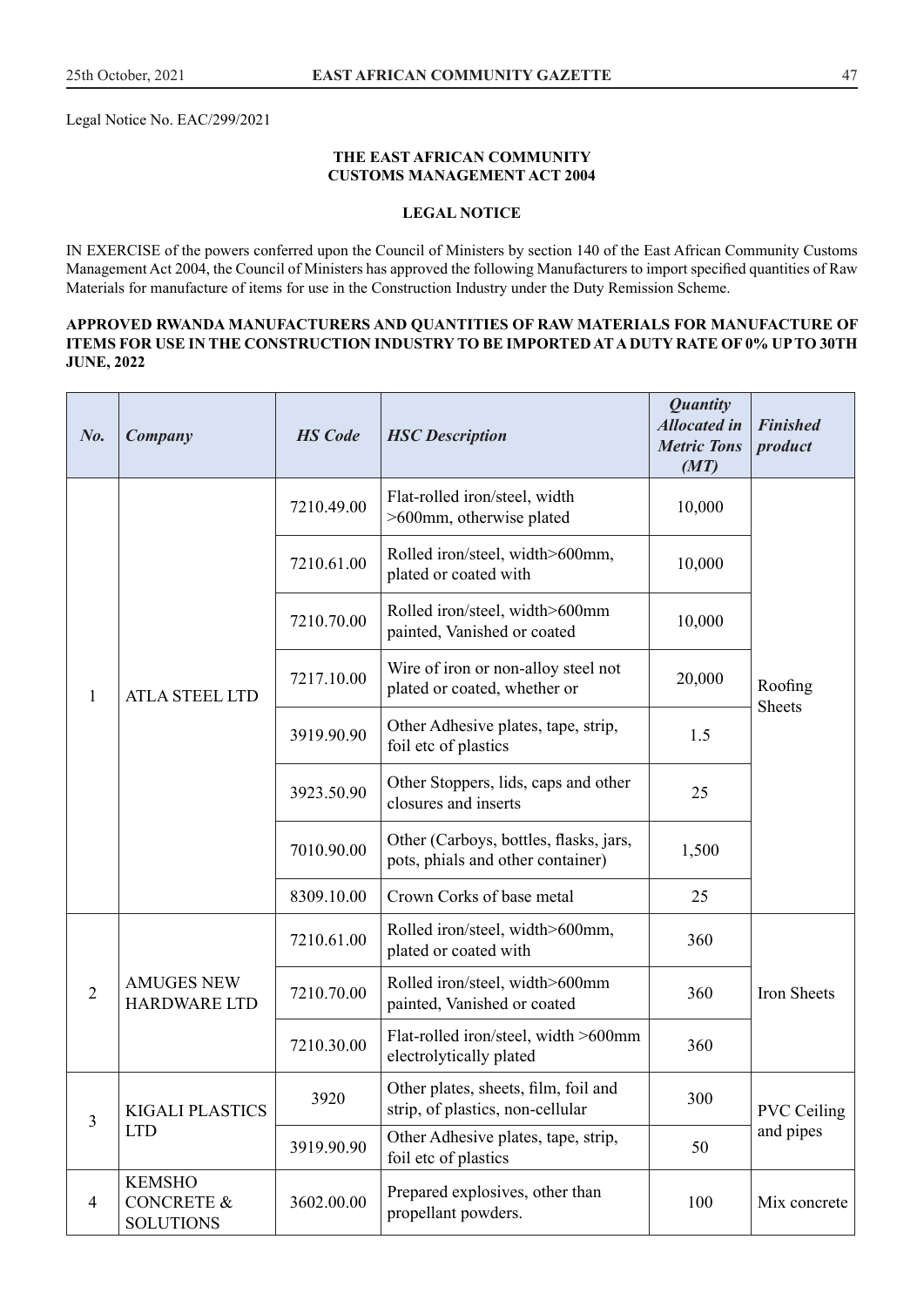| No.            | Company                             | <b>HS</b> Code | <b>HSC</b> Description                                                               | <b>Quantity</b><br><b>Allocated in</b><br><b>Metric Tons</b><br>(MT) | <b>Finished</b><br>product           |
|----------------|-------------------------------------|----------------|--------------------------------------------------------------------------------------|----------------------------------------------------------------------|--------------------------------------|
| 5              | <b>ALUMINIUM</b><br><b>CITY LTD</b> | 4016.99.00     | Other articles of vulcanized rubber                                                  | 0.1                                                                  | <b>Stainless</b><br>steel fittings   |
|                |                                     | 5407.20.00     | Woven fabrics obtained from strip or<br>the like                                     | 0.3                                                                  |                                      |
| 6              | <b>TRIBU LTD</b>                    | 3926.90.90     | Other articles of Plastics                                                           | 0.18                                                                 | Aluminium<br>profile, PVC<br>profile |
|                |                                     | 7604.10.00     | Aluminium bars, rods and profiles of<br>aluminium, not alloyed                       | 50                                                                   |                                      |
| $\overline{7}$ | <b>AMEGERWA LTD</b>                 | 7217.10.00     | Wire of iron or non-alloy steel, not<br>plated or coated, whether or not<br>polished | 600                                                                  | Nails                                |
|                |                                     | 7209.16.00     | Flat/cold-rolled iron/steel, in coils,<br>width $>600$ mm, $>1$ mm                   | 48,000                                                               |                                      |
|                |                                     | 7210.30.00     | Flat-rolled iron/steel, width >600mm<br>electrolytically plated                      | 6,000                                                                |                                      |
|                |                                     | 7210.49.00     | Flat-rolled iron/steel, width<br>>600mm, otherwise plated                            | 2,000                                                                |                                      |
| 8              | <b>KIGALI TOP</b><br><b>STEEL</b>   | 7210.61.00     | Rolled iron/steel, width>600mm,<br>plated or coated with                             | 3,000                                                                | Nails, gutters<br>and iron<br>sheet  |
|                |                                     | 7210.70.00     | Rolled iron/steel, width>600mm<br>painted, Vanished or coated                        | 7,000                                                                |                                      |
|                |                                     | 7217.10.00     | Wire of iron or non-alloy steel not<br>plated or coated, whether or                  | 12,000                                                               |                                      |
|                |                                     | 7217.90.00     | Other wire of iron or non-alloy steel                                                | 15,000                                                               |                                      |

**In the event that such goods are sold in the United Republic of Tanzania, Republic of Kenya, Republic of Burundi and the Republic of Uganda, such goods shall attract duties, levies and other charges provided in the EAC Common External Tariff.**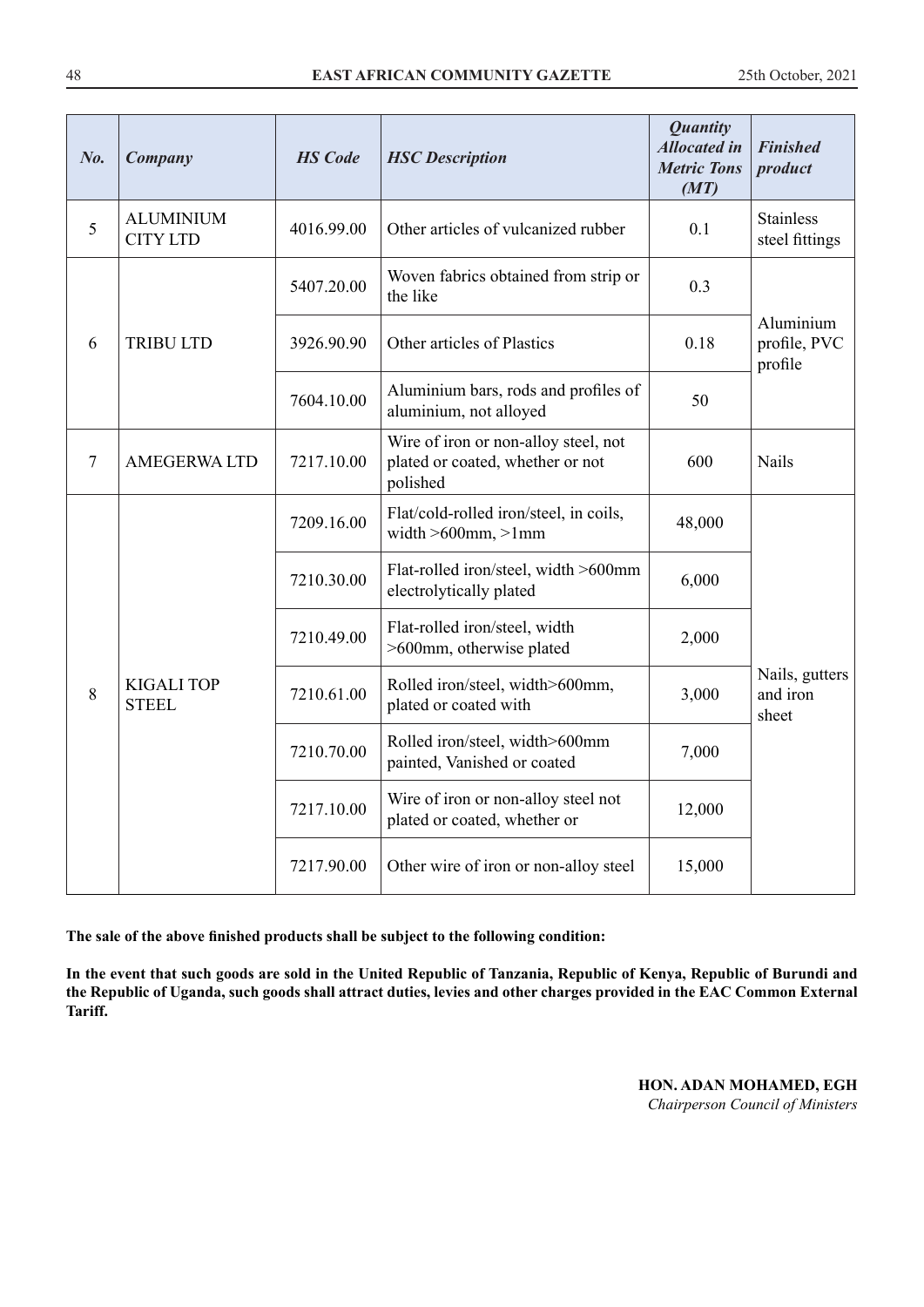Legal Notice No. EAC/300/2021

#### **THE EAST AFRICAN COMMUNITY CUSTOMS MANAGEMENT ACT 2004**

#### **LEGAL NOTICE**

IN EXERCISE of the powers conferred upon the Council of Ministers by section 140 of the East African Community Customs Management Act 2004, the Council of Ministers has approved the following Manufacturers to import specified quantities of Raw Materials for manufacture of Paint under the Duty Remission Scheme.

#### **APPROVED RWANDA MANUFACTURERS AND QUANTITIES OF RAW MATERIALS FOR MANUFACTURE OF PAINT TO BE IMPORTED AT A DUTY RATE OF 0% UP TO 30TH JUNE, 2022**

| No.        | Company                            | <b>HS</b> Code | <b>HSC</b> Description                                                                                                    | <b>Quantity</b><br><b>Allocated</b> in<br><b>Metric Tons</b><br>(MT) | <b>Finished</b><br>product |
|------------|------------------------------------|----------------|---------------------------------------------------------------------------------------------------------------------------|----------------------------------------------------------------------|----------------------------|
|            |                                    | 3906.10.00     | Poly (methyl methacrylate)                                                                                                | 60                                                                   |                            |
|            |                                    | 2517.41.00     | Granules, chippings and powder of Marble,<br>whether or not heat treated                                                  | 400                                                                  |                            |
|            |                                    | 3402.11.00     | Anionic organic surface-Active agents                                                                                     | 200                                                                  |                            |
| 1          | <b>AMEKI COLOR</b>                 | 3402.90.00     | Other washing preparations                                                                                                | 50                                                                   | Paint                      |
|            |                                    | 3923.30.00     | Carboys, bottles, flasks and similar articles                                                                             | 150                                                                  |                            |
|            |                                    | 7019.19.00     | Other (yarn of glass fibres; chopped strands<br>glass fibres)                                                             | 120                                                                  |                            |
|            |                                    | 7408.19.00     | Refined copper less than 6mm                                                                                              | 10                                                                   |                            |
|            |                                    | 3907.50.00     | Alkyd resins in primary forms                                                                                             | 180                                                                  |                            |
|            |                                    | 3905.91.00     | Copolymers                                                                                                                | 60                                                                   |                            |
|            |                                    | 3905.30.00     | Poly (Vinyl alcohol), whether or not<br>containing unhydrolysed acetate                                                   | 45                                                                   |                            |
|            |                                    | 3905.29.00     | Other Vinyl acetate copolymers                                                                                            | 36                                                                   |                            |
|            |                                    | 3905.12.00     | Poly (Vinyl acetate) in aqueous dispersion                                                                                | 200                                                                  |                            |
| $\sqrt{2}$ | <b>BETTER PAINTS</b><br><b>LTD</b> | 3815.90.00     | Other reaction initiators, accelerators and<br>catalytic preparations                                                     | 50                                                                   | Paint                      |
|            |                                    | 3208.20.00     | Paints based on acrylic or vinyl polymers                                                                                 | 100                                                                  |                            |
|            |                                    | 3209.90.00     | Other paints based on synthetic polymers<br>or chemically modified natural dispersed or<br>dissolved in an aqueous medium | 70                                                                   |                            |
|            |                                    | 2707.20.00     | Toluol (toluene)                                                                                                          | 20                                                                   |                            |
|            |                                    | 3923.30.00     | Carboys, bottles, flasks and similar articles                                                                             | 10                                                                   |                            |
|            |                                    | 2517.41.00     | granules, chippings and powder of Marble,<br>whether or not heat treated                                                  | 70                                                                   |                            |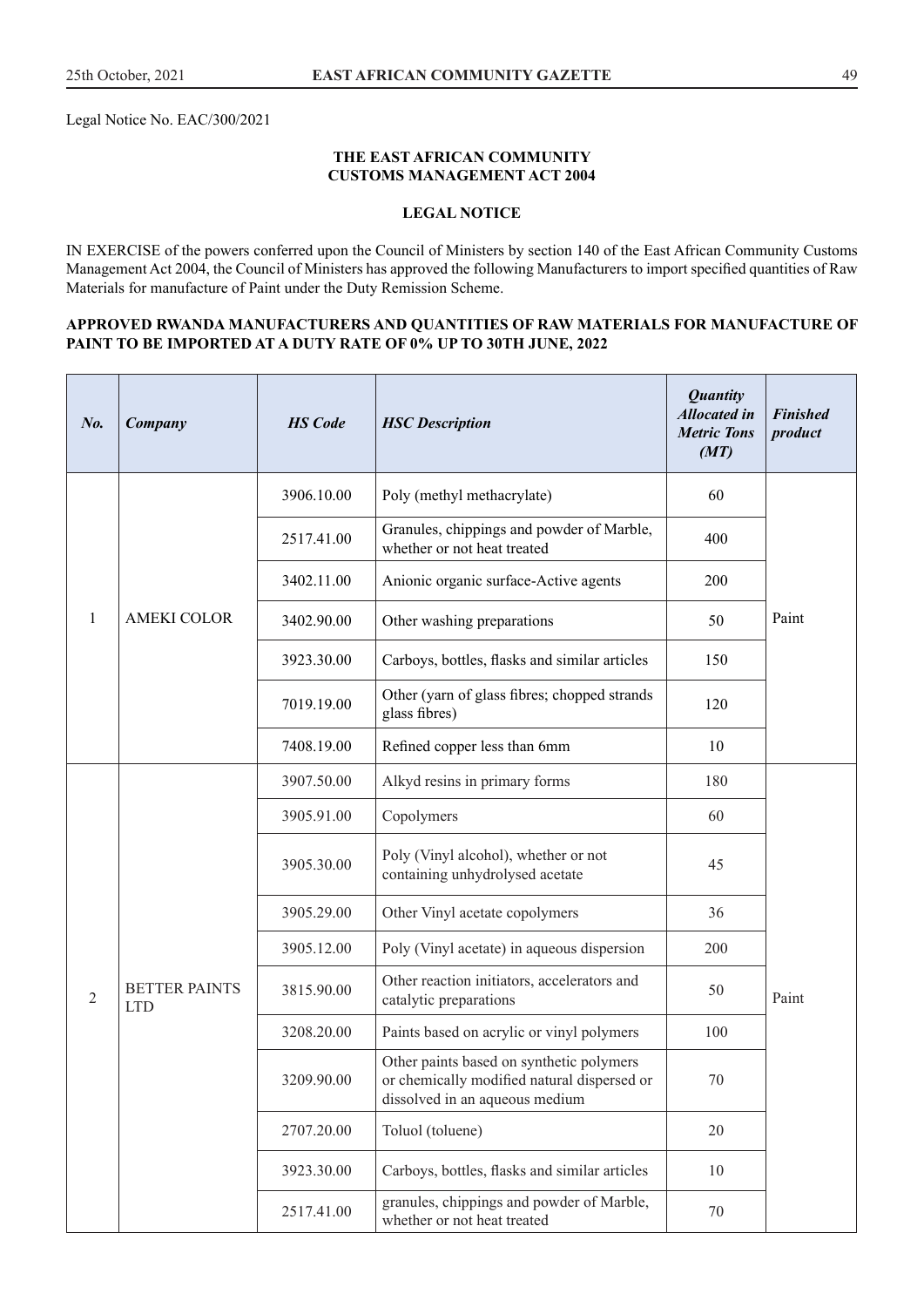| $N_{0}$ | Company | <b>HS</b> Code | <b>HSC</b> Description                                                   | <b>Quantity</b><br><b>Allocated in</b><br><b>Metric Tons</b><br>(MT) | <b>Finished</b><br>product |
|---------|---------|----------------|--------------------------------------------------------------------------|----------------------------------------------------------------------|----------------------------|
|         |         | 3212.90.90     | Other pigments                                                           | 150                                                                  |                            |
|         |         | 3811.90.00     | Other additives                                                          | 32                                                                   |                            |
|         |         | 3402.90.00     | Other (Organic surface-active agents (other<br>than soap)                | 10                                                                   |                            |
|         |         | 3402.11.00     | Anionic organic surface-Active agents                                    | 7                                                                    |                            |
|         |         | 2517.41.00     | Granules, chippings and powder of Marble,<br>whether or not heat treated | 220                                                                  |                            |
|         |         | 3906.90.00     | Other acrylic polymers in primary forms                                  | 5                                                                    |                            |

**In the event that such goods are sold in the United Republic of Tanzania, Republic of Kenya, Republic of Burundi and the Republic of Uganda, such goods shall attract duties, levies and other charges provided in the EAC Common External Tariff.**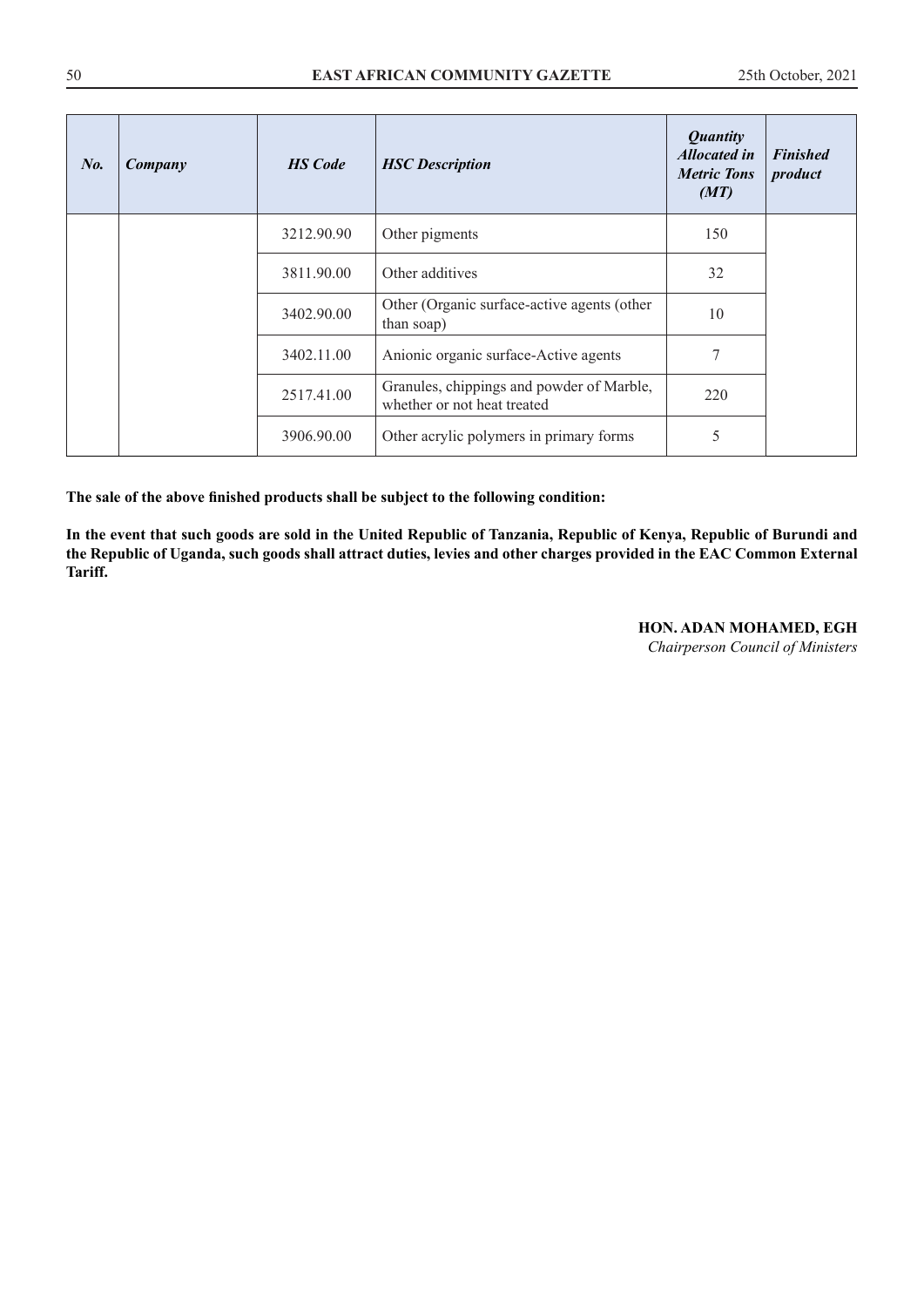Legal Notice No. EAC/301/2021

## **THE EAST AFRICAN COMMUNITY CUSTOMS MANAGEMENT ACT 2004**

## **LEGAL NOTICE**

IN EXERCISE of the powers conferred upon the Council of Ministers by section 140 of the East African Community Customs Management Act 2004, the Council of Ministers has approved the following Manufacturers to import specified quantities of Raw Materials for manufacture of Furniture under the Duty Remission Scheme.

## **APPROVED RWANDA MANUFACTURERS AND QUANTITIES OF RAW MATERIALS FOR MANUFACTURE OF FURNITURE TO BE IMPORTED AT A DUTY RATE OF 0% UP TO 30TH JUNE, 2022**

| No.            | Company                            | <b>HS</b> Code | <b>HSC</b> Description                                                   | <b>Quantity</b><br><b>Allocated in</b><br><b>Metric Tons</b><br>(MT) | <b>Finished</b><br>product |
|----------------|------------------------------------|----------------|--------------------------------------------------------------------------|----------------------------------------------------------------------|----------------------------|
|                |                                    | 3920           | Other plates, sheets, film, foil and strip, of<br>plastics, non-cellular | 20                                                                   |                            |
|                |                                    | 8302.10.00     | Hinges                                                                   | 10                                                                   |                            |
| 1              | MJ WOOD LTD                        | 8302.42.00     | Other, suitable for furniture                                            | 105                                                                  | Furniture                  |
|                |                                    | 3926.90.90     | Other articles of plastics and articles of other<br>materials            | 120                                                                  |                            |
|                |                                    | 7318.15.00     | Other screws and bolts, whether or not with<br>their nuts or washers     | 100                                                                  |                            |
|                |                                    | 3506.10.00     | Products suitable for use As Glues or adhe-<br>sives, put up for retail  | 10                                                                   |                            |
|                |                                    | 4823.90.90     | Other paper (paper wrappers)                                             | 10                                                                   |                            |
|                |                                    | 3921.11.90     | Other plates, sheets, film, foil and strip, of<br>plastics.              | 20                                                                   |                            |
|                |                                    | 4411.12.00     | Medium density fibre board                                               | 10                                                                   |                            |
|                |                                    | 4411.13.00     | Medium density fibre board                                               | 10                                                                   |                            |
| $\overline{c}$ | <b>RHIB INDUSTRY</b><br><b>LTD</b> | 4411.14.00     | Medium density fibre board                                               | 10                                                                   | Furniture                  |
|                |                                    | 4823.20.00     | Filter paper and paperboard                                              | 100                                                                  |                            |
|                |                                    | 4016.99.00     | Other articles of vulcanized rubber                                      | 10                                                                   |                            |
|                |                                    | 8302.10.00     | Hinges                                                                   | $10\,$                                                               |                            |
|                |                                    | 8301.30.00     | Lock sets                                                                | 20                                                                   |                            |
|                |                                    | 8302.42.00     | Other, suitable for furniture                                            | $10\,$                                                               |                            |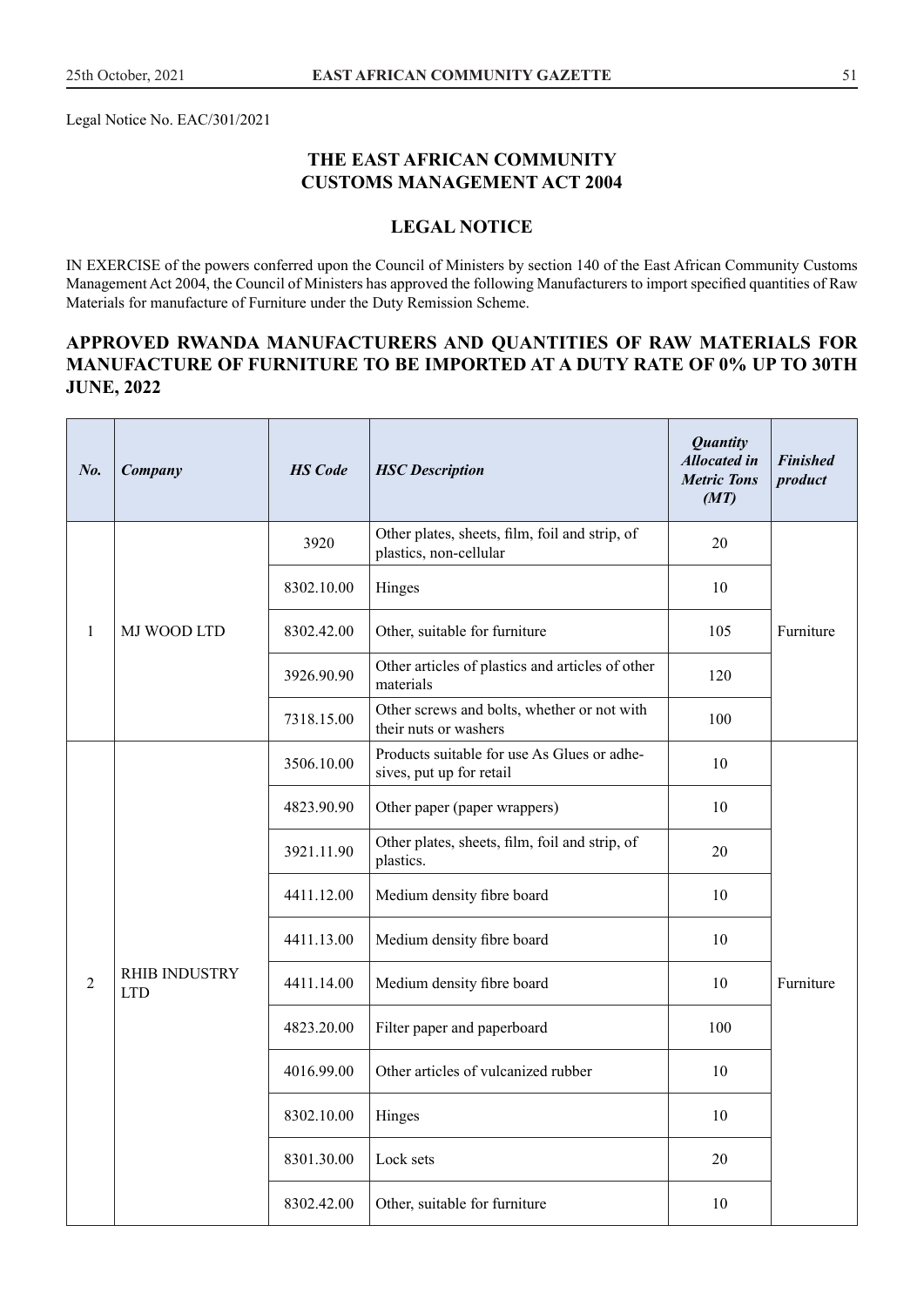| No. | Company           | <b>HS</b> Code | <b>HSC</b> Description                                                          | <b>Quantity</b><br><b>Allocated in</b><br><b>Metric Tons</b><br>(MT) | <b>Finished</b><br>product |
|-----|-------------------|----------------|---------------------------------------------------------------------------------|----------------------------------------------------------------------|----------------------------|
|     |                   | 7326.90.90     | Other articles of iron or steel                                                 | 10                                                                   |                            |
|     |                   | 7318.15.00     | Other screws and bolts, whether or not with<br>their nuts or washers            | 10                                                                   |                            |
|     |                   | 7606.11.00     | Rectangular (incl. square) plates of alumini-<br>um, not alloyed > 0.2mm        | 100                                                                  |                            |
|     |                   | 4809.20.00     | Self-copy paper                                                                 | 10                                                                   |                            |
|     |                   | 4412.33.00     | Plywood                                                                         | 10 M3                                                                |                            |
|     |                   | 4411.14.00     | Medium density fibre board                                                      | 871.983                                                              |                            |
|     |                   | 8302.42.00     | Tapered gas lift, gas cylinder, lift tube                                       | 1.5                                                                  |                            |
|     |                   | 7318.19.00     | Other Threaded articles of iron or steel                                        | 0.8                                                                  |                            |
|     |                   | 8302.10.00     | Hinges                                                                          | $\overline{4}$                                                       |                            |
|     |                   | 7606.12.00     | Rectangular (incl. square) plates of alumini-<br>um alloys >0.2mm               | 4.5                                                                  |                            |
|     |                   | 5407.53.00     | Other coloured woven fabrics of synthetic<br>yarn >=85% textured polyester      | $\mathbf{1}$                                                         |                            |
|     |                   | 3506.10.00     | Products suitable for use As Glues or adhe-<br>sives, put up for retail         | $\mathbf{1}$                                                         |                            |
| 3   | <b>QUILAN LTD</b> | 5602.90.00     | Non-woven                                                                       | $\overline{4}$                                                       | Furniture<br>and Mat-      |
|     |                   | 7217.90.00     | Other wire of iron or non-alloy steel                                           | $\overline{4}$                                                       | tresses                    |
|     |                   | 5806.20.00     | Woven fabrics                                                                   | 4                                                                    |                            |
|     |                   | 3919.90.90     | Other self-adhesive plates of plastic                                           | $\overline{2}$                                                       |                            |
|     |                   | 5401.10.00     | Sewing thread of synthetic filaments, whether<br>or not put up for retail sales | 2.2                                                                  |                            |
|     |                   | 7319.90.00     | Sewing needles, knitting needles, bodkins,<br>crochet hooksof iron/steel)       | 1.5                                                                  |                            |
|     |                   | 9404.90.00     | - articles of bedding, stuffed, etc (excl. mat-<br>tresses, Sleeping bags)      | $\overline{3}$                                                       |                            |
|     |                   | 7326.90.90     | Other articles of iron or steel                                                 | $\mathbf{2}$                                                         |                            |

**In the event that such goods are sold in the United Republic of Tanzania, Republic of Kenya, Republic of Burundi and the Republic of Uganda, such goods shall attract duties, levies and other charges provided in the EAC Common External Tariff.**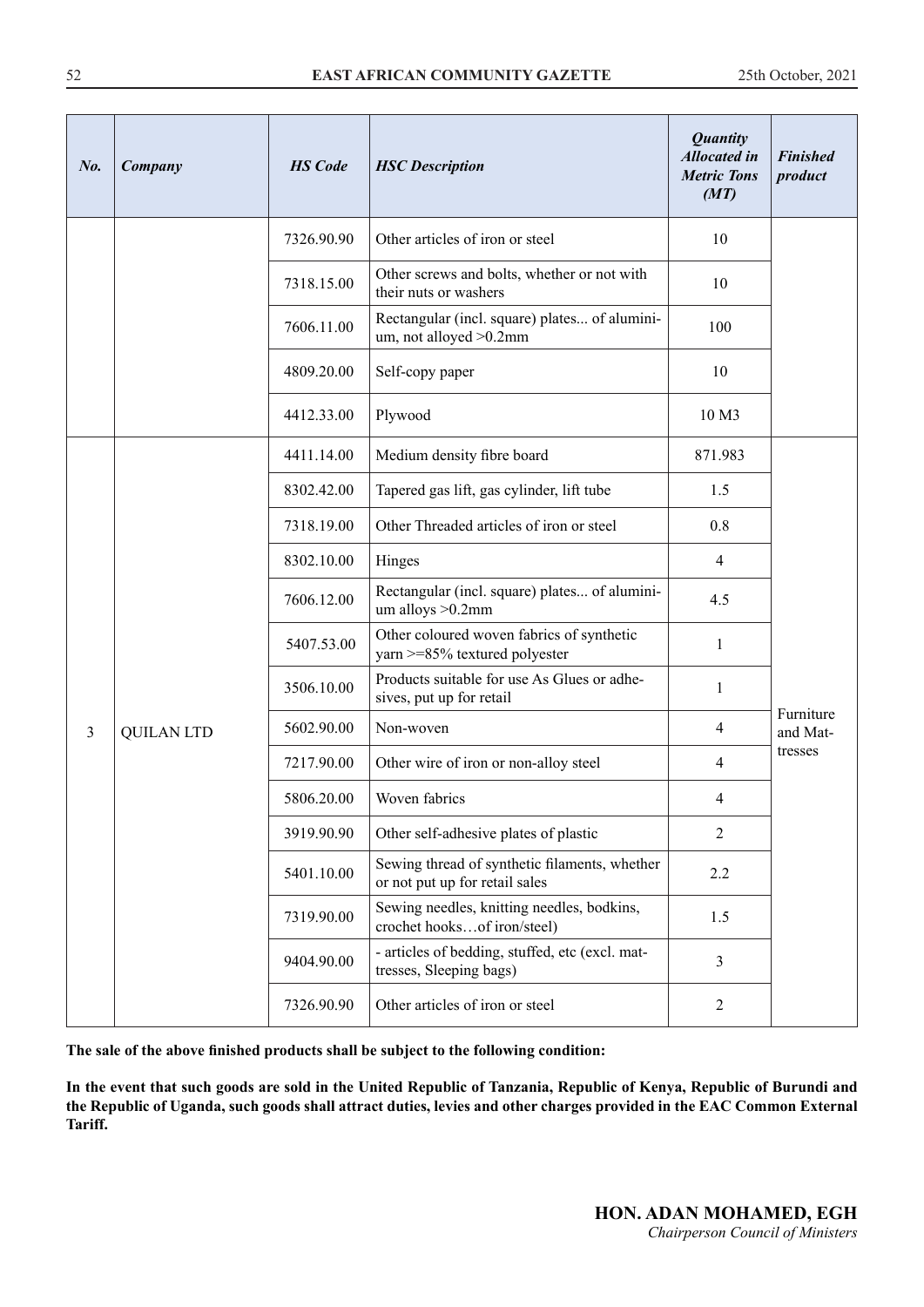Legal Notice No. EAC/302/2021

#### **THE EAST AFRICAN COMMUNITY CUSTOMS MANAGEMENT ACT 2004**

## **LEGAL NOTICE**

IN EXERCISE of the powers conferred upon the Council of Ministers by section 140 of the East African Community Customs Management Act 2004, the Council of Ministers has approved the following Manufacturers to import specified quantities of Raw Materials for manufacture of Beverage & Confectionary under the Duty Remission Scheme.

#### **APPROVED RWANDA MANUFACTURERS AND QUANTITIES OF RAW MATERIALS FOR MANUFACTURE OF BEVERAGE AND CONFECTIONARY TO BE IMPORTED AT A DUTY RATE OF 0% UP TO 30TH JUNE, 2022**

| $N_{0}$ .      | Company                                                          | <b>HS</b> Code | <b>HSC</b> Description                                                                 | <b>Quantity</b><br><b>Allocated in</b><br><b>Metric Tons</b><br>(MT) | <b>Finished</b><br>product |
|----------------|------------------------------------------------------------------|----------------|----------------------------------------------------------------------------------------|----------------------------------------------------------------------|----------------------------|
|                |                                                                  | 3215.11.00     | Black printing ink, whether or not<br>concentrated or solid                            | 40                                                                   |                            |
|                |                                                                  | 3919.90.90     | Other Adhesive plates, tape, strip, foil etc<br>of plastics                            | 25.5                                                                 |                            |
|                |                                                                  | 3923.30.00     | Carboys, bottles, flasks and similar articles                                          | 600                                                                  |                            |
|                |                                                                  | 3923.90.90     | Other articles for the conveyance or<br>packing of goods, of plastics; a               | 150                                                                  |                            |
| $\mathbf{1}$   | <b>GISAGARA</b><br><b>AGRO BUSINESS</b><br><b>INDUSTRIES LTD</b> | 7010.90.00     | Other (Carboys, bottles, flasks, jars, pots,<br>phials and other container)            | 450                                                                  | Beer, Juice and<br>Liquor  |
|                | (GABI LTD)                                                       | 8309.10.00     | Crown Corks of base metal                                                              | 450                                                                  |                            |
|                |                                                                  | 2106.90.20     | Preparations of a kind used in<br>manufacturing of beverages                           | 26                                                                   |                            |
|                |                                                                  | 3302.10.00     | Mixtures of odoriferous substances and<br>Mixtures of a kind used in the food or drink | 90                                                                   |                            |
|                |                                                                  | 2207.20.00     | ethyl alcohol and other spirits, denatured,<br>of any strength                         | 3,300,000 Ltrs                                                       |                            |
|                |                                                                  | 1901.90.10     | Malt extract                                                                           | 2.7                                                                  |                            |
|                |                                                                  | 2207.20.00     | ethyl alcohol and other spirits, denatured,<br>of any strength                         | 1,000,000 Ltrs                                                       |                            |
|                | <b>ADVENT GROUP</b>                                              | 3215.11.00     | Black printing ink, whether or not<br>concentrated or solid                            | 0.1                                                                  | Whisky,                    |
| $\overline{c}$ | <b>LIMITED</b>                                                   | 3302.10.00     | Mixtures of odoriferous substances and<br>Mixtures of a kind used in the food or drink | 5                                                                    | Rum, Gin,<br>Vodka         |
|                |                                                                  | 3919.90.90     | Other Adhesive plates, tape, strip, foil etc<br>of plastics                            | 1.5                                                                  |                            |
|                |                                                                  | 3923.30.00     | Carboys, bottles, flasks and similar articles                                          | 100                                                                  |                            |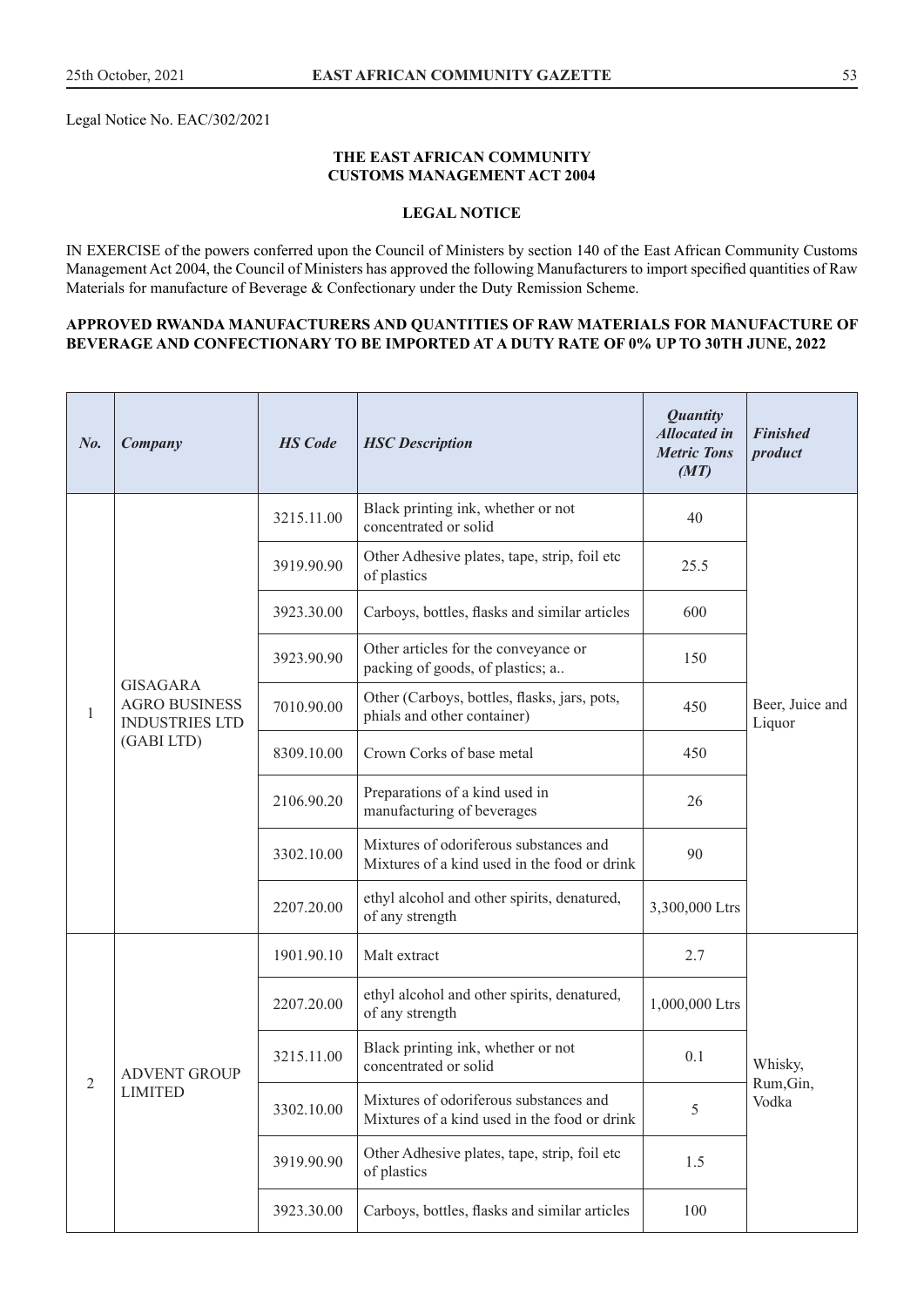| No.            | Company                                 | <b>HS</b> Code | <b>HSC</b> Description                                                                 | <b>Quantity</b><br><b>Allocated in</b><br><b>Metric Tons</b><br>(MT) | <b>Finished</b><br>product |
|----------------|-----------------------------------------|----------------|----------------------------------------------------------------------------------------|----------------------------------------------------------------------|----------------------------|
|                |                                         | 3923.50.90     | Other Stoppers, lids, caps and other<br>closures and inserts                           | 25                                                                   |                            |
|                |                                         | 4811.59.90     | other paper & paper board coated with<br>plastic                                       | 150                                                                  |                            |
|                |                                         | 7010.90.00     | Other (Carboys, bottles, flasks, jars, pots,<br>phials and other container)            | 1,500                                                                |                            |
|                |                                         | 8309.10.00     | Crown Corks of base metal                                                              | 25                                                                   |                            |
|                |                                         | 3215.11.00     | Black printing ink, whether or not<br>concentrated or solid                            | 20                                                                   |                            |
|                |                                         | 3919.90.90     | Other Adhesive plates, tape, strip, foil etc<br>of plastics                            | 32.5                                                                 |                            |
|                |                                         | 3923.30.00     | Carboys, bottles, flasks and similar articles                                          | 40                                                                   |                            |
|                | RUGALI AGRO-                            | 3923.90.90     | Other articles for the conveyance or<br>packing of goods of plastics;                  | 75                                                                   | Beer, Gin and              |
| $\overline{3}$ | <b>PROCESSING</b><br><b>COOPERATIVE</b> | 7010.90.00     | Other (Carboys, bottles, flasks, jars, pots,<br>phials and other container)            | 875                                                                  | Mineral Water              |
|                |                                         | 8309.10.00     | Crown Corks of base metal                                                              | 65                                                                   |                            |
|                |                                         | 3302.10.00     | Mixtures of odoriferous substances and<br>Mixtures of a kind used in the food or drink | 60                                                                   |                            |
|                |                                         | 2207.20.00     | Ethyl alcohol and other spirits, denatured,<br>of any strength                         | 1,650,000 Ltrs                                                       |                            |
|                |                                         | 3923.30.00     | Carboys, bottles, flasks and similar articles                                          | 1,000                                                                |                            |
|                |                                         | 3923.50.90     | Other Stoppers, lids, caps and other<br>closures and inserts                           | 1,000                                                                |                            |
|                |                                         | 7607.19.90     | Other aluminium foil, <0.2mm thick, not<br>backed(excl .unprinted)                     | 200                                                                  |                            |
|                |                                         | 8309.10.00     | Crown Corks of base metal                                                              | 150                                                                  |                            |
|                |                                         | 7010.90.00     | Other (Carboys, bottles, flasks, jars, pots,<br>phials and other container)            | 200                                                                  |                            |
| 4              | <b>AKEZA KIWACU</b><br>No.1             | 2102.10.00     | Active yeasts                                                                          | 20                                                                   | Beer                       |
|                |                                         | 3215.19.00     | Other Printing Ink                                                                     | 150                                                                  |                            |
|                |                                         | 3302.10.00     | Mixtures of odoriferous substances and<br>Mixtures of a kind used in the food or drink | 150                                                                  |                            |
|                |                                         | 7607.11.00     | Aluminium foil, <0.2mm thick, not backed,<br>rolled                                    | 200                                                                  |                            |
|                |                                         | 3920           | Other plates, sheets, film, foil and strip, of<br>plastics, non-cellular               | 300                                                                  |                            |
|                |                                         | 3919.90.90     | Other self-adhesive plates of plastic                                                  | 200                                                                  |                            |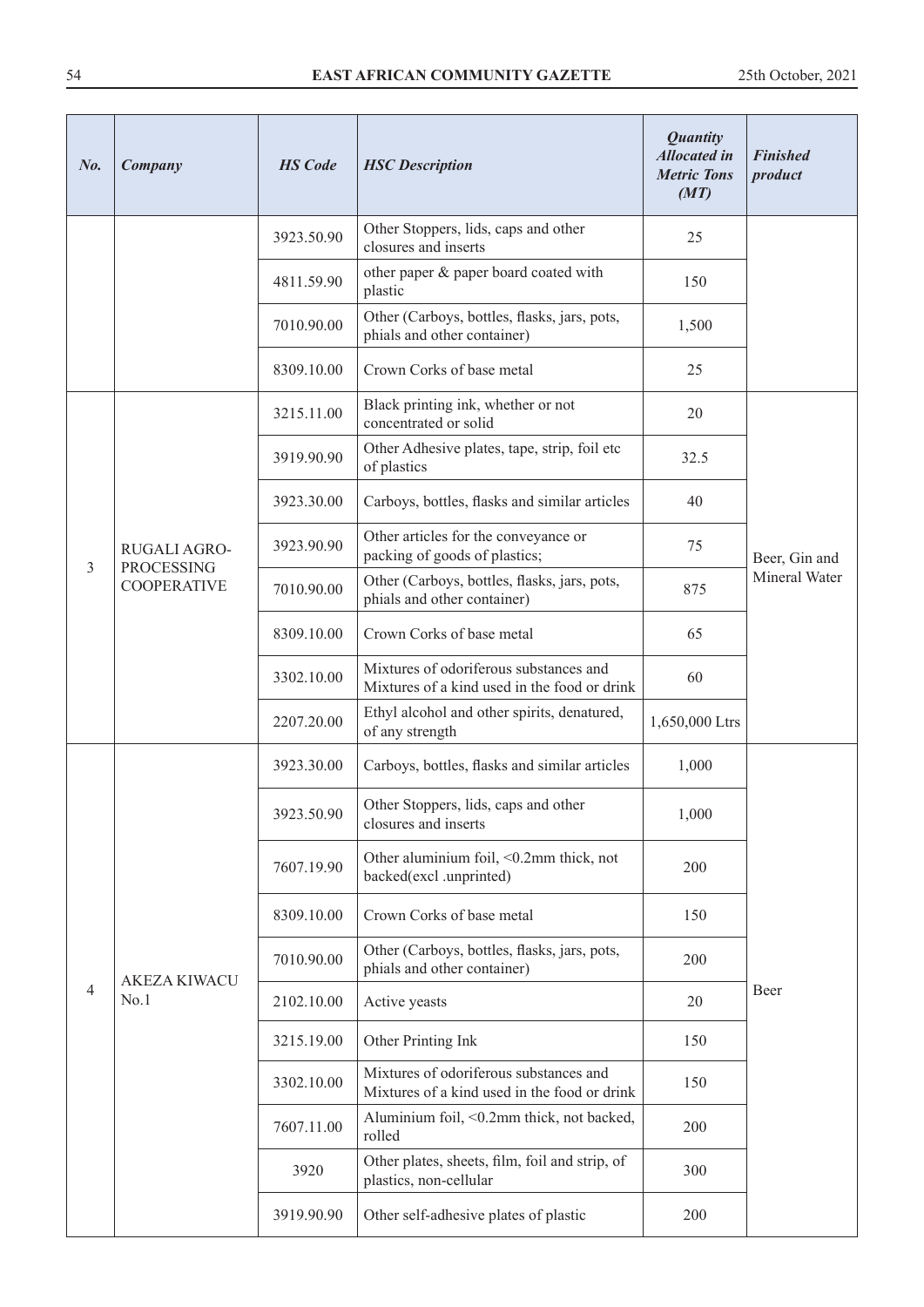| $N_{0}$ .        | Company                                  | <b>HS</b> Code | <b>HSC</b> Description                                                                 | <b>Quantity</b><br><b>Allocated</b> in<br><b>Metric Tons</b><br>(MT) | <b>Finished</b><br>product  |
|------------------|------------------------------------------|----------------|----------------------------------------------------------------------------------------|----------------------------------------------------------------------|-----------------------------|
|                  |                                          | 3923.50.90     | Other Stoppers, lids, caps and other<br>closures and inserts                           | 300                                                                  |                             |
|                  |                                          | 2106.90.20     | Preparations of a kind used in<br>manufacturing of beverages                           | 700                                                                  |                             |
|                  |                                          | 2807.00.00     | Sulphuric acid; oleum.                                                                 | 50                                                                   |                             |
|                  |                                          | 3215.11.00     | Black printing ink, whether or not<br>concentrated or solid                            | 20                                                                   |                             |
|                  |                                          | 3919.90.90     | Other Adhesive plates, tape, strip, foil etc<br>of plastics                            | 32.5                                                                 |                             |
|                  |                                          | 3923.30.00     | Carboys, bottles, flasks and similar articles                                          | 40                                                                   |                             |
|                  |                                          | 3923.90.90     | Other articles for the conveyance or<br>packing of goods, of plastics; a               | 75                                                                   |                             |
| 5                | <b>COPROVIBA</b><br><b>GISIZA LTD</b>    | 7010.90.00     | Other (Carboys, bottles, flasks, jars, pots,<br>phials and other container)            | 875                                                                  | Beer and Gin                |
|                  |                                          | 8309.10.00     | Crown Corks of base metal                                                              | 65                                                                   |                             |
|                  |                                          | 2106.90.20     | Preparations of a kind used in<br>manufacturing of beverages                           | 26                                                                   |                             |
|                  |                                          | 3302.10.00     | Mixtures of odoriferous substances and<br>Mixtures of a kind used in the food or drink | 60                                                                   |                             |
|                  |                                          | 2207.20.00     | ethyl alcohol and other spirits, denatured,<br>of any strength                         | 650                                                                  |                             |
|                  | <b>INGUFU GIN LTD</b>                    | 8309.10.00     | Crown Corks of base metal                                                              | 125.192                                                              |                             |
| 6                |                                          | 7607.11.00     | Aluminium foil, <0.2mm thick, not backed,<br>rolled                                    | 3.5                                                                  | Gin, Vodka,<br>Whisky       |
|                  |                                          | 3302.10.00     | Mixtures of odoriferous substances and<br>Mixtures of a kind used in the food or drink | 2.675                                                                |                             |
| $\boldsymbol{7}$ | <b>AGACIRO CKJ</b>                       | 7010.90.00     | Other (Carboys, bottles, flasks, jars, pots,<br>phials and other container)            | 120                                                                  | Banana Wine                 |
|                  | <b>COMPANY LTD</b>                       | 8309.10.00     | Crown Corks of base metal                                                              | 30                                                                   |                             |
|                  |                                          | 4811.59.90     | Other paper and paperboard coated with<br>plastic                                      | 500                                                                  |                             |
| $8\,$            | <b>SKY DROP</b><br><b>INDUSTRIES LTD</b> | 2102.10.00     | Active yeasts                                                                          | 0.2                                                                  | Whisky, Rum,<br>Banana Beer |
|                  |                                          | 3923.50.10     | Stoppers, lids, caps and other closures and<br>inserts                                 | 180                                                                  |                             |
|                  |                                          | 3923.30.00     | Carboys, bottles, flasks and similar articles                                          | 13.5                                                                 |                             |
| $\overline{9}$   | <b>CETRAF LTD</b>                        | 7010.90.00     | Other (Carboys, bottles, flasks, jars, pots,<br>phials and other container)            | 1,500                                                                | Banana beer                 |
|                  |                                          | 8309.10.00     | Crown Corks of base metal                                                              | 154.8                                                                |                             |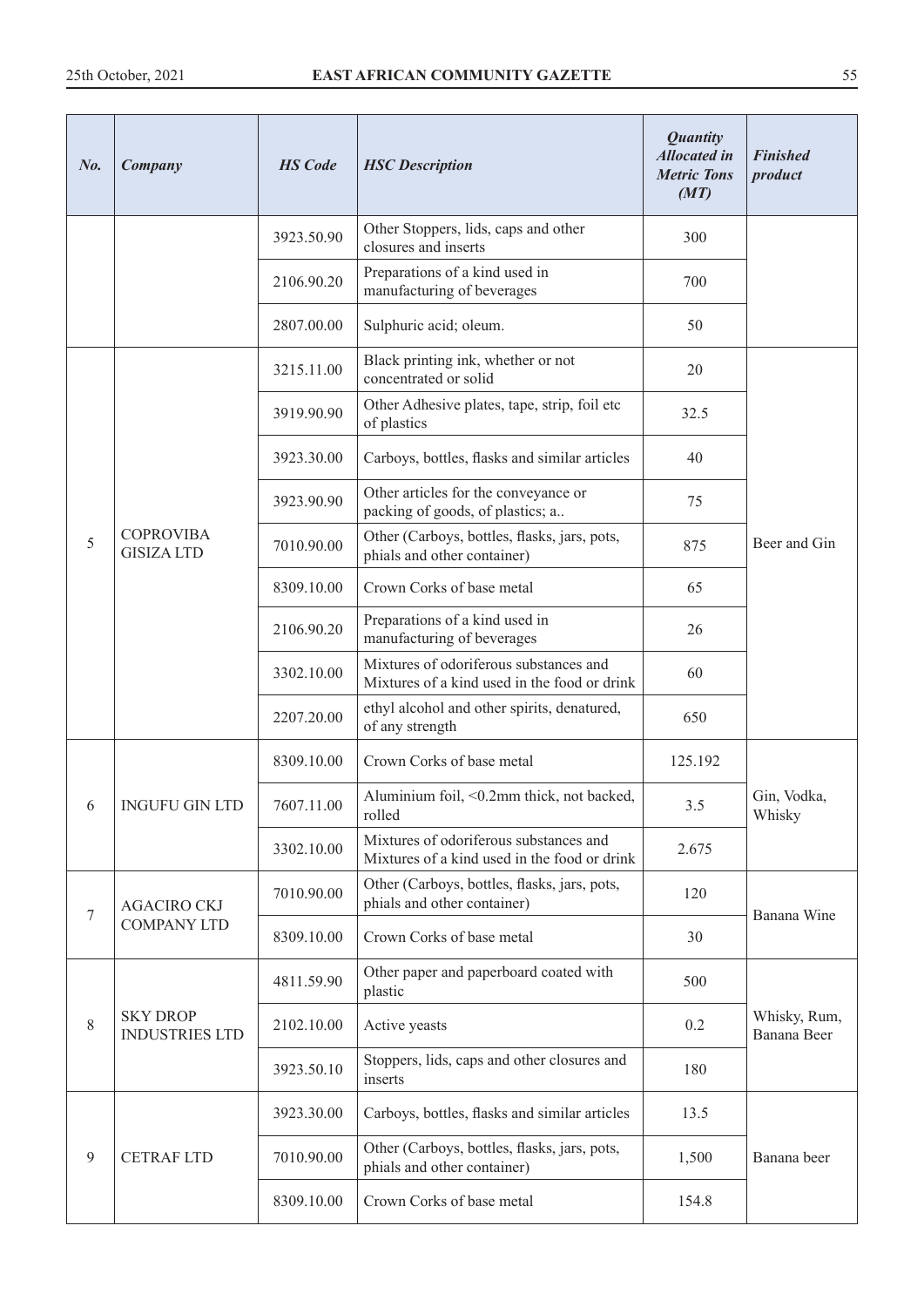| No. | Company                                                               | <b>HS</b> Code | <b>Quantity</b><br><b>Allocated in</b><br><b>HSC</b> Description<br><b>Metric Tons</b><br>(MT) |                | <b>Finished</b><br>product            |                                                                                   |        |  |
|-----|-----------------------------------------------------------------------|----------------|------------------------------------------------------------------------------------------------|----------------|---------------------------------------|-----------------------------------------------------------------------------------|--------|--|
|     |                                                                       | 3302.10.00     | Mixtures of odoriferous substances and<br>Mixtures of a kind used in the food or drink         | 144            |                                       |                                                                                   |        |  |
|     |                                                                       | 1103.13.00     | Groats and meal of Maize (corn)                                                                | 720            |                                       |                                                                                   |        |  |
| 10  | <b>MANOSALWA</b><br><b>FOOD</b>                                       | 3920           | Other plates, sheets, film, foil and strip, of<br>plastics, non-cellular                       | 90             | Corn Snacks                           |                                                                                   |        |  |
|     | <b>INDUSTRIES Ltd</b>                                                 | 3921.90.90     | Other plates of plastic                                                                        | 90             |                                       |                                                                                   |        |  |
|     |                                                                       | 3923.29.00     | Sacks and bags (including cones) of other<br>plastics (polythene bags)                         | 2,000          |                                       |                                                                                   |        |  |
|     |                                                                       | 4804.29.00     | Other sack kraft paper                                                                         | 1,000          |                                       |                                                                                   |        |  |
|     | <b>GREEN HARVEST</b>                                                  | 3923.30.00     | Carboys, bottles, flasks and similar articles                                                  | 5              | Ketchup                               |                                                                                   |        |  |
| 11  | PRODUCTS LTD                                                          | 7607.11.00     | Aluminium foil, <0.2mm thick, not backed,<br>rolled                                            | 5              | Mayonnaise,<br>Garlic paste           |                                                                                   |        |  |
|     | <b>AFRICA</b><br><b>IMPROVED</b><br><b>FOODS RWANDA</b><br><b>LTD</b> |                |                                                                                                |                | 0402.21.00                            | Milk and cream (excl. 04022110) >15% not<br>containing sugar or sweetening matter | 10,000 |  |
|     |                                                                       | 3215.19.00     | other printing ink (excl. Black printing ink)                                                  | 1,000          |                                       |                                                                                   |        |  |
|     |                                                                       | 7607.11.00     | Aluminium foil, <0.2mm thick, not backed,<br>rolled                                            | 8,000          | Comp-                                 |                                                                                   |        |  |
| 12  |                                                                       | 3919.90.90     | Other Adhesive plates, tape, strip, foil etc<br>of plastics                                    | 500            | limentary<br>fortified foods          |                                                                                   |        |  |
|     |                                                                       | 3302.10.00     | Mixtures of odoriferous substances and<br>Mixtures of a kind used in the food or drink         | 1,000          |                                       |                                                                                   |        |  |
|     |                                                                       | 7607.19.90     | Other aluminium foil, <0.2mm thick, not<br>backed(excl .unprinted)                             | 20,000         |                                       |                                                                                   |        |  |
|     |                                                                       | 3302.10.00     | Mixtures of odoriferous substances and<br>Mixtures of a kind used in the food or drink         | 0.1            |                                       |                                                                                   |        |  |
|     |                                                                       | 2106.90.99     | Other food preparations (food colours)                                                         | 0.2            |                                       |                                                                                   |        |  |
|     |                                                                       | 7010.90.00     | Other (Carboys, bottles, flasks, jars, pots,<br>phials and other container)                    | 10.2           |                                       |                                                                                   |        |  |
| 13  | <b>ISHYO FOODS</b><br><b>LTD</b>                                      | 3923.50.90     | Other Stoppers, lids, caps and other<br>closures and inserts                                   | 5.5            | Yoghurt and<br>Jam                    |                                                                                   |        |  |
|     |                                                                       | 3923.30.00     | Carboys, bottles, flasks and similar articles                                                  | 5              |                                       |                                                                                   |        |  |
|     |                                                                       | 3923.90.90     | Other articles for the conveyance or<br>packing of goods, of plastics;                         | 5              |                                       |                                                                                   |        |  |
|     |                                                                       | 7607.20.90     | Other aluminium foil <0.2mm thick,<br>backed                                                   | $\overline{2}$ |                                       |                                                                                   |        |  |
| 14  | ZIRAKAMWA<br><b>MEZA NYANZA</b><br><b>DAIRY LTD</b>                   | 3923.30.00     | Carboys, bottles, flasks and similar articles                                                  | $\overline{4}$ | Dairy Products                        |                                                                                   |        |  |
| 15  | <b>INYANGE</b><br><b>INDUSTRIES LTD</b>                               | 2106.90.20     | Preparations of a kind used in<br>manufacturing of beverages                                   | 500            | Yoghurt, milk<br>and milk<br>products |                                                                                   |        |  |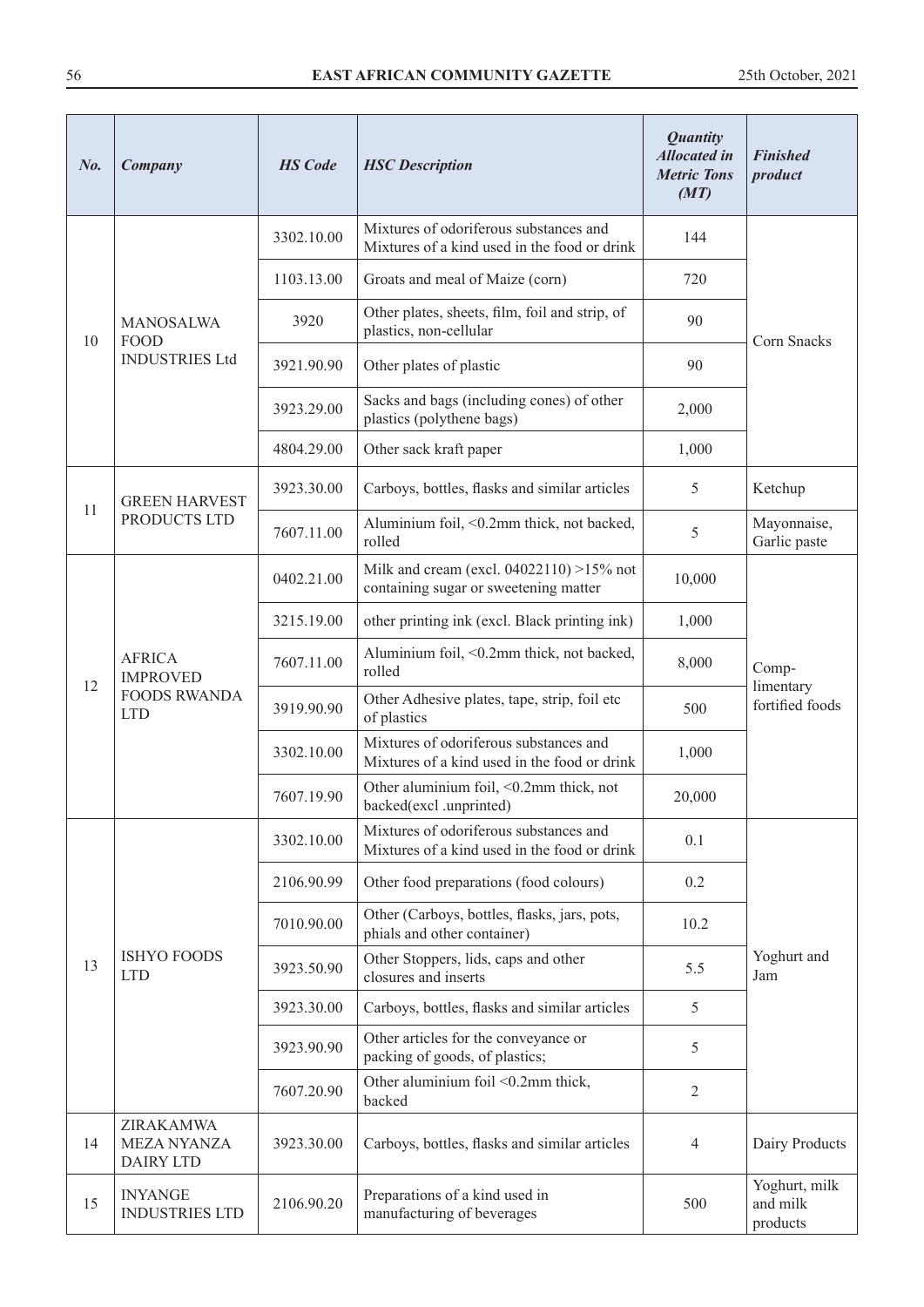| No. | Company                              | <b>HS</b> Code | <b>HSC</b> Description                                                                 | <b>Quantity</b><br><b>Allocated in</b><br><b>Metric Tons</b><br>(MT) | <b>Finished</b><br>product   |
|-----|--------------------------------------|----------------|----------------------------------------------------------------------------------------|----------------------------------------------------------------------|------------------------------|
|     |                                      | 3302.10.00     | Mixtures of odoriferous substances and<br>Mixtures of a kind used in the food or drink | 500                                                                  |                              |
|     |                                      | 3919.90.90     | other adhesive plates, tape, strip, foil etc of<br>plastics                            | 20                                                                   |                              |
|     |                                      | 3923.90.90     | Other articles for the conveyance or<br>packing of goods, of plastics; a               | 260                                                                  |                              |
|     | <b>INYANGE</b>                       | 3926.90.90     | Other articles of plastics and articles of<br>other materials                          | 100                                                                  | Powder milk                  |
| 16  | <b>MILK POWDER</b><br><b>LIMITED</b> | 4811.59.90     | Other paper and paperboard coated with<br>plastic                                      | 40                                                                   |                              |
|     |                                      | 7607.11.00     | Aluminium foil, <0.2mm thick, not backed,<br>rolled                                    | 45                                                                   |                              |
|     |                                      | 7607.20.90     | Other aluminium foil <0.2mm thick,<br>backed                                           | 100                                                                  |                              |
| 17  | <b>AFRIBON LTD</b>                   | 3302.10.00     | Mixtures of odoriferous substances and<br>Mixtures of a kind used in the food or drink | 10                                                                   | Confectio-<br>neries, syrup, |
|     |                                      | 0402.21.00     | Milk and cream (excl. $04022110$ ) >15% not<br>containing sugar or sweetening matter   | 100                                                                  |                              |
|     |                                      | 0405.10.00     | <b>Butter</b>                                                                          | 65                                                                   |                              |
|     |                                      | 1101.00.00     | High fibre rye & brown wheat flour                                                     | 100                                                                  |                              |
|     |                                      | 1103.13.00     | Groats and meal of Maize (corn)                                                        | 8                                                                    |                              |
|     |                                      | 1108.12.00     | Maize (corn) starch                                                                    | 35                                                                   |                              |
|     |                                      | 1516.20.00     | Vegetable fats and oils and their fractions                                            | 200                                                                  |                              |
|     |                                      | 1517.10.00     | Margarine, excluding liquid Margarine, put<br>up for retail sale                       | 120                                                                  |                              |
|     |                                      | 1702.90.00     | other lactose and lactose syrup, including<br>invert sugar                             | 18                                                                   | Bakery &                     |
| 18  | <b>BOURBON</b><br><b>COFFEE LTD</b>  | 1806.20.00     | Other preparations in blocks, slabs or bars<br>weighing more than 2                    | 200                                                                  | Pastry, coffee<br>making     |
|     |                                      | 2102.10.00     | Active yeasts                                                                          | 10                                                                   |                              |
|     |                                      | 2102.20.00     | Inactive yeasts; other single-cell micro-<br>organisms, dead                           | 10                                                                   |                              |
|     |                                      | 2106.90.20     | Preparations of a kind used in<br>manufacturing of beverages                           | 15                                                                   |                              |
|     |                                      | 2106.90.99     | Other food preparations nes (food colours)                                             | 250                                                                  |                              |
|     |                                      | 3215.19.00     | other printing ink (excl. Black printing ink)                                          | $\overline{2}$                                                       |                              |
|     |                                      | 3302.10.00     | Mixtures of odoriferous substances and<br>Mixtures of a kind used in the food or drink | 15                                                                   |                              |
|     |                                      | 3919.90.90     | Other self-adhesive plates of plastic                                                  | 12                                                                   |                              |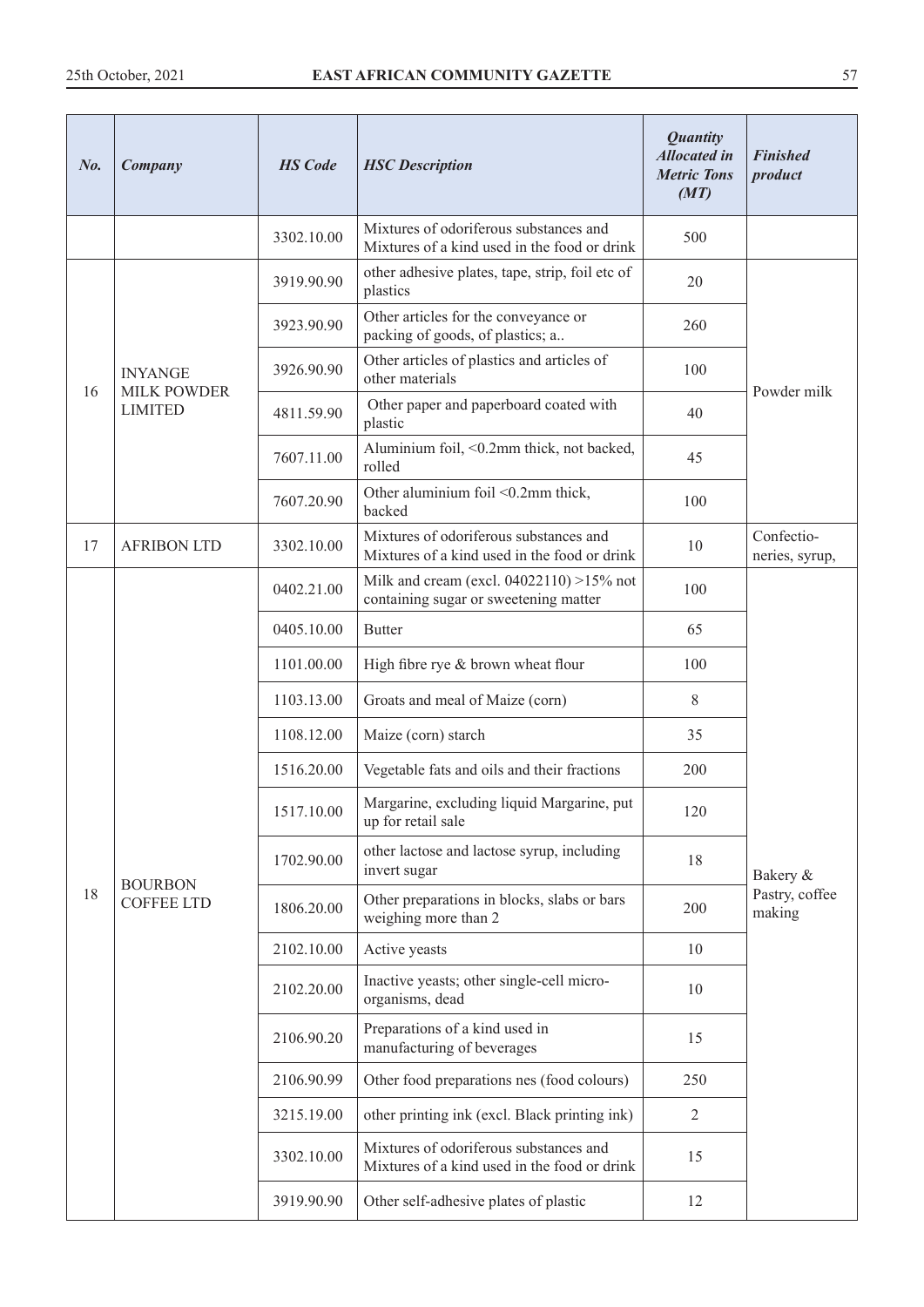| No. | Company | <b>HS</b> Code | <b>HSC</b> Description                                                      | <b>Quantity</b><br><b>Allocated in</b><br><b>Metric Tons</b><br>(MT) | <b>Finished</b><br>product |
|-----|---------|----------------|-----------------------------------------------------------------------------|----------------------------------------------------------------------|----------------------------|
|     |         | 3920           | Other plates, sheets, film, foil and strip, of<br>plastics, non-cellular    | 40                                                                   |                            |
|     |         | 3923.29.00     | Sacks and bags (including cones) of other<br>plastics (polythene bags)      | 40                                                                   |                            |
|     |         | 4804.39.00     | Kraft paper (excl. unbleached), weighing<br>$<$ 150g/m2                     | 50                                                                   |                            |
|     |         | 4806.20.00     | Greaseproof papers                                                          | 40                                                                   |                            |
|     |         | 4810.13.00     | Paper and paperboard à., in rolls                                           | 40                                                                   |                            |
|     |         | 4823.90.90     | Other paper (paper wrappers)                                                | 85                                                                   |                            |
|     |         | 4911.99.90     | Other printed matter                                                        | $\overline{4}$                                                       |                            |
|     |         | 6305.33.00     | Sacks and bags, for packing goods, of<br>Polyethylene/Polypropylene         | 60                                                                   |                            |
|     |         | 7010.90.00     | Other (Carboys, bottles, flasks, jars, pots,<br>phials and other container) | 25                                                                   |                            |
|     |         | 7607.11.00     | Aluminium foil, <0.2mm thick, not backed,<br>rolled                         | 20                                                                   |                            |
|     |         | 7607.20.90     | Other aluminium foil <0.2mm thick,<br>backed                                | $\mathbf{1}$                                                         |                            |
|     |         | 8309.10.00     | Crown Corks of base metal                                                   | 5                                                                    |                            |

**In the event that such goods are sold in the United Republic of Tanzania, Republic of Kenya, Republic of Burundi and the Republic of Uganda, such goods shall attract duties, levies and other charges provided in the EAC Common External Tariff.**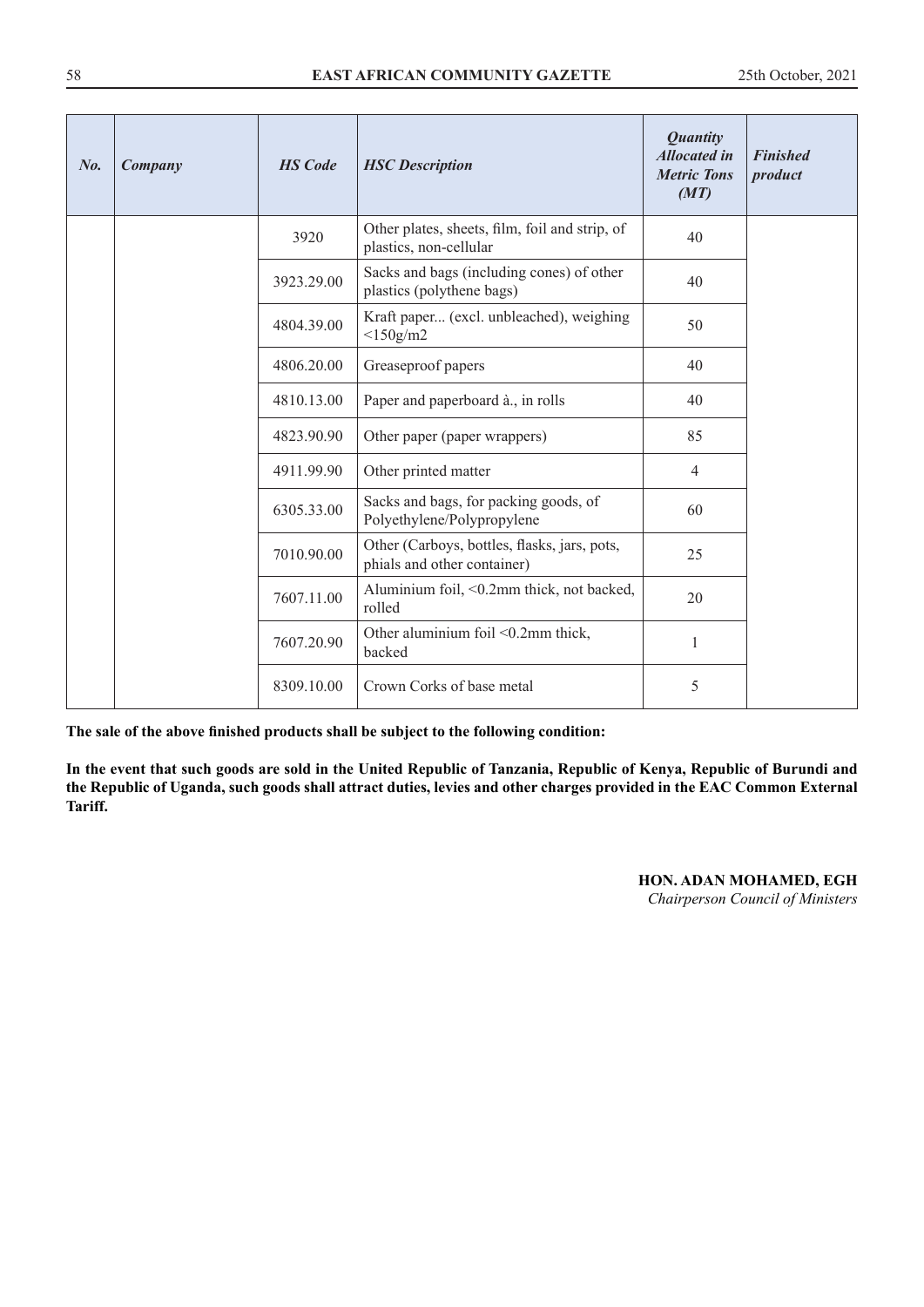Legal Notice No. EAC/303/2021

## **THE EAST AFRICAN COMMUNITY CUSTOMS MANAGEMENT ACT 2004**

## **LEGAL NOTICE**

IN EXERCISE of the powers conferred upon the Council of Ministers by section 140 of the East African Community Customs Management Act 2004, the Council of Ministers has approved the following Manufacturers to import specified quantities of Sugar for Industrial use under the Duty Remission Scheme.

## **APPROVED TANZANIA MANUFACTURERS AND QUANTITIES OF SUGAR FOR INDUSTRI-AL USE TO BE IMPORTED AT A DUTY RATE OF 10% FOR TWELVE MONTHS**

| $N_{0}$        | Company                                     | <b>HS</b> Code | <b>HSC</b> Description   | <b>Quantity</b><br><b>Allocated</b><br>in Metric<br><b>Tons</b><br>(MT) | <b>Finished</b><br>product                                    |
|----------------|---------------------------------------------|----------------|--------------------------|-------------------------------------------------------------------------|---------------------------------------------------------------|
| $\mathbf{1}$   | Mansoor Daya Chemicals<br><b>LTD</b>        | 1701.99.10     | Sugar for Industrial Use | 55                                                                      | Cough syrup,<br>anargesic<br>syrup,<br>antispasmodic<br>syrup |
| $\overline{2}$ | <b>Imperial Packing Limited</b>             | 1701.99.10     | Sugar for Industrial Use | 260                                                                     | Biscuits,<br>breads,<br>confectionaries                       |
| 3              | Gulled Industries Limited                   | 1701.99.10     | Sugar for Industrial Use | 50                                                                      | Biscuits,<br>confectionaries                                  |
| $\overline{4}$ | Azam Bakeries Company<br>L <sub>td</sub>    | 1701.99.10     | Sugar for Industrial Use | 180                                                                     | Biscuits,<br>breads,<br>confectionaries                       |
| 5              | <b>ALFA</b> Confectioneries<br>Tanzania Ltd | 1701.99.10     | Sugar for Industrial Use | 170                                                                     | Biscuits,<br>Lollipops                                        |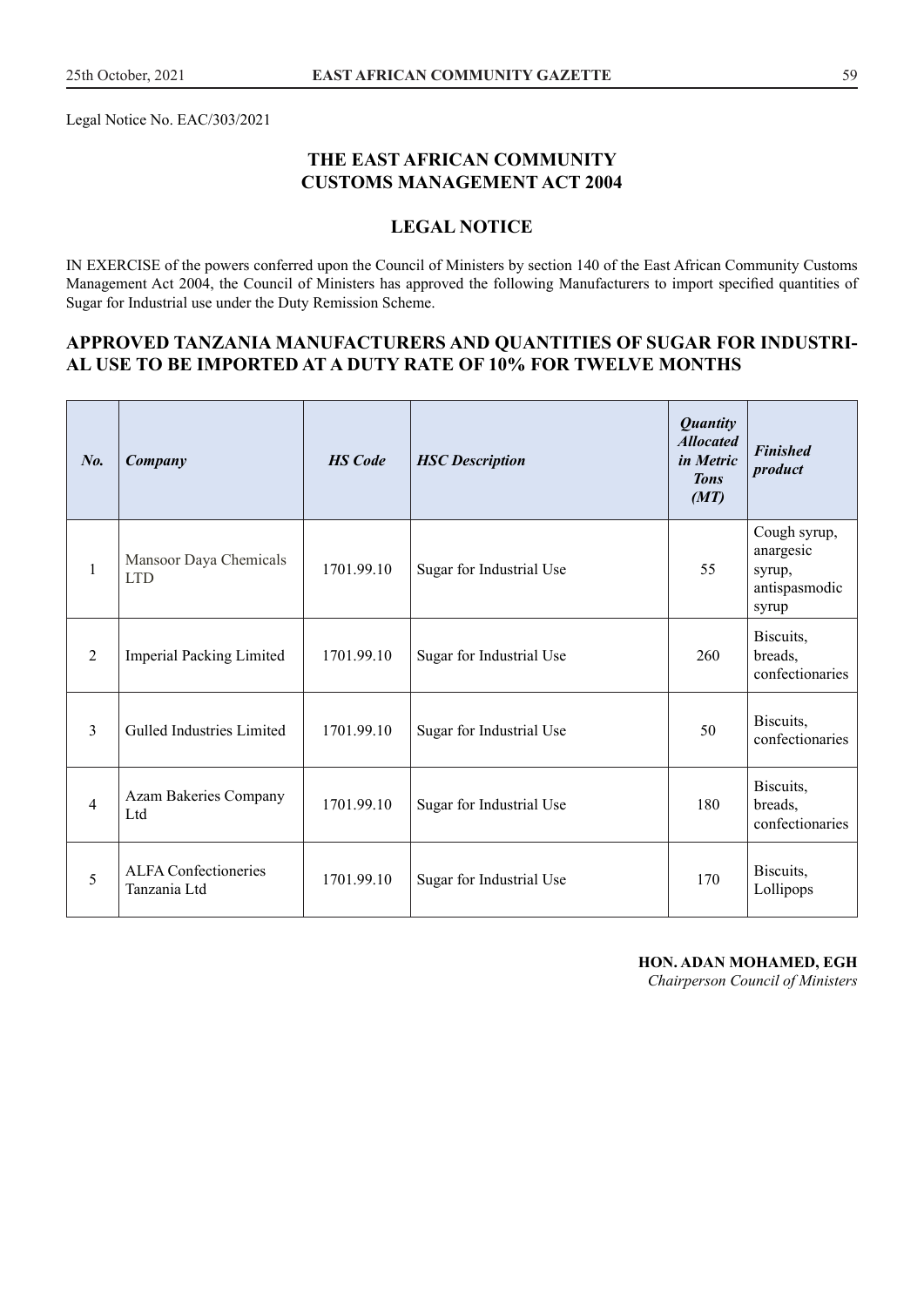Legal Notice No. EAC/304/2021

#### **THE EAST AFRICAN COMMUNITY CUSTOMS MANAGEMENT ACT 2004**

## **LEGAL NOTICE**

IN EXERCISE of the powers conferred upon the Council of Ministers by section 140 of the East African Community Customs Management Act 2004, the Council of Ministers has approved the following Manufacturers to import specified quantities of Liquid Glucose under the Duty Remission Scheme.

#### **APPROVED TANZANIA MANUFACTURERS AND QUANTITIES OF LIQUID GLUCOSE TO BE IMPORTED AT A DUTY RATE OF 0% FOR TWELVE MONTHS**

| No. | Company                                     | <b>HS</b> Code | <b>HSC</b> Description | <b>Quantity</b><br><b>Allocated in</b><br><b>Metric Tons</b><br>(MT) | <b>Finished</b><br>product   |
|-----|---------------------------------------------|----------------|------------------------|----------------------------------------------------------------------|------------------------------|
|     | <b>ALFA Confectioneries</b><br>Tanzania Ltd | 1702.30.00     | Liquid Glucose         | 3,526                                                                | Confectionaries              |
| 2   | Gulled Industries Limited                   | 1702.30.00     | Liquid Glucose         | 100                                                                  | Biscuits,<br>confectionaries |

#### **HON. ADAN MOHAMED, EGH**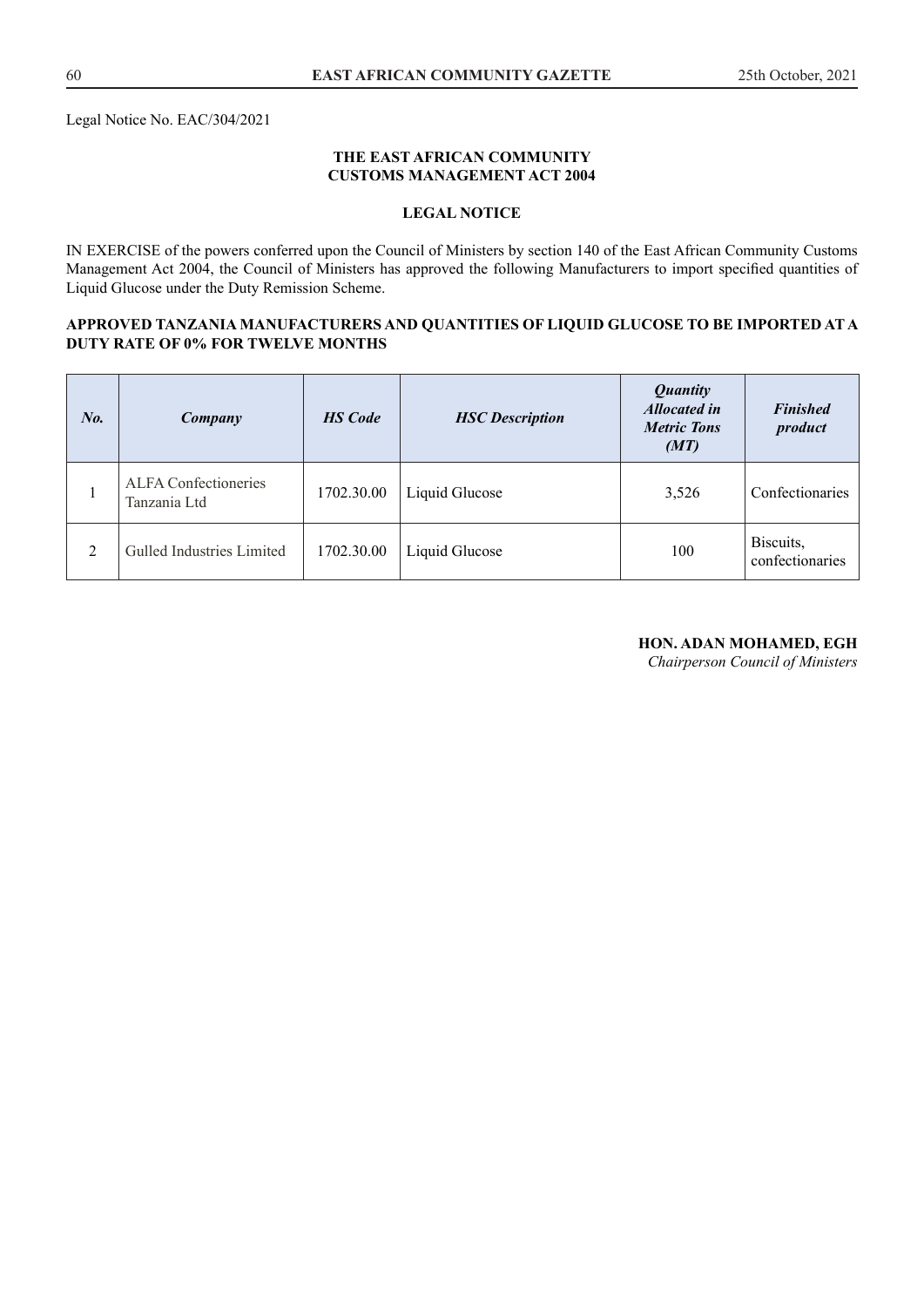Legal Notice No. EAC/305/2021

#### **THE EAST AFRICAN COMMUNITY CUSTOMS MANAGEMENT ACT 2004**

#### **LEGAL NOTICE**

#### **CORRIGENDA**

**Corrections are hereby made to EAC Gazette Vol. AT. 1 – No. 18 dated 1st July, 2021 in;**

**1. The Table of contents of the Gazette to amend the** words for Legal Notice EAC/212/2021 by deleting them and replacing them with *"Approved Tanzania manufacturers and quantities of Duplex Board and Paper for the manufacture of Corrugated Box to be imported at a duty rate of 0% under duty remission scheme up to 30<sup>th</sup> June 2022".* 

#### **2. Legal Notice No. EAC/212/2021 to amend the:**

- **(a)** remitted duty rate in the Table Header from from *"0%***"** to **"***10%"; and*
- **(b)** period for remission as appearing therein by replacing the words *"FOR TWELVE MONTHS"* with *"UP TO 30TH JUNE, 2022"*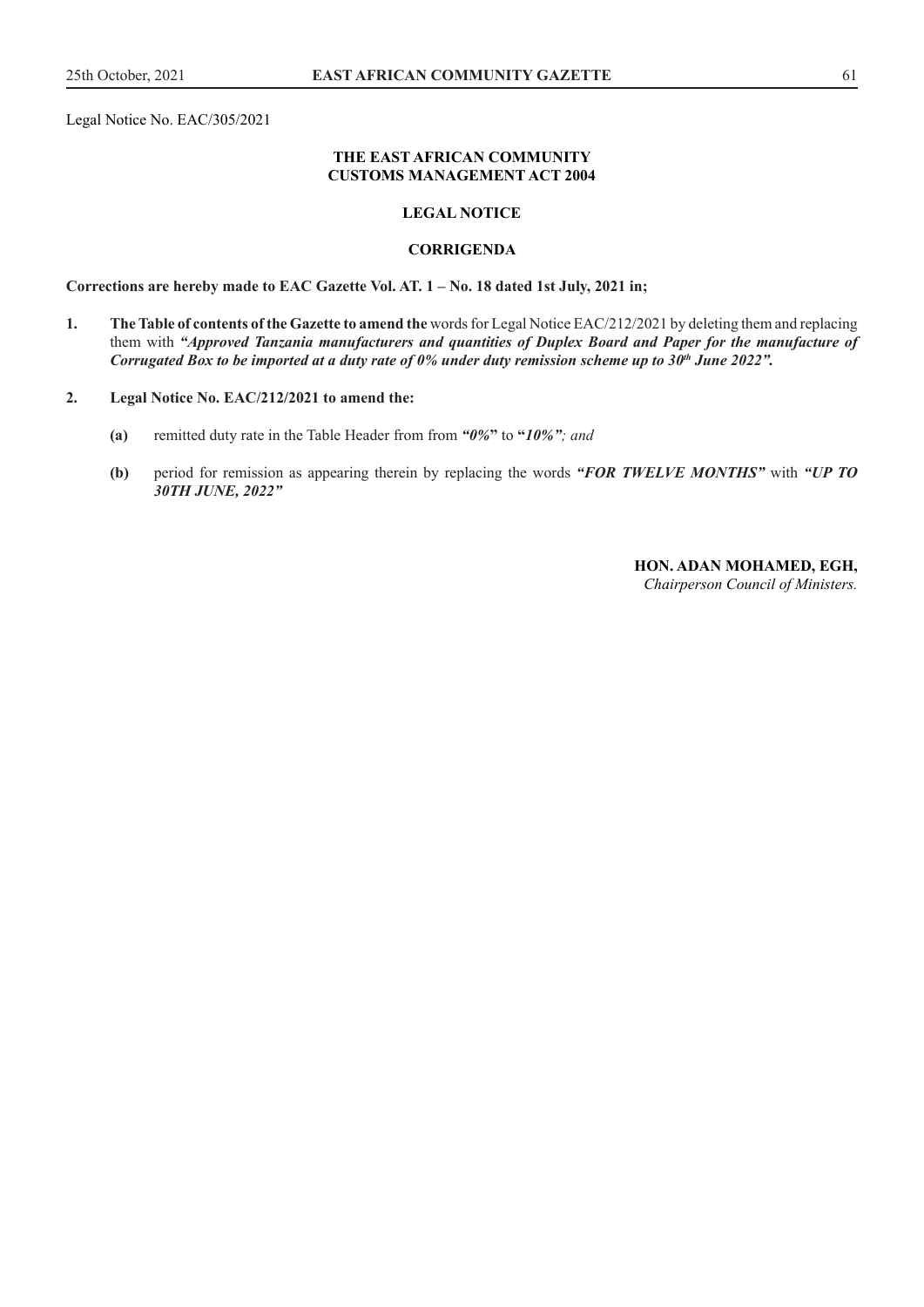Legal Notice No. EAC/306/2021

#### **THE EAST AFRICAN COMMUNITY CUSTOMS MANAGEMENT ACT 2004**

#### **LEGAL NOTICE**

#### **CORRIGENDA**

**Corrections are hereby made to EAC Gazette Vol. AT. 1 – No. 23 dated 16th September, 2021 in the Legal Notice No.;**

#### **1. EAC/273/2021;**

- **(a)** with regard to S/N 5 Globe Motors (EA) Company. Ltd by amending the HS Code from *"8711.60.00***"** to **"***8711.20.90";*
- **(b)** to correct the Company Name in item S/N 6 appearing as *"Jin Yongheh Motorcycle Co.Ltd"* with *"JIN YONGHEH MOTORCYCLE COMPANY LTD";*
- **2. EAC/274/2021** by inserting item S/N 2 as per below table;

| S/N              | <b>Company Name</b>                        | <b>HS</b> Code | <b>Description</b>                                                                       | <i>Quantity</i><br><b>Allocated in</b><br><b>Units</b> | <b>Finished</b><br><b>Product</b> |
|------------------|--------------------------------------------|----------------|------------------------------------------------------------------------------------------|--------------------------------------------------------|-----------------------------------|
| $\overline{2}$ . | <b>Shinyanga</b><br>Emporium (1978)<br>Ltd | 8704.21.90     | Unassembled Kits For three -<br>wheel motor cycles excluding<br>Chassis & its Components | 2,000                                                  | Three - wheel<br>Motor cycle      |

- **3. EAC/281/2021** with regard to S/N 1, 2 and 3 by amending the description appearing therein from *"White coated craft liner"*  to *"Testliner"; and*
- **4. EAC/283/2021** with regard to S/N 2 Tanzania Match Industries Ltd by amending the HS Code from *"4412.91.10"* to *"4421.91.10".*

#### **HON. ADAN MOHAMED, EGH**